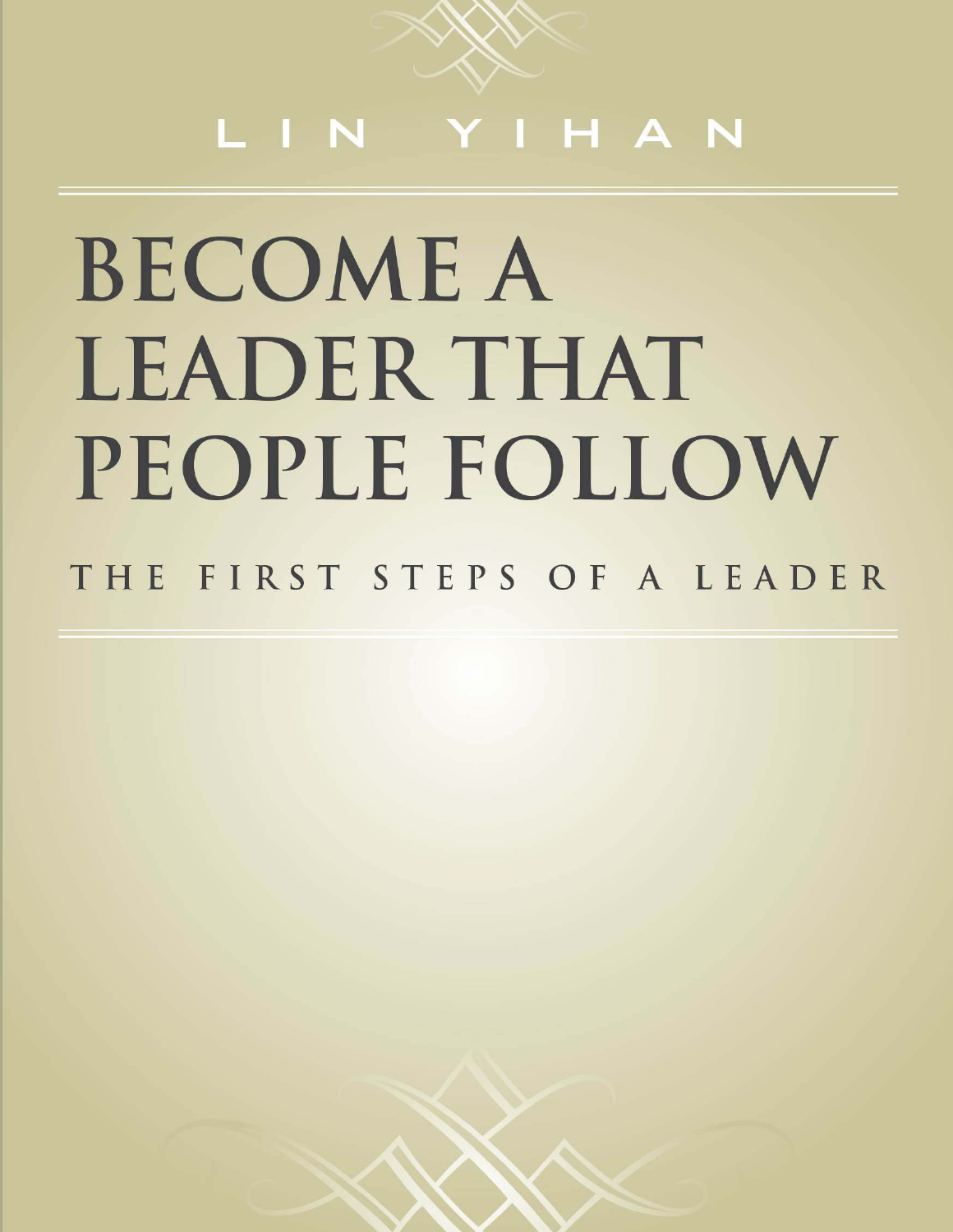## **Content Page**

**Chapter 1 :** What is Leadership About, Anyway? An introduction to this eBook

**Chapter 2 :** My Leadership Journey My own experiences in leadership

**Chapter 3 :** Vision in Life Knowing where you're headed in life

**Chapter 4 :** Courage to Stand Standing up for what you believe in

**Chapter 5: Integrity in Leadership** Becoming a man of your word

**Chapter 6** : Self-Discipline Disciplining yourself to reach your goals

**Chapter 7 :** Developing a Lifestyle of Learning Learning that should never end

**Chapter 8 :** Leading by Example

The great im pact of WHO you are

## **Chapter 9 :** True Leadership

What leadership REALLY is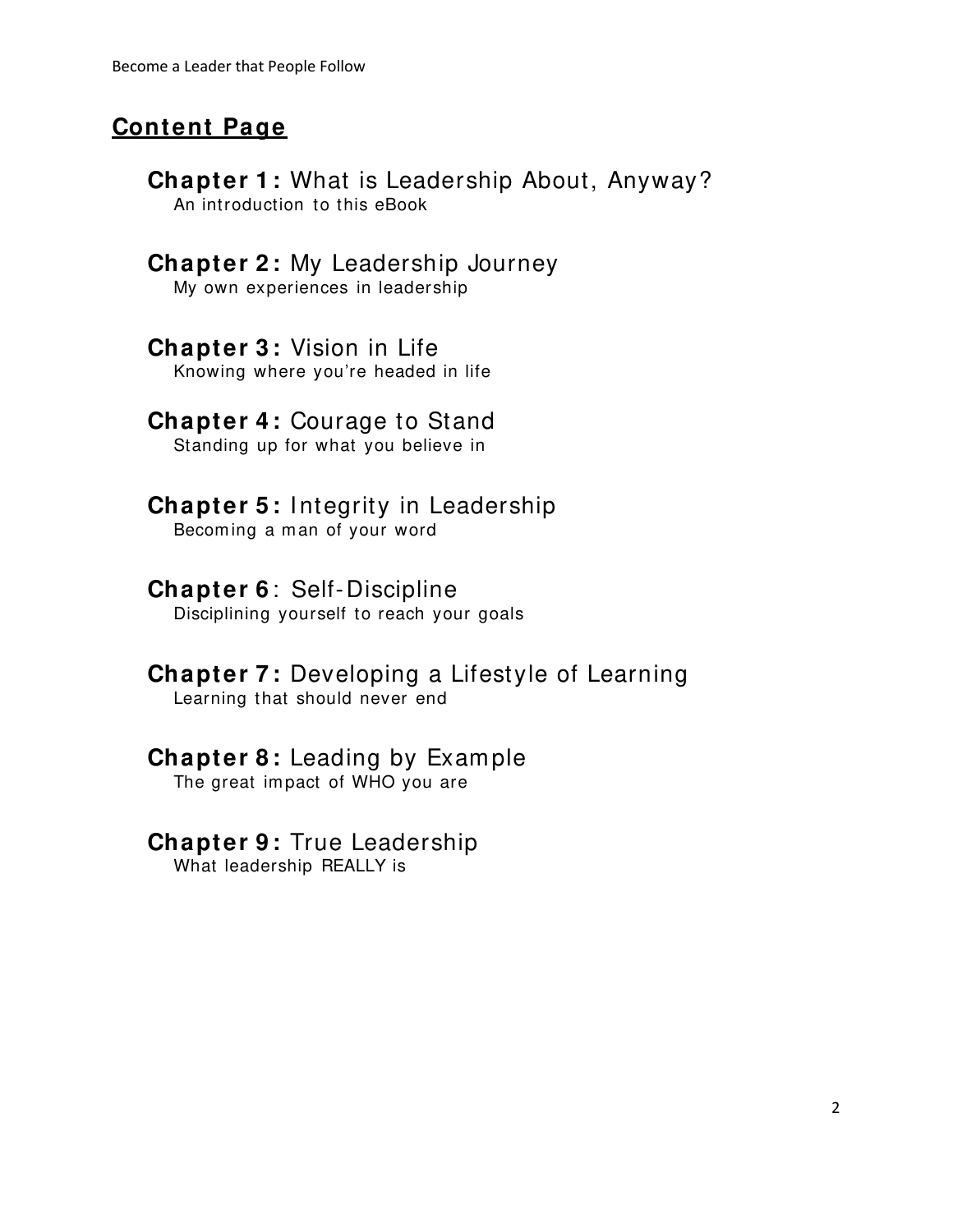## **Chapter 1 : W hat is Leadership About, Anyw ay?**

Leadership is a buzzword used a lot these days.

No doubt, you've encountered the word over and over again in your journey.

You might have not been aware of it before, but...

#### Note from Author

If you've not been to my site before, it's located at [http://www.leadership-with-you.com](http://www.leadership-with-you.com/) . If you are someone who's a manager, a pastor or a leader of any sort, come join me in the journey to grow to become someone of influence in the community.

…leadership is probably som ething that you've been doing for a while now. In fact, leadership is a very natural process. You don't have to be deem ed a leader to lead.

In fact, if you took your dog for a walk in the park; **you're already a leader!** 

If you asked your kids to duly go to bed at 9pm and they obeyed; you're a **leader!**

John C Maxwell aptly describes leadership in a sim ple phrase: All leadership is influence.

If you can influence someone in any way, **you're a leader.** It doesn't matter if you tried or not; you could be a leader with both your eyes closed!

But of course, there are varying degrees of leadership.

There are powerful influential leaders who can change history, and on the hand there are poor leaders who can't manage a small team properly.

There are influential leaders like Winston Churchill who inspired Britain to m ake a stand against the invading Nazis; and then Hitler who m ade a nation believe that they were the superior race and therefore worthy of invading others.

And then…

…there's your supervisor whom you sim ply cannot stand; or your boss whom doesn't seem to care about anything else but his own prom otion in the com pany!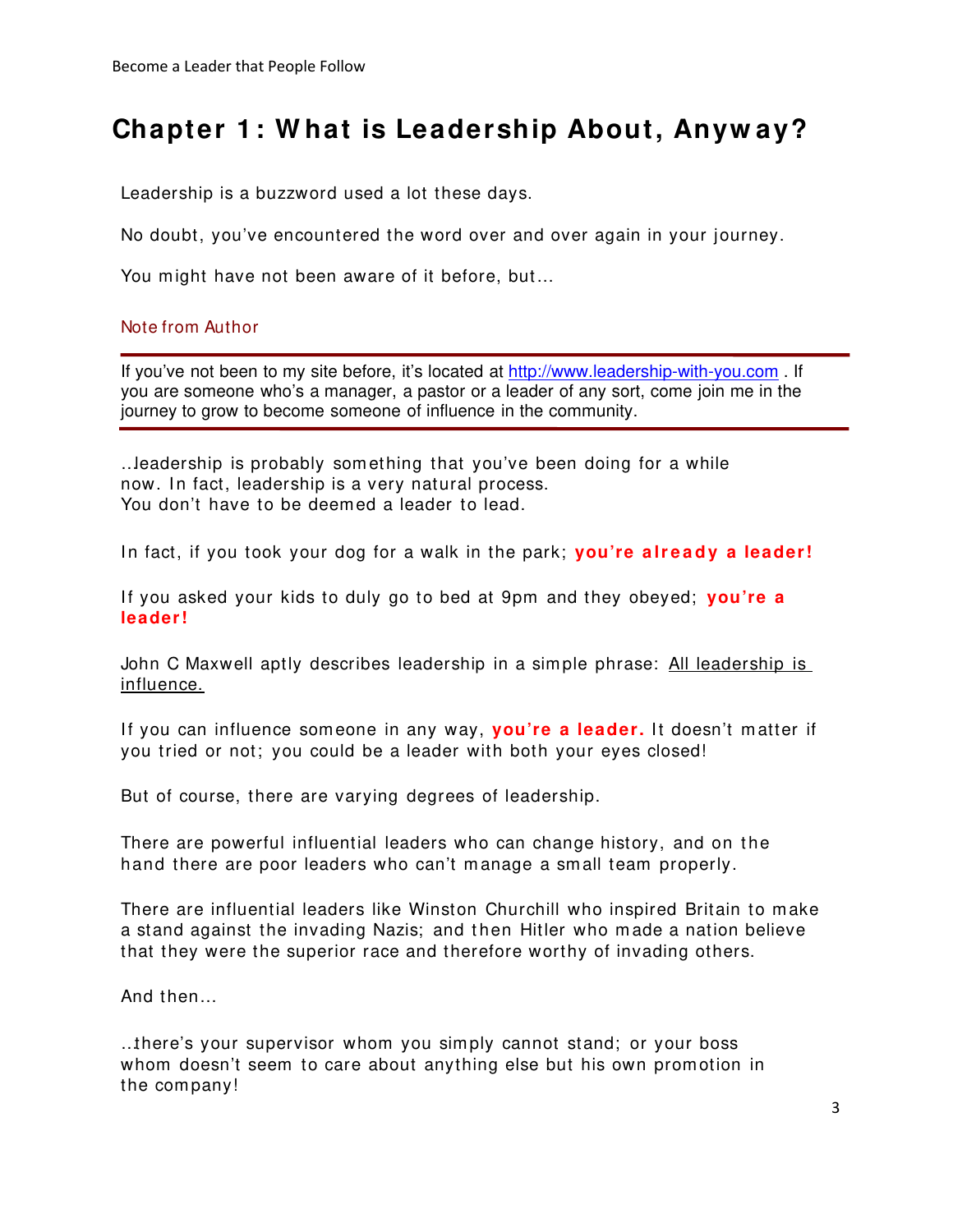What is the difference between them ?

What makes one man so influential and another just mediocre?

The study of leadership is precisely for this purpose; how you can become a great man of influence who can change your community, wherever you are.

And this eBook is to help you move toward the goal of becoming that leader that you always envisioned yourself to be.

#### **1 .1 W hat is this eBook about?**

This eBook was created for a sim ple reason;

To help you become a man of influence.

Whether you're a pastor in a church, a manager in a multi-national company, or the leader of a youth group, the same leadership principles apply to you as well.

If you are looking for success in growing your church, improving sales in your com pany or sim ply inspiring your youth group, **this eBook is for you**.

This eBook contains *original content* written by me, coupled with valuable experience that I've gained over the years and I want to share it with you.

I don't claim to be the best leader around, but I believe that we should never despise our experiences and always be ready to share them with the world.

If you have a leadership experience, I really hope that you can share it with me as well. My webmail is at [yihan@leadership-with-you.com and](mailto:yihan@leadership-with-you.com) you can write in with your story. I would love to hear from you.

In this eBook, I will be talking about becoming a leader that people will follow.

In our world today, there is a lot of talk about a person should **DO** to become a leader; techniques he must adopt, frameworks he can use...

But in this book, I would like to talk about **BECOMI NG** the leader that m atters.

So what is the key difference between doing and being?

Ultim ately, what differentiates you in the long run from the rest of the people is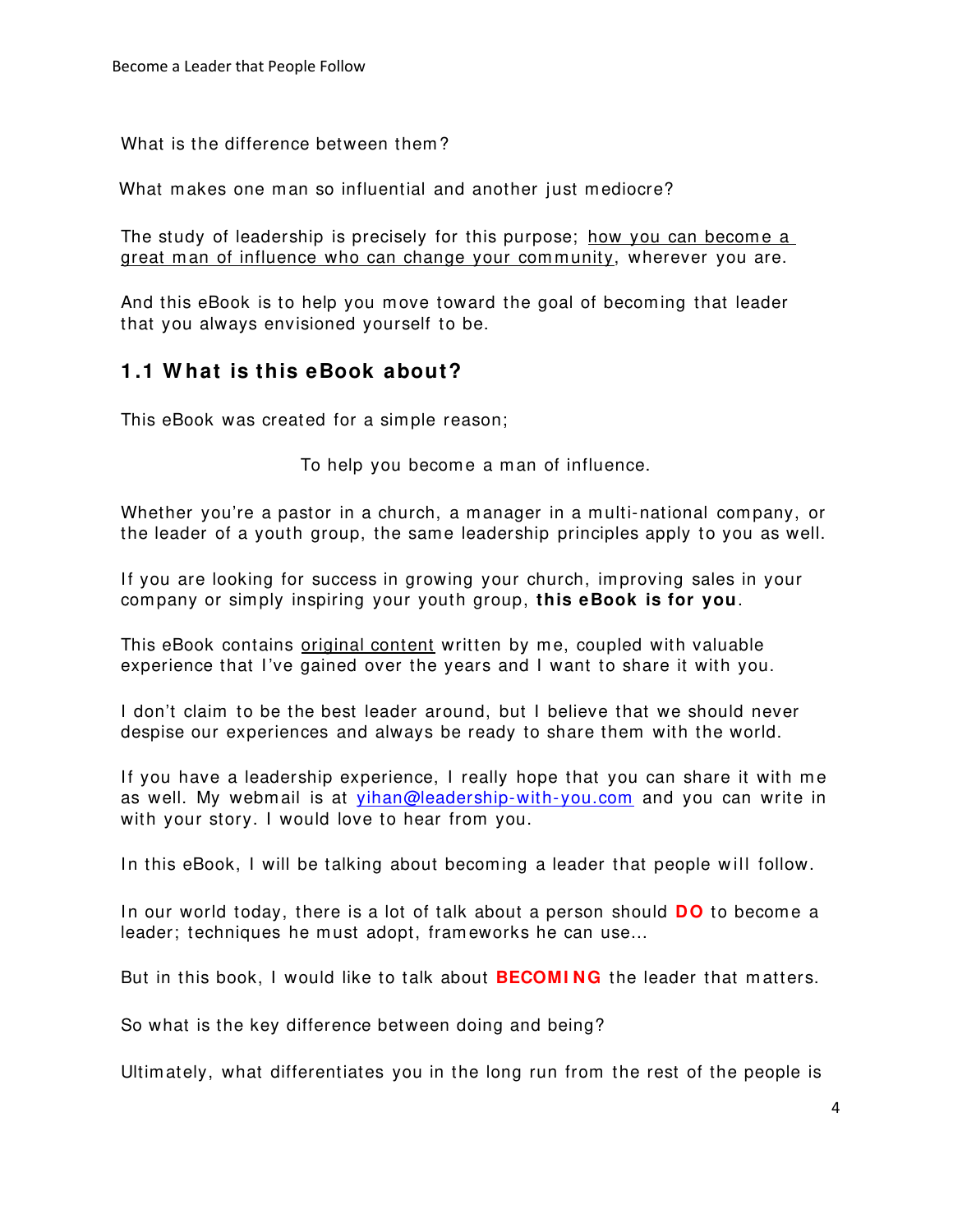not what you do, but who you are.

For exam ple, you could learn that it is im portant to praise people, and so you keep it in your mind to praise and encourage your team whenever the situation arises. But of course, eventually you will forget about it as m ore im portant things crop up in your agenda.

You become someone who appreciates people. That way, you don't have to keep rem inding yourself to praise. You praise naturally. You dish out encouragem ent freely. You are a thankful person.

You see the difference?

One is about **DOI NG**, the other is about **BEI NG**.

I will use the:

#### • **Leadership Principles**

I will talk about a leadership principle for every chapter and how it ensures your leadership success.

I will keep everything short and sweet.

There will not be long explanations on these principles; because I think you've heard of them in one way or another, but just short, succinct ideas and how you can apply them .

#### • **Leadership Quotes**

In each chapter, I will use quotes to support the points I am making. Leadership principles are never original because the same principles have been true for thousands of years; so there are really no new principles underlying success in leadership.

What has been said was true then, and will be true today.

#### • My **Personal Experiences**

I served as the president of a student-run organization, University-YMCA for about 3 years in my university days.

Through these 3 years, I have made many mistakes that I could have avoided, but all of it proved to be invaluable experiences for me.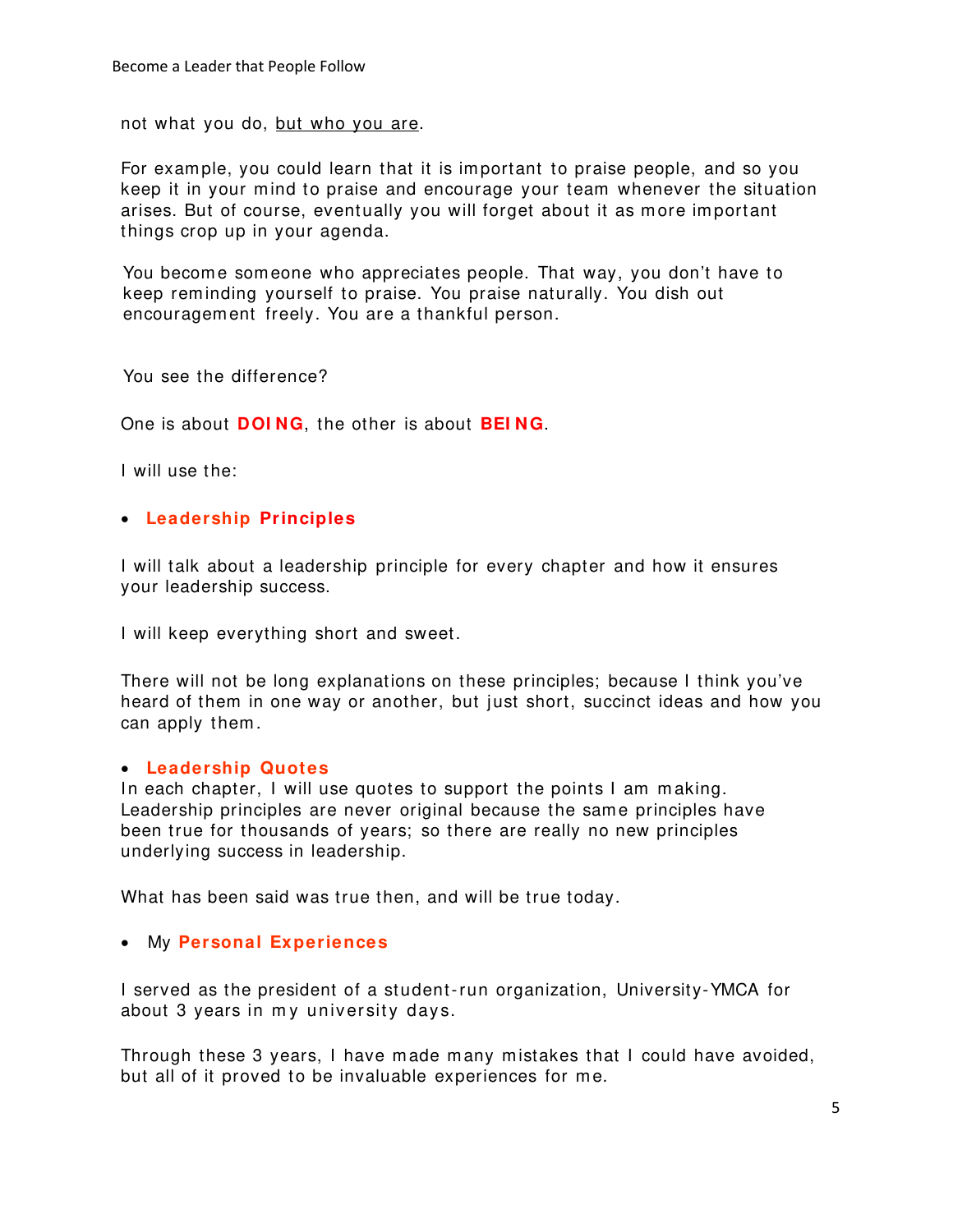I am also currently leading an adult group of about 30 people in my church; teaching them spiritual principles and helping them to grow in the Christian faith.

As I lead, I am also learning how to become a better leader.

I hope that the sharing of my personal experiences will greatly benefit you as well.

• **Practical Questions** that you use for reflection

In some of the chapters, I have inserted some questions that you can ask yourself. This is for self-reflection.

One of the most important gifts of any leader is to be self-aware and constantly evaluate and reflect on your actions.

It is this ability that will help you continually grow as a leader. Answer these questions to the best of your ability and take them seriously.

#### **I guarantee that they w ill benefit you in your journey!**

Before I begin talking about the leadership principles, let me tell you about my personal leadership journey and how it has transformed my life...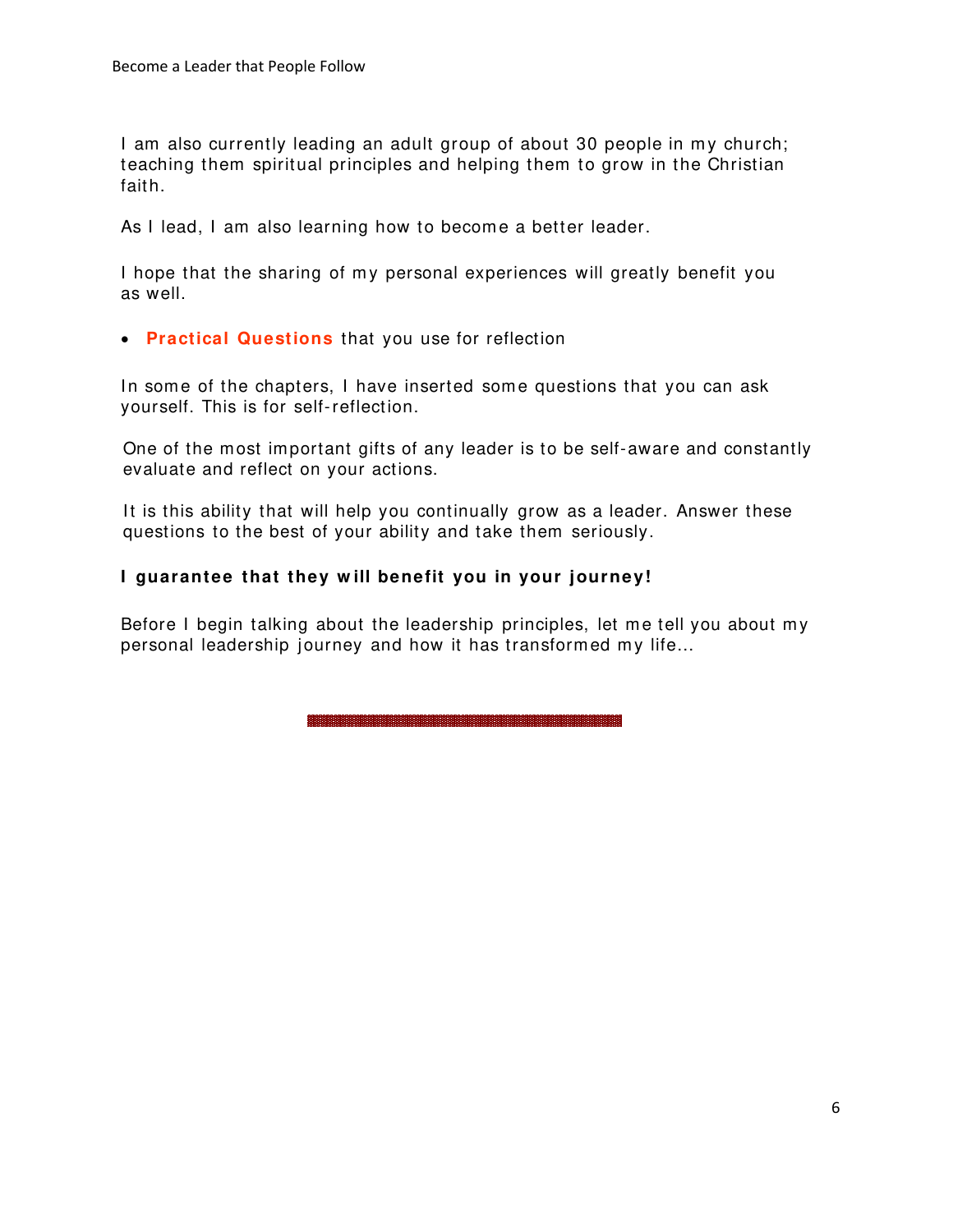## **Chapter 2 : My Leadership Journey**

My name is Yihan and I live in Singapore. Singapore is a small island state that has prospered greatly in the past 50 years and has become one of the top cities of the world. If you're still not sure where it is, here's a picture from Google Maps…



Credit: Google Maps (Retrieved Feb 2013)

I graduated in one of the top business schools in Singapore, Singapore Managem ent University and obtained two degrees: Business Managem ent and Accountancy.

I have had various experiences in leadership when I was serving in the Singapore Arm ed Forces, but my real leadership journey began in January 2007.

In late 2006, my peers invited me to serve in the leadership of University-YMCA. As the name suggests, University-YMCA is a subsidiary of the Young Men's Christian Association (YMCA), a Christian organization whose mission is to develop individuals in m ind, body and spirit.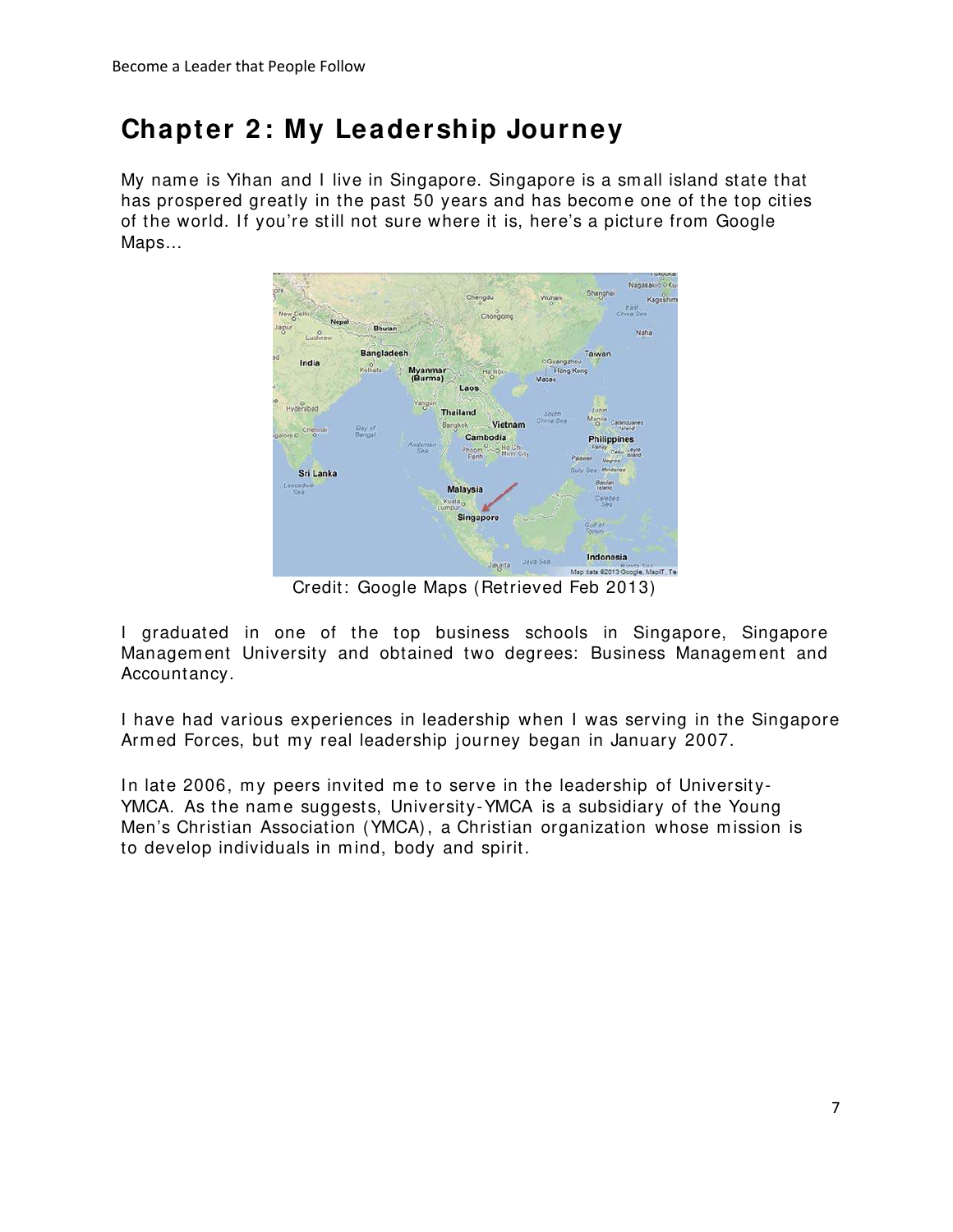

(That's me in the center with the blue shirt)

My leadership journey began as the Vice-President of University-YMCA. Before this, I had never stepped up into a form al leadership position before. However, my peers saw something in me that they believe could m ove University-YMCA forward: passion.

Although I lacked the experience and the confidence to take up the leadership initially, my peers saw that I was someone who was hungry for greater things.

I was initially very apprehensive about taking up the position, but I chose to take the step of faith and agreed to rise up.

When I first stepped into University-YMCA, the organization was not in a very good shape. This was partly because it was a new organization: system s, processes and standard operating procedures were not in place yet.

Beyond the name, we were really youth group who gathered once a while for meetings and activities. While we were a happy group of people, but I felt we could do more for the community.

In late 2007, I stepped up as President. I wanted to raise this organization to prom inence in Singapore Managem ent University.

#### **But m ore than that, I w anted this organization to change the dom inant culture in the University.**

Singapore Managem ent University was m ade up of individuals who were driven, motivated, grade-focused and inward-looking. It's not a bad thing: but it was a University that had a culture of me-myself-and-I.

It was about studying extremely hard to get good grades, and getting a good job. As a result, students continually com peted to be the best; but in the process lose sight about caring for the community and serving others who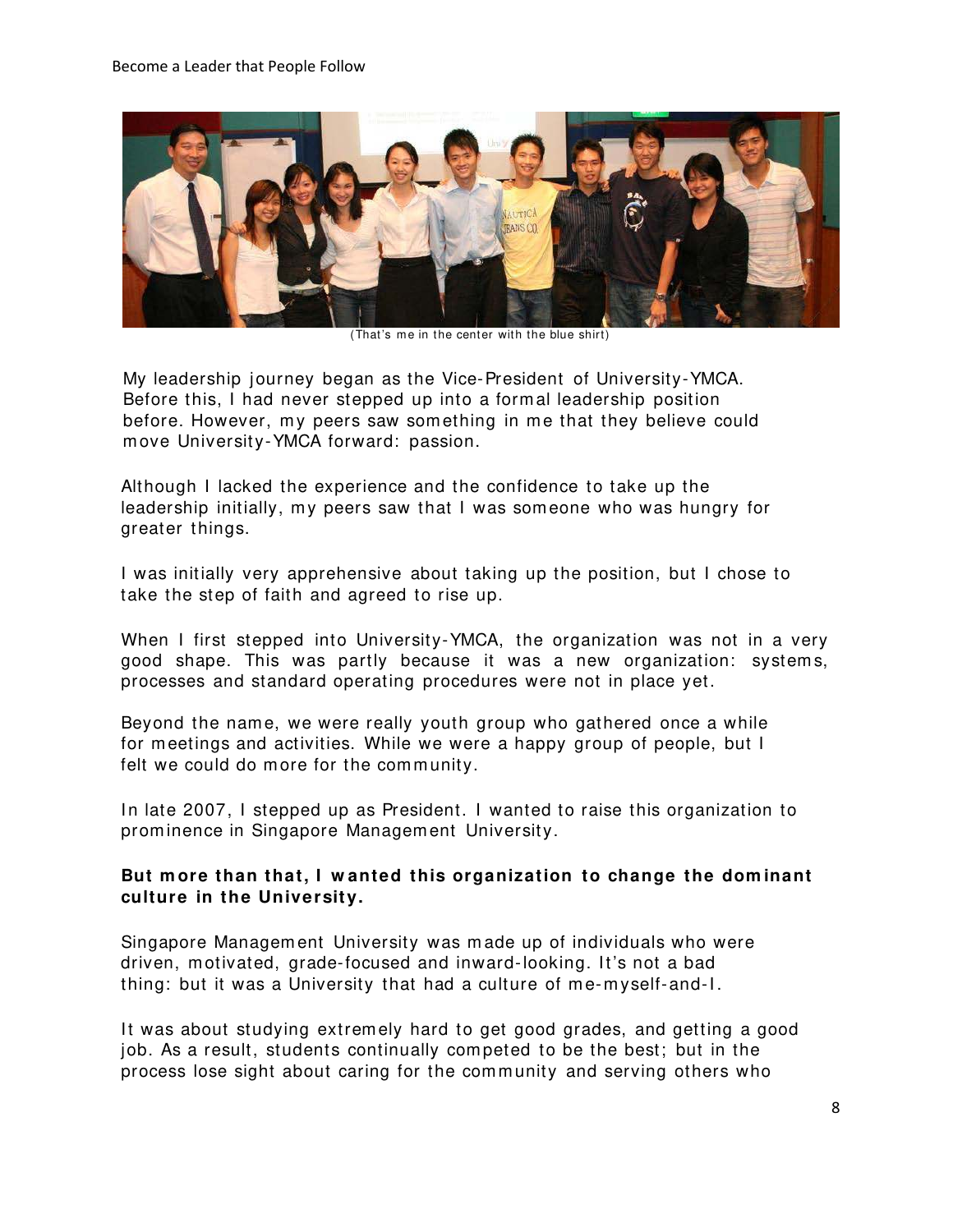need their help.

I felt that things had to change, so I took up the president's role with this vision in mind:

> To change the m indset of the Singapore Managem ent University student

I chose my team of Executive Committee members: 10 of them and I shared the vision of changing culture with them and I instilled the passion in them to want to see the same change in school.



(Sharing of the organizational vision)

However, things were not as sm ooth sailing as I thought it would be. There were several problems that surfaced during the year 2008.

There were Executive Committee members that were more focused on their other responsibilities and they were not com m itted to seeing this vision com e to pass.

It was then that I realized that it wasn't as easy as I thought it would be. I began to realize the work required to change a dom inant culture in the community was going to be real hard work.

How could a small group of individuals change a whole community?

#### **W as it even possible?**

There were times that I felt extremely discouraged; times that I felt I was fighting this battle alone; many times I wanted to give up.

There were days that I just went down on my knees, cried and prayed for a breakthrough to happen.

Thankfully, things began to pick up again at the end of 2008; my leaders began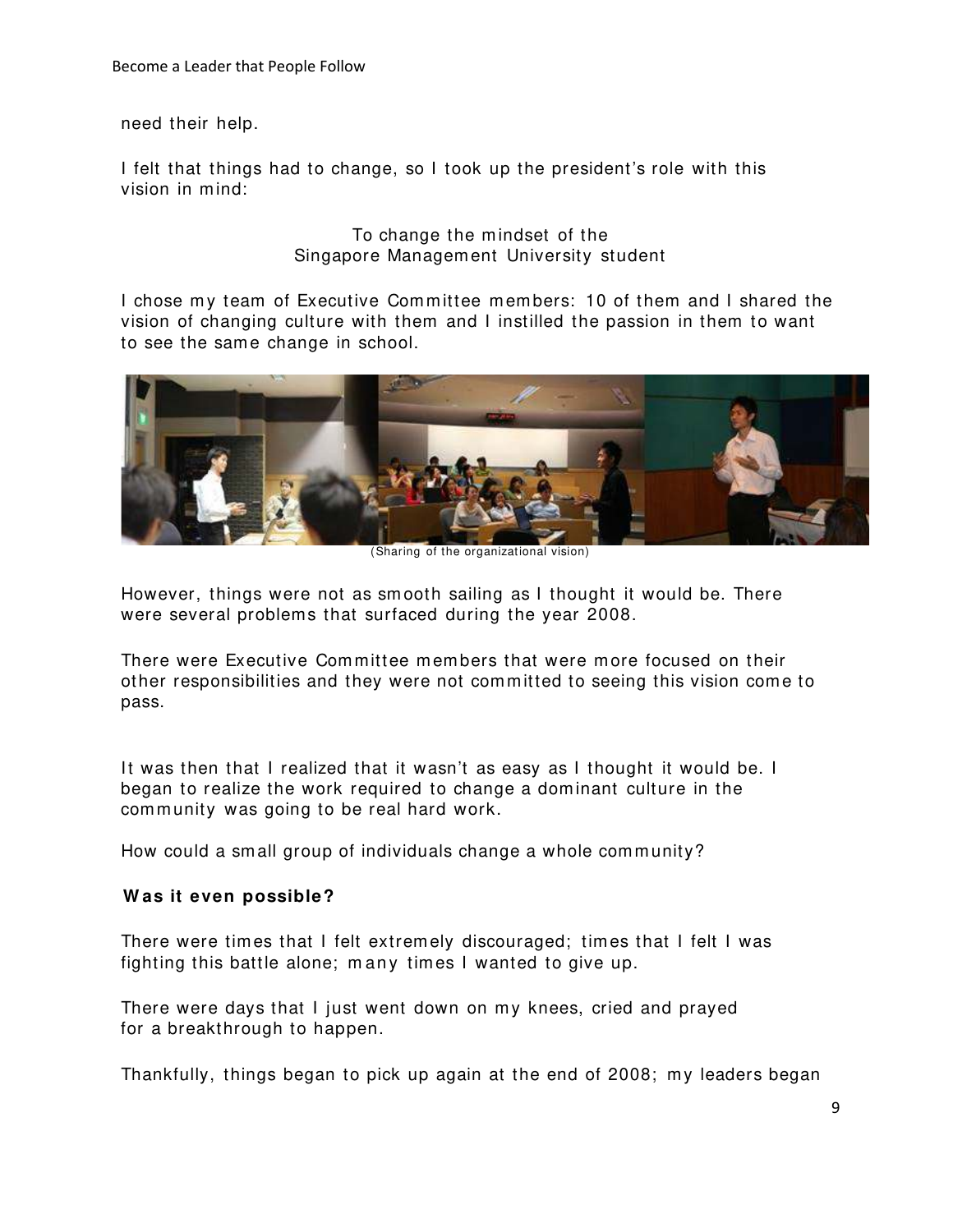to catch the vision of changing culture once again and they started running with m e.

During this period, I also identified several new individuals that could take leadership positions in University-YMCA.

In 2009, the organization began to take off in its level of influence in the community and our activities also increased in number and quality.

My leaders also became more independent as they began running their community outreach programs with little or no assistance from me.

The club began to grow in size as well. From a membership of 80 people in the year 2006, by April 2009 the club has **5 0 0 m em bers** in its m ailing list and about over **5 0 + sub- com m ittee m em bers and leaders**.

Through all this tim e, I gained a lot of experience in leadership. From som eone who was afraid to stand up to take a Vice-President's position in 2007, I became a person of influence in the community I was in.

In this book, I will continue to share with you specific experiences that taught me the principles and lessons that I hold in my heart till today.

Once again, I hope this eBook will greatly benefit you in your own leadership journey.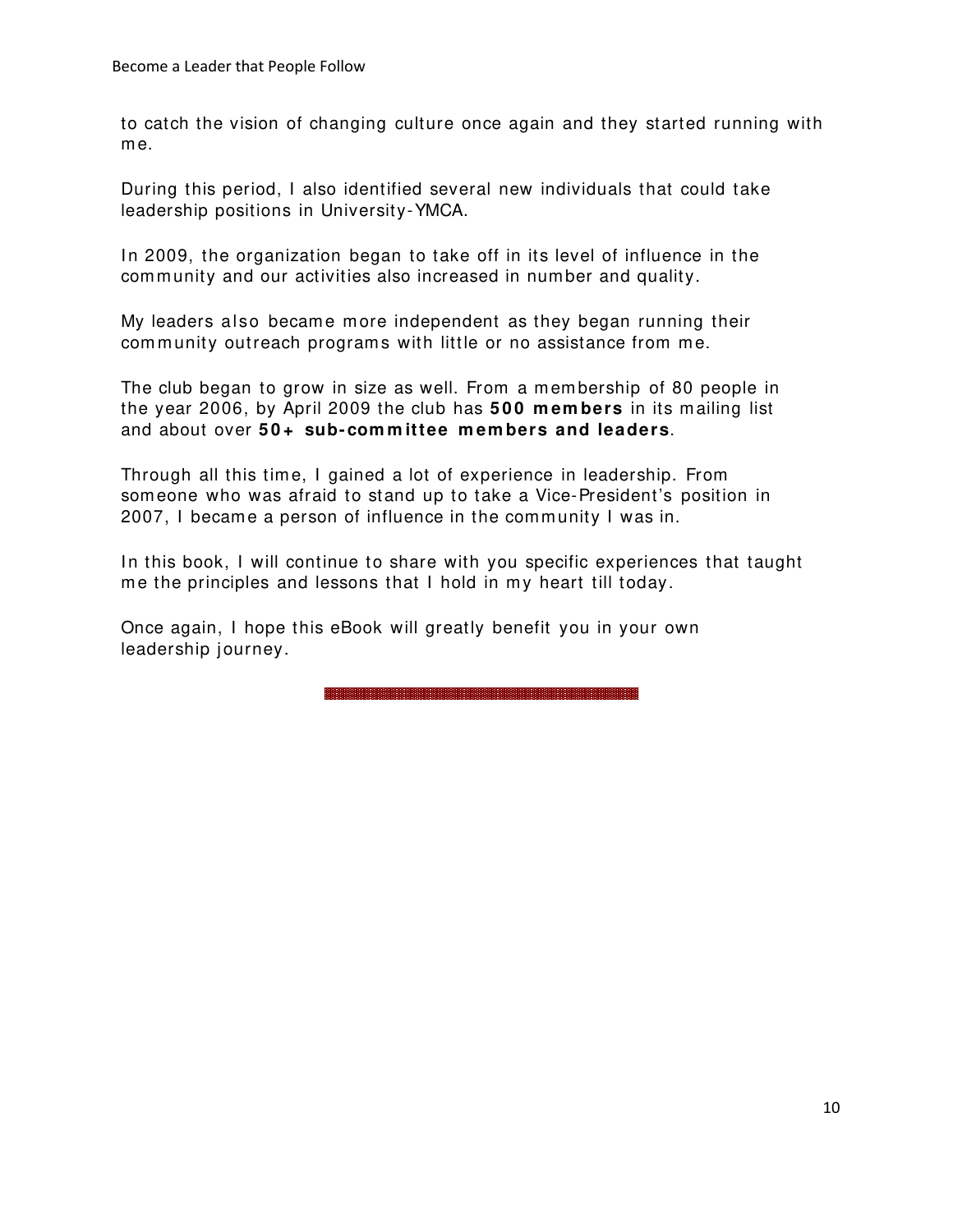## **Chapter 3 : Vision in Life**

I would give all the wealth of the world, and all the deeds of all the heroes, for one true vision. **- Henry David Thoreau**

Having a vision for your life is one of the most important things you can have.

Above everything else, it is in your life vision that you find your purpose; in it you find meaning for everything else...

#### **Your vision is your destiny.**

Your vision tells you where you will be tom orrow; it tells you about the people you will m eet; the friends you will have; the work you will be doing.

No m atter who you are, you have one true vision for their life and that vision excites you. It will give you energy to wake up each day with passion.

However, most people live their life without a vision. Their lives are marked by routine; like a dull existence that never seem s to end. They get to work on Monday morning with Monday blues; and thank God that it's Friday at the end of each week…

..and it repeats for years and years. Henry David Thoreau says the mass of men live lives of *quiet* desperation. While everything seems fine on the surface, but deep inside, most men live a life of dreadful, soul-killing routine.

As a leader, the first thing you m ust have is a vision for your life. You m ust have an idea where you want to head in your life.

*Do you have dream s about that one day when all your vision are fulfilled?*

My dreams began when I was very young. At 14 years old, I began to imagine m yself sitting at the top of the tallest building in Singapore; drinking a glass of wine; enjoying the serene moment with my loved one.

At 14 years old, I had a vision about where I was going to head in my life.

Then fast forward to university, I had a vision about becom ing a top businessman in Singapore who will influence other men to do business ethically and with excellence.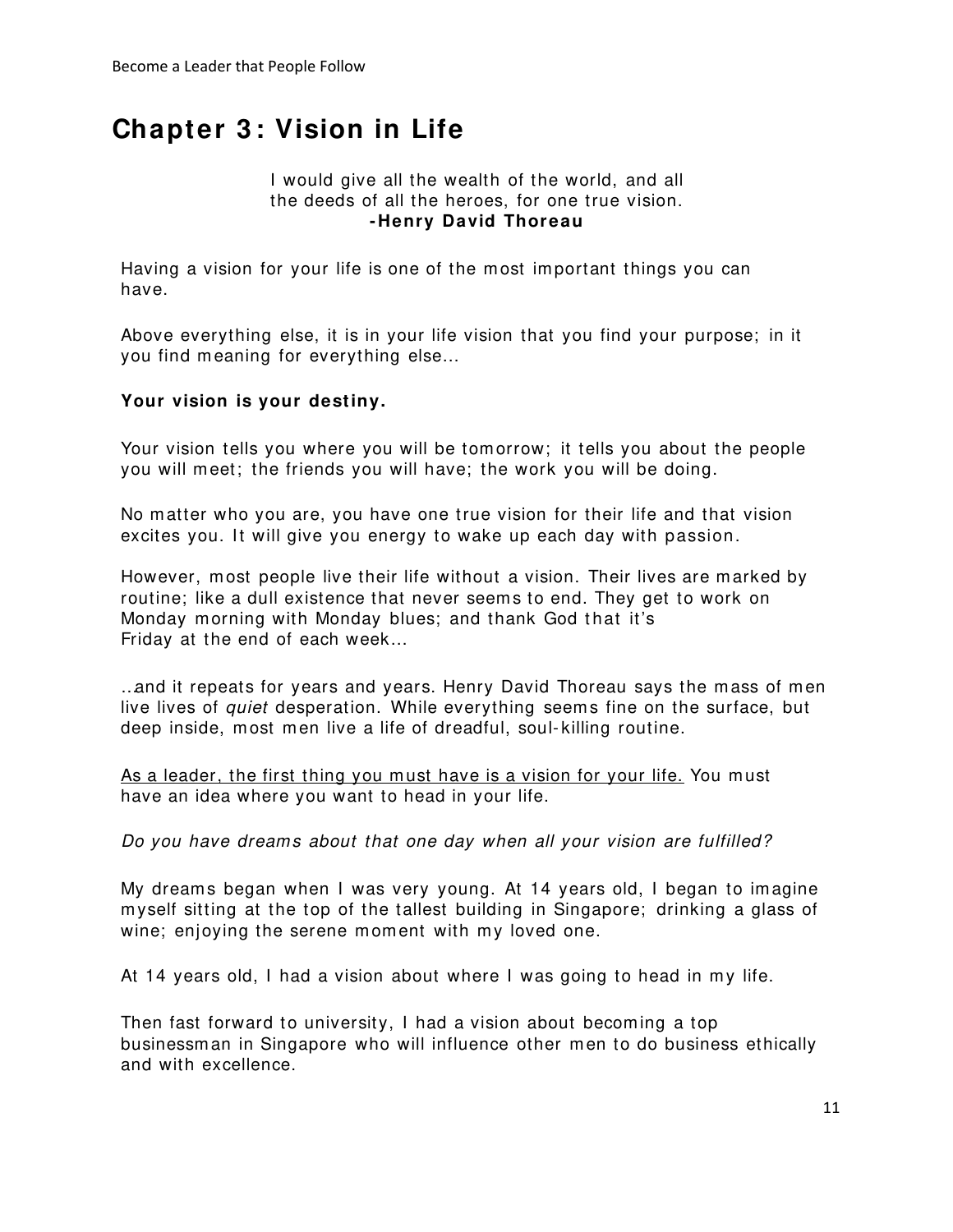I wanted to becom e a leader of businessm en, **a leader of leaders.**

You might be thinking:

- *What has this got to do with m anaging m y staff?*
- *What has this got to do with becom e a great leader?*

#### *…*it's **EVERYTHI NG**.

If you do not know what you want to see in your life; you simply cannot show others what they could have in their lives too.

If you don't know where you're going, how can you tell others about where they should be going? Great leaders all have a vision about the future; and they bring people there.

**Alexander the Great** envisioned one em pire under Heaven that would be prosperous, wealthy and united. He conquered m ost of the known world in his 30s.

**W inston Churchill** envisioned a Great Britain that would stand up for good in tim es of evil; and he played an instrum ental part in the surrender of the Axis forces.

**Jesus of Nazareth** envisioned mankind reconciled to His Heavenly Father through his sacrifice on the cross. He started a movement through his 12 disciples that has only gained momentum till present day.

**Steve Jobs of Apple** envisioned a Personal Computer in every household. Today, m ost people hold an iPhone in their hands.

When I took up leadership in University-YMCA, I envisioned an organization that could change the self-serving culture of my university through its influence.

*What about you?*

#### **3 .1 W hat is YOUR Vision?**

*Where are you heading in your life? Where will you be in 10 years' tim e?*

Before you can have a vision for your organization, you must have one of your own. You just can't sim ply have a vision for an organization without one for your life.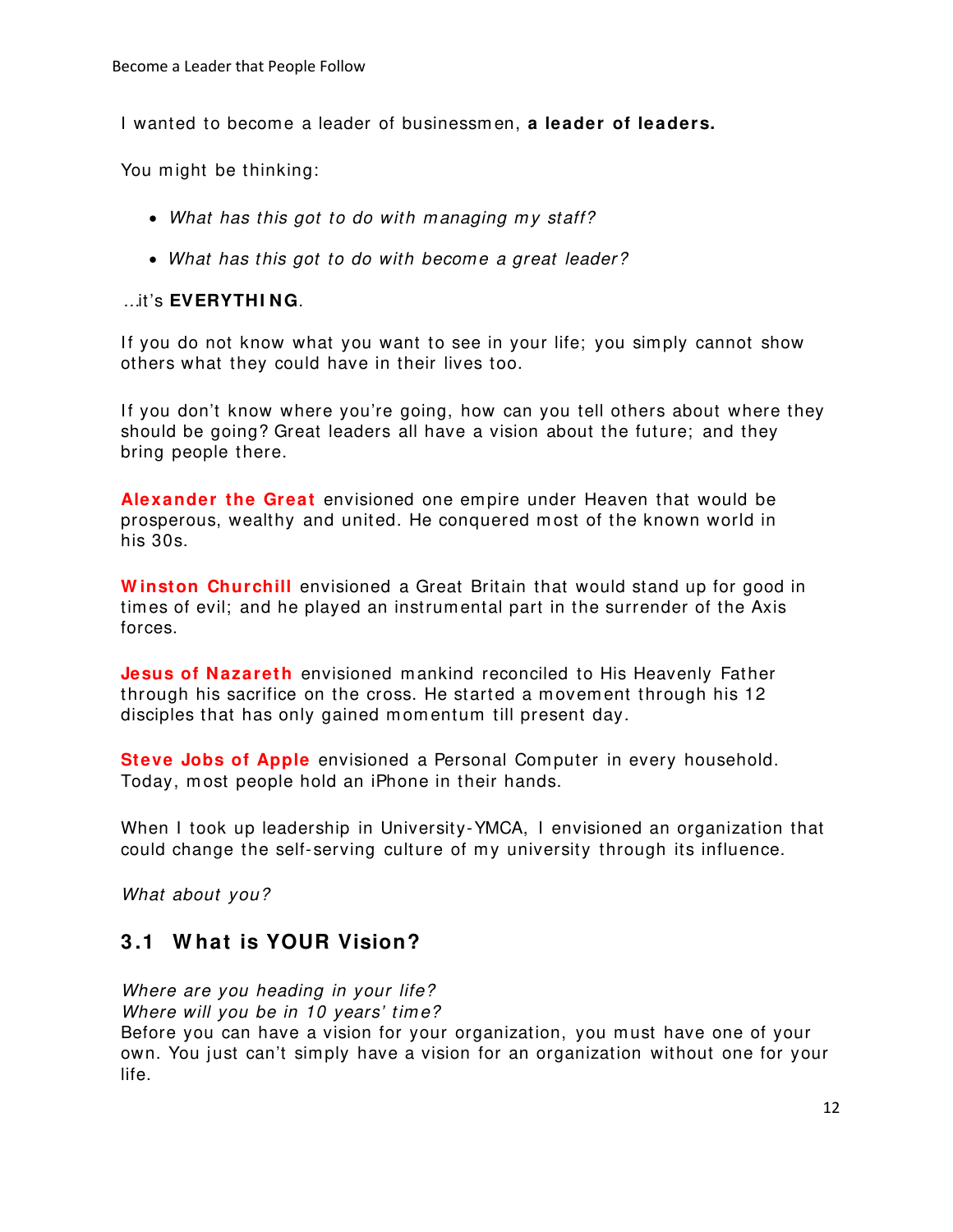*I t could be:*

- I want to become a **property guru** in my country.
- I want to becom e a **top ballerina** and perform in the world stage.
- I want to becom e a **first class celebrity cook** and teach people all over the world how to make healthy, delicious meals.

What about yours?

If you haven't figured it out, then you should start asking yourself these questions:

What gives me passion? Write down 3 things that you are passionate about.

Have I ever done anything that excited me so much I couldn't sleep? Write down up to one activity that you ever done that kept you up at night.

What irks me? What makes me all mad and burning inside? Pen down som ething in your life that frustrates you deeply.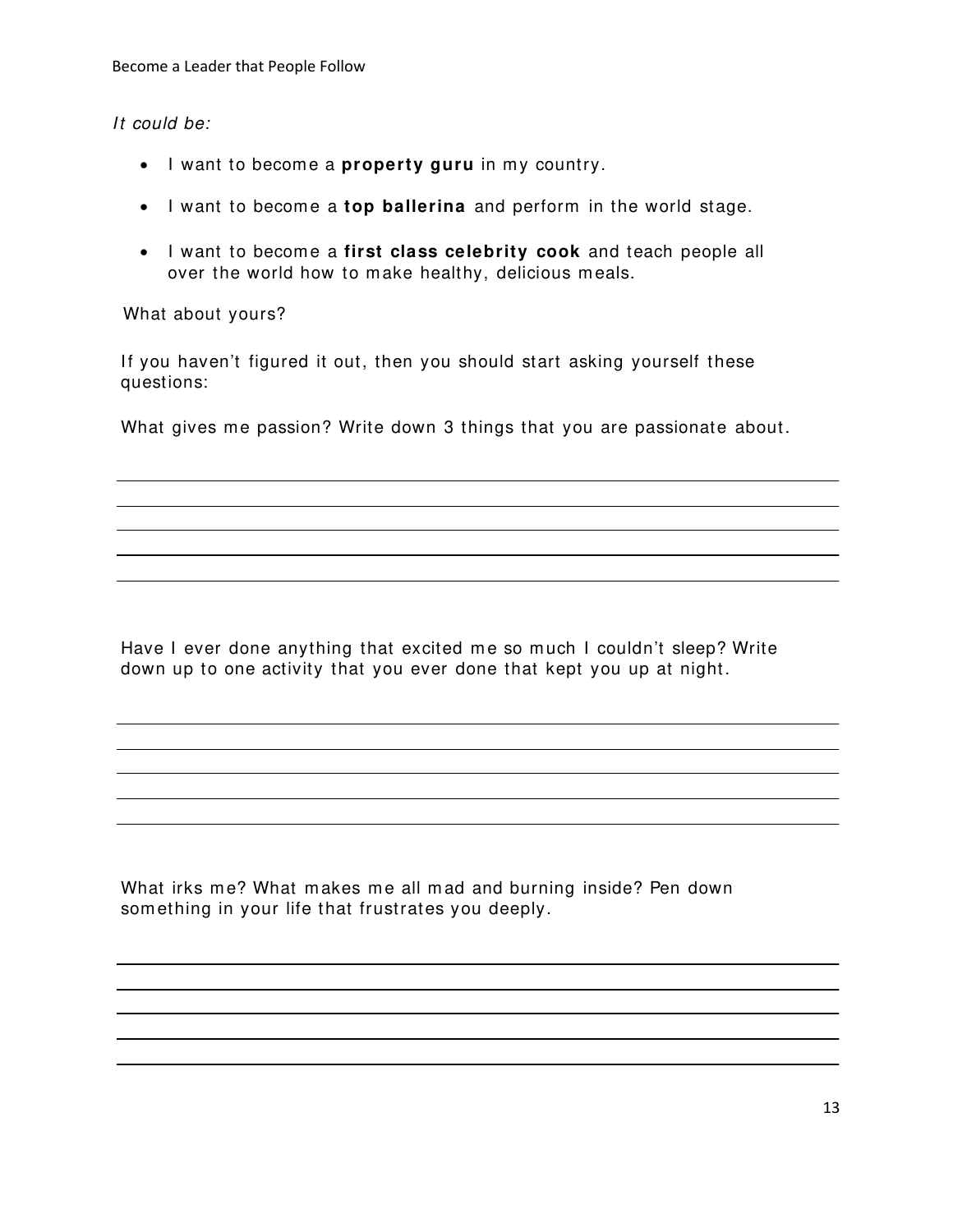All these things give you a clue to your true vision and where you are supposed to be headed in life.

Stop reading and take time to evaluate yourself. Before you can become a leader, you must first know where you should be headed in your own life.

#### **3 .2 Getting Aw ay to Seek Your Vision**

Another useful method to find your vision is to get away from people.

When we are am ongst people, the natural thing for us to do is to conform to people's expectations of us. If that is the case for you, then you need to reevaluate that dream , because it probably doesn't belong to you.

To get past that, you need to withdraw from people. You need to come to a place where it's just you and you alone. It has to be a place where you don't feel like you have to conform to anybody's expectation of you.

It's no surprise that a lot of students in my university have a dream to become a top banker, or a top investor, or trader. Because that is the usual place top students go, they decide that it would become their dream as well.

If you find yourself needing to meet these kinds of expectations, you should take a break and fly off to another country.

Spend tim e alone. Discover yourself as you discover another culture.

Or even better; go off to the mountains and camp for a few days. Spend these days thinking about what you want to do for the rest of your life. Away from any other hum an soul, you would be closer to finding out your true self.

If you cannot afford either of those, then just find a time where you can be alone for an extended period of time. It could be at the beach; or just simply at home away from the crowd.

Rem em ber, all great leaders began with a personal vision in their hearts; and they spent their lives making that vision came to pass.

Today, you can have a great vision too.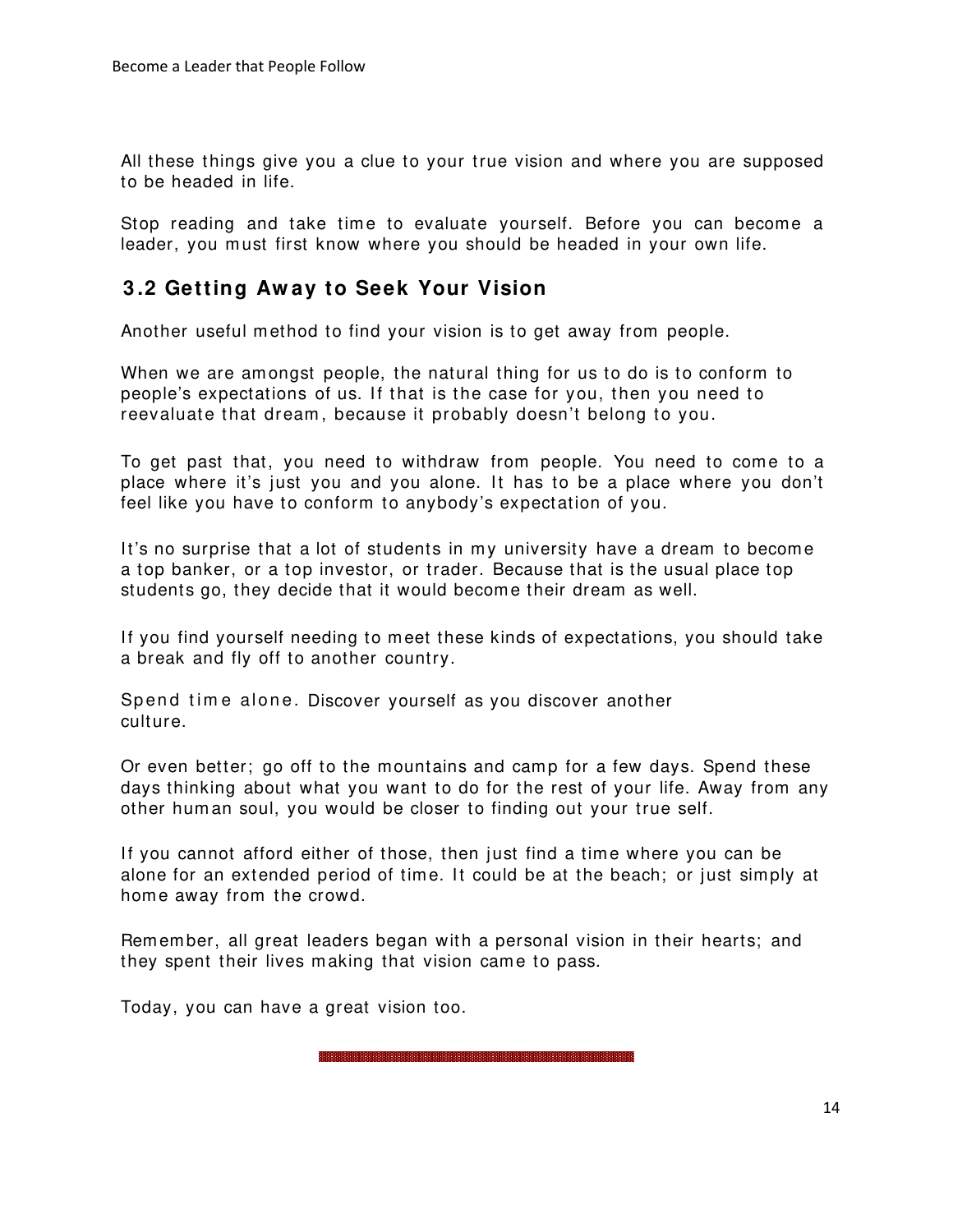## **Chapter 4 : The Courage to Stand**

Courage is the ladder on which all the other virtues mount. **– Clare Booth Luce**

Courage is the foundation of your character.

Without courage, you may have a vision, but you will never pursue it.

Without courage, you may believe in something, but you will never stand up and speak for it.

You need courage to pursue your visions because leaders often have to go against the status quo.

The status quo could be something as mundane as a process that has been used in a com pany for decades or it could be a culture that has been practiced for years.

Leaders go against the status quo, not because it's the *cool* thing to do; but because they know deeply inside that things should be changed.

They are clear about their visions and to them , it doesn't m atter what the world thinks about it.

Often, these visions go against popular belief and they *rock the boat*. That's why leaders often need to have the tenacity to follow through on their visions.

**Alexander the Great** didn't get his men's support to go all the way west to India, but he went anyway. Although his men were tired and battle-weary, he still believed in the greater vision of one world under him .

**Jesus of Nazareth** didn't get his disciples' support to give up his life to the angry Pharisees, but he did anyway. He knew that he had to die on the cross for the sins of the world.

You too, need to realize that whatever vision you m ight have in your life; it is likely to rock the boat; not everyone in your life will be happily agreeing to your vision for your own life.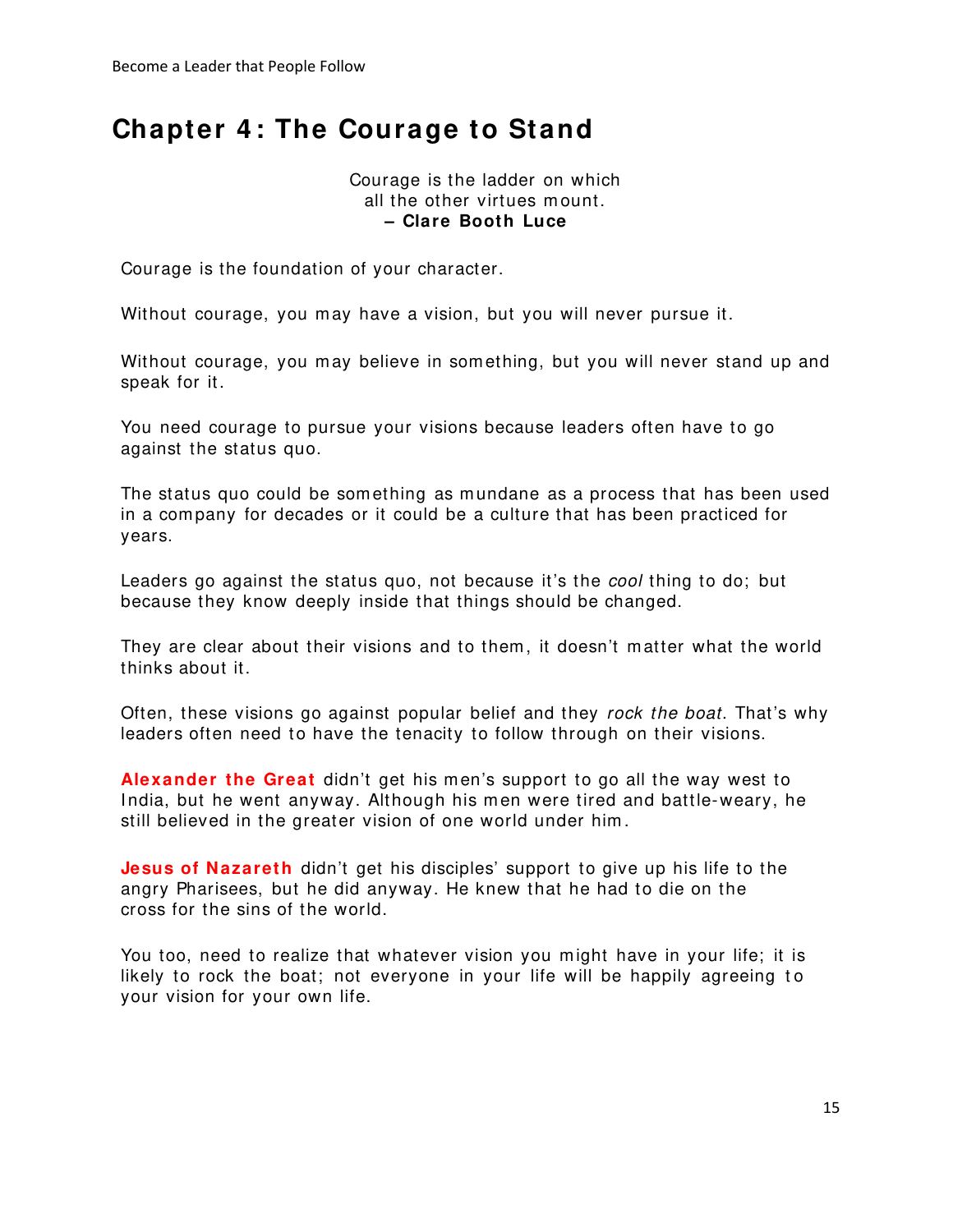#### **4 .1 My Ow n Experience w ith Standing Up**

Let me share some of my own experience.

About 3 years ago, I was preparing a presentation about a community service project my group had embarked on. During the discussion, one of the members suggested that we misrepresent the information so that we could score better with our professors.

I kept silent for a while, but then I said, "No. If you're going to do that, then I won't present. It's not right."

That immediately got a few feathers ruffled. "You're just being inflexible. We can be flexible about such things."

A member stood up for me, "No, there's a difference. This is a matter of principle."

In a competitive school were grades mattered greatly, there was pressure for us to show that we deserved an A. However, it went against my personal principles and I in turn, faced pressure from my team for wanting to be truthful.

Thankfully, things went my way.

Here's another experience about a year later:

My group had got back a group assignm ent from the professor and we had received a low grade; to our horror we realized it was because we had forgotten to subm it the answer to a particular question.

One of my group members suggested that we quickly add in the answers and tell the professor that she forgot to m ark it.

I stood up and gave a firm no. "No, we will tell her that we forgot to submit in the question and apologize."

That stopped my members in their tracks. It was awkward for a while, but they decided to do it my way in the end. Once again, thankfully the professor gave us the m arks for that question.

These experiences may not seem small; but that's where courage begins: standing up against our peers when we need to.

I knew that if I started compromising in a sheltered environment like the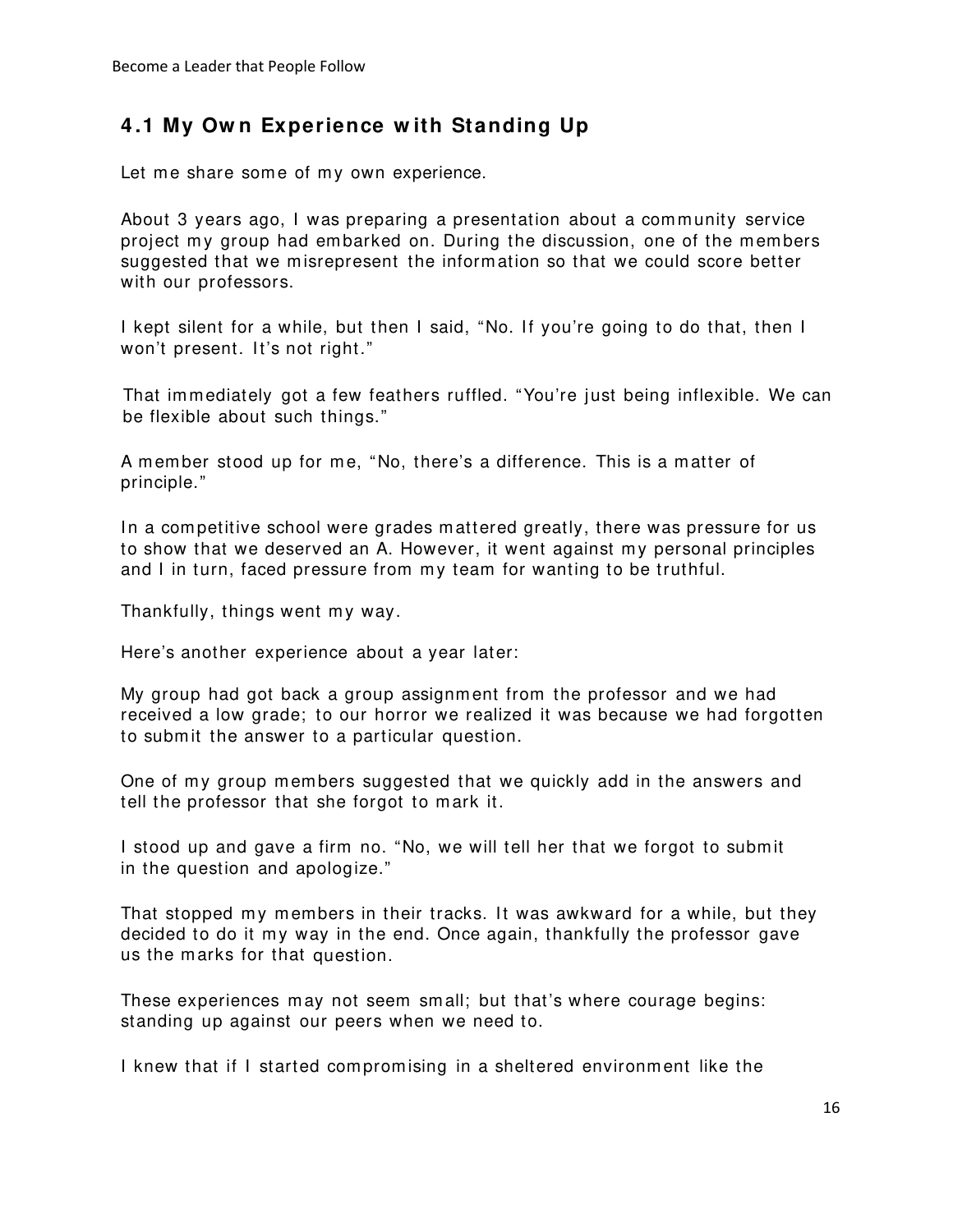university, it was only going to get worse in the business and corporate world where profits and money were involved.

Wherever you are now, start having the courage to stand up for what's right.

#### **4 .2 People W on't Approve of You**

When you pursue a dream , there will be people who won't approve of your actions.

The sad thing is that it often com es from those closest to you: your friends or fam ily.

Those closest to you often have an expectation of who you should be, and they want you to conform to that im age.

When I chose to rise up to Presidency in University-YMCA, not everyone approved of it.

My parents were not happy with me being so involved in school activities. They cam e from a generation where it was about studying hard, doing well in university and getting a good, reputable paying job in the m arketplace. They didn't understand the purpose of taking me taking leadership and giving it so much of my time and effort.

They never encouraged me about taking up leadership in University-YMCA. They preferred that I just do well in my studies.

One of my church leaders was not happy either. This leader wanted me to focus purely on ministry inside the church and didn't like the idea of me being com m itted elsewhere.

But I chose to go ahead anyway.

In my heart, I felt the call to take up leadership in University-YMCA. I did it, and I never regretted that decision.

Even for a sm all thing like this, you can expect opposition already. Much less the greater things you want to do in your life.

Whatever you do, remember that you need to rise up above these limiting expectations people have on you. If you want to be someone notable and a leader in your field, expect the pressure and disapproval from those closest to you.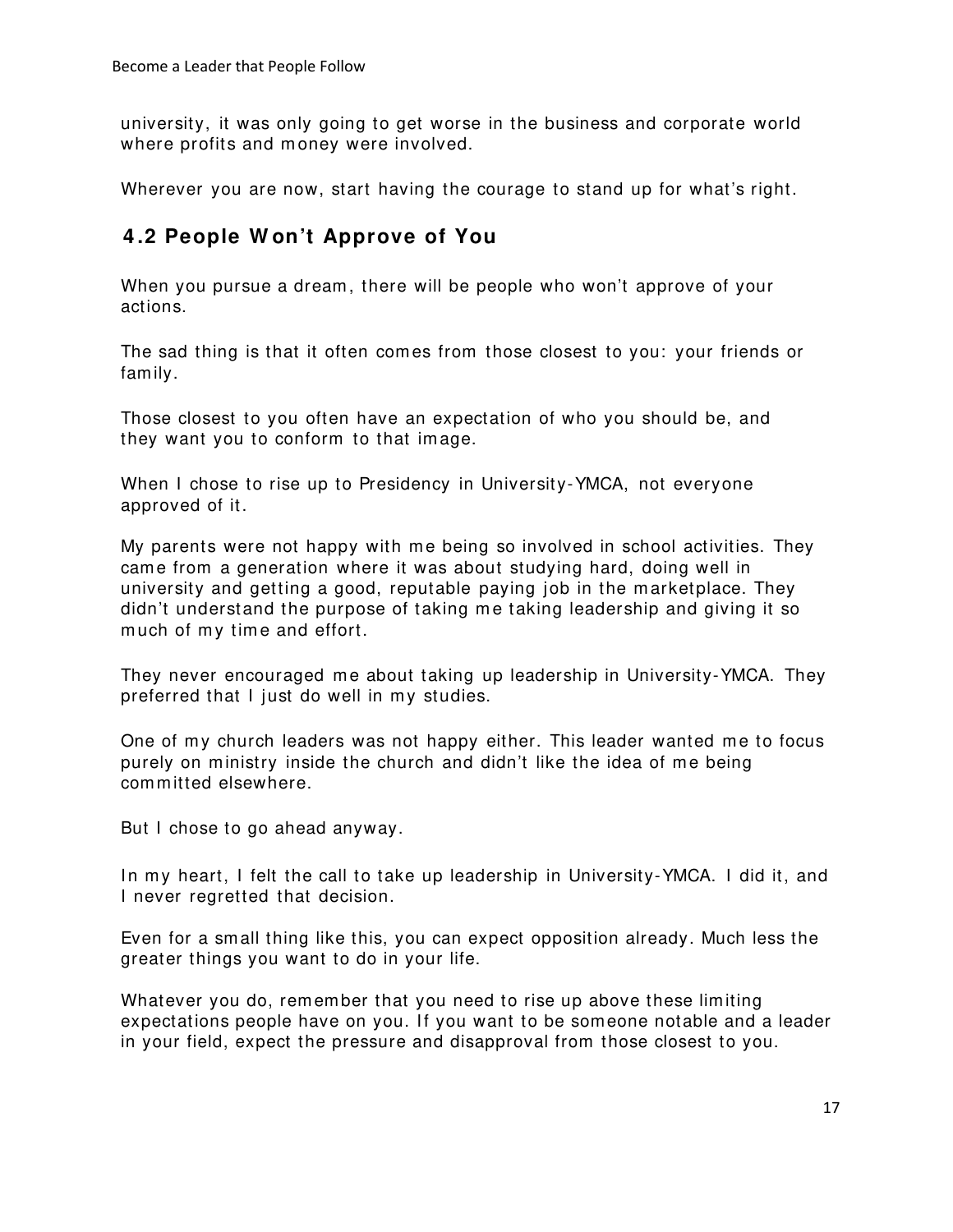#### **4 .3 W here can I Find Courage?**

Where did all the great leaders find courage to do what they did?

I can think of three ways you can find courage to live the life that you envisioned yourself to live.

First, read and learn about leaders that have overcome the same area in their lives. Read biographies of great leaders to inspire you and watch movies of courageous leaders to bring out the same passion in you.

Rem em ber, whatever was in those leaders that inspired you, it is in you too. No m an has a different substance from another. **Leaders are m ade, not born**.

I like to watch war m ovies about war heroes like **Balian in Kingdom of Heaven**, **Alexander the Great** …

They always leave me with a taste for adventure and keep me fired up for my own battles.

Next, keep yourself in the company of people who are encouraging and enabling. Most people are not as encouraging as we want them to be; m ost people don't really think you'll be anything great in your life.

#### You have to find friends that do.

I know it isn't easy. It just isn't easy to walk out there and tell som eone, *"You there. You'll be m y friend and ally that believes in m e. Let's take this life journey together."* 

But you have to be intentional about it. Go join a leadership sem inar; join a progressive forward looking church. Do som ething to m eet new people that are enabling.

#### Note from Author

If you have a desire to find a community of people that are committed to growth, why not take the first step and join my mailing list at [http://www.leadership-with-you.com/monthly](http://www.leadership-with-you.com/monthly-newsletter)[newsletter](http://www.leadership-with-you.com/monthly-newsletter) , if you haven't already done so.

I too, want to see change in this world and I would like to have continued interaction with you so that we can grow together!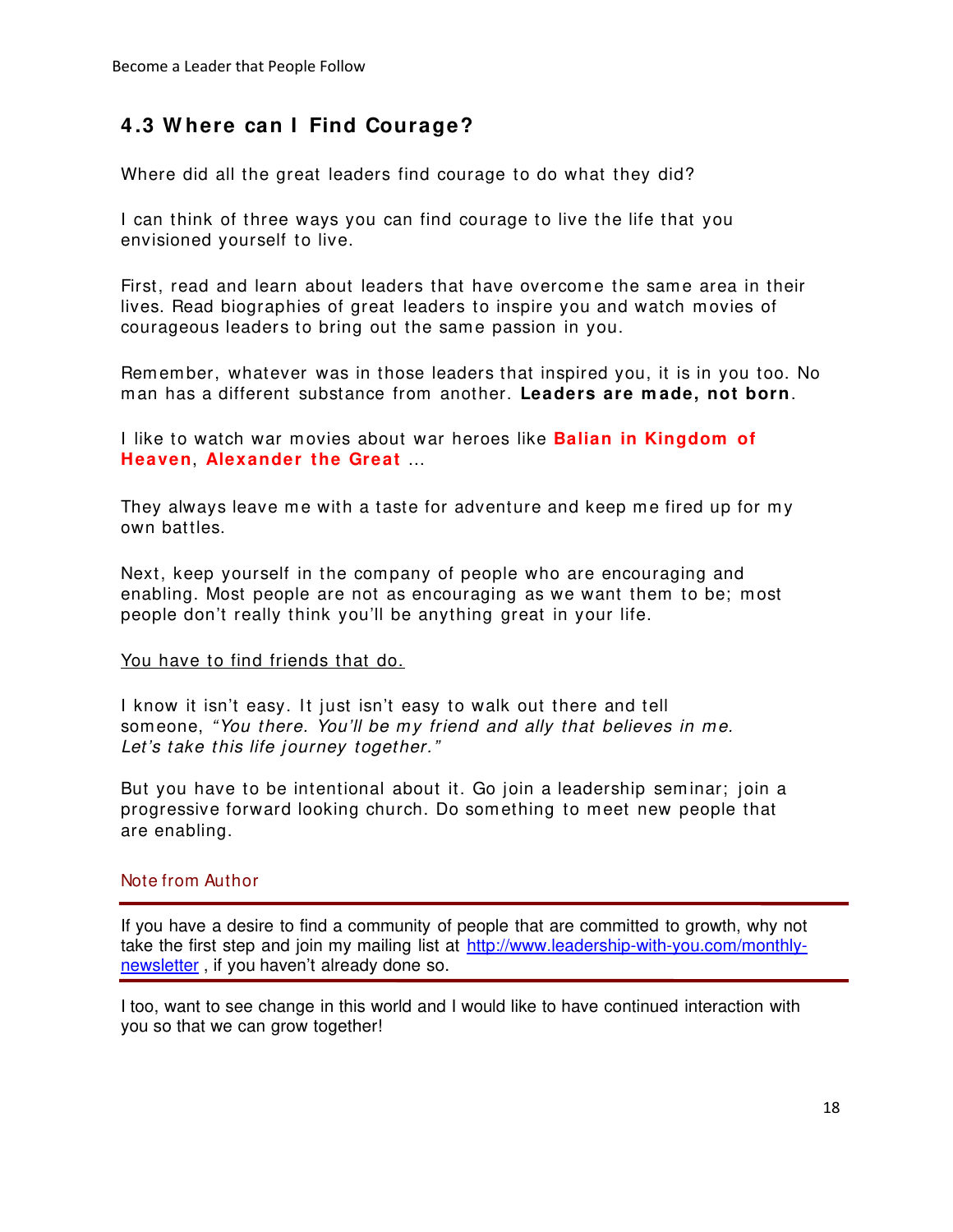I have friends in University-YMCA who believe in the same vision, and people in my church who are constantly encouraging and edifying. Most importantly, they are people who believe in dream s.

#### **They believe that everyone has a calling in life; and a great destiny that aw aits them** .

Thirdly; this is somewhere where I cannot lead you, but it is probably the m ost powerful source of courage: your faith.

I'll share about an illustration of faith-based courage from the Bible:

The early disciples of Jesus believed in Him so much that they were willing to go all the way to their deaths to preach the Gospel.

All the disciples of Jesus had suffered gruesome deaths while preaching the Gospel. According to history, the disciple Peter was crucified upside down and the disciple John was lowered into a pot of boiling oil.

This was the great faith of the early church. The disciples held on to their beliefs to their deaths.

Your faith tells you that there are things in life more important than life itself. Values like integrity, truth and love are upheld greater than life itself because a greater reward is promised to those who uphold them.

My faith tells me that my God is with me; that He is always behind me. It gives me courage to stand up for what's right; and for what's true.

It gave me courage to speak my mind in those situations; and the courage to step out to take leadership in University-YMCA.

**You need to find your courage, for it is your ticket to living out your true vision.**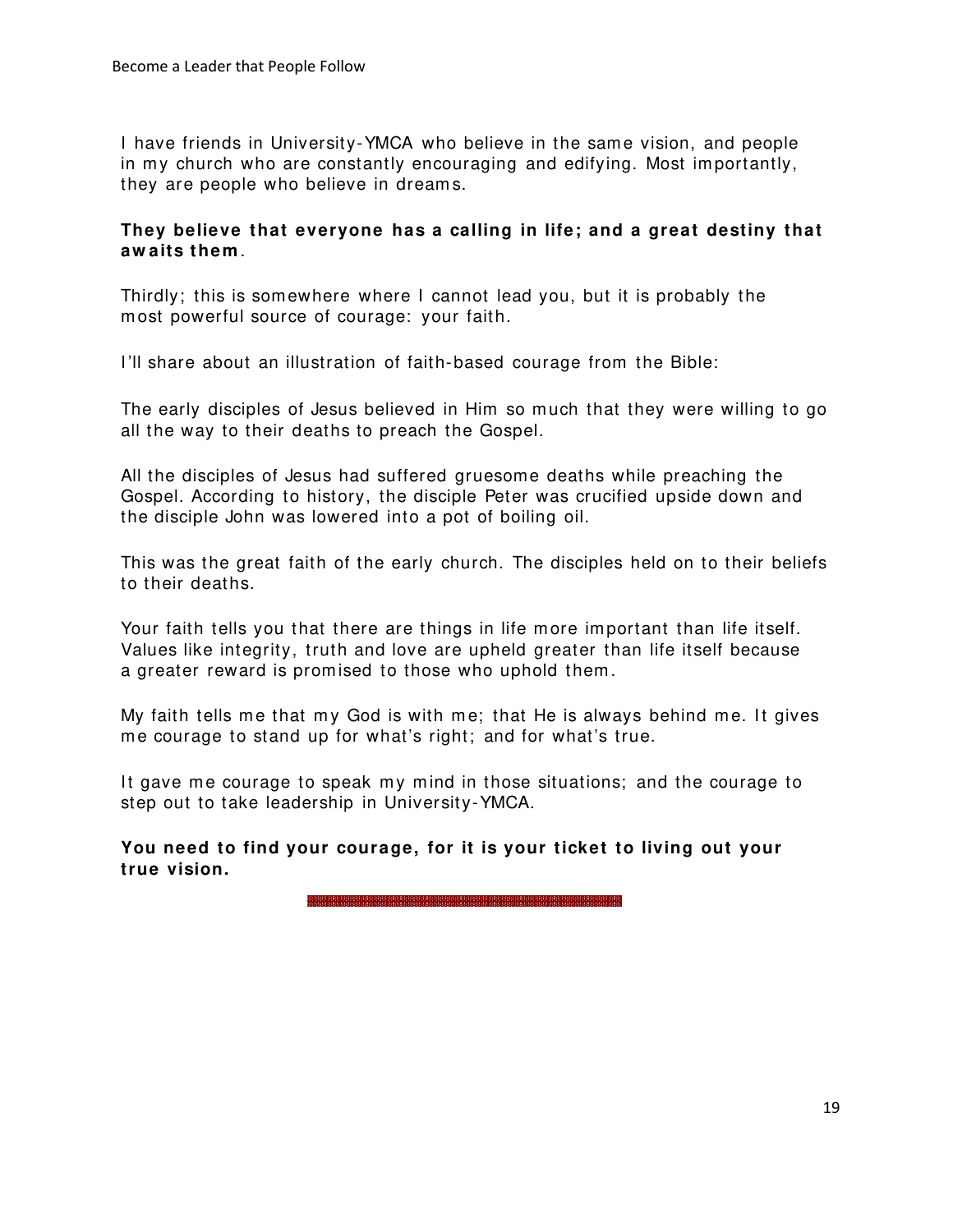## **Chapter 5 : I ntegrity in Leadership**

You are already of consequence in the world if you are known as a man of strict integrity. **– Grenville Klesier**

Integrity is a word spoken much in today's world, but sadly, not practiced as much. In our world today, we see lapses in integrity over and over again.

**Enron** was an energy company based in Houston. It employed over 22,000 em ployees and was nam ed the m ost innovative com pany for six consecutive years by **Fortune Magazine**.

However, in the span of 24 days, this company with claimed revenues of over US\$100 billion was declared bankrupt.

*What happened?*

The lack of integrity in the leadership of **Enron** caused one of the greatest corporations in the US to fall like a house of cards. The accounting scandal in **Enron** had enabled it to misrepresent its revenues, hide its losses in subsidiary organizations, but it was not too long that they were found out.

You think that someone has learnt a lesson... not.

7 years later in 2008, the same greed and lack of integrity caused financial juggernaut Lehm ann Brothers to declare them selves, sending catastrophic ripples throughout the financial world. The investment bankers never learnt from what happened in **Enron** and while the tim es were different, the problem was the sam e.

The problem was integrity.

#### **5 .1 I ntegrity is a Foundation**

Like courage, becoming a man with integrity is another foundation you have to have in order to become a leader of influence.

Integrity is a quality you build your life upon. In the Bible, Jesus compares two foundations that men build their lives upon, either on rock or on sand.

The house that was built upon the rock survived a terrible storm , but the one built upon sand, when it experienced the storm , crum bled and fell to the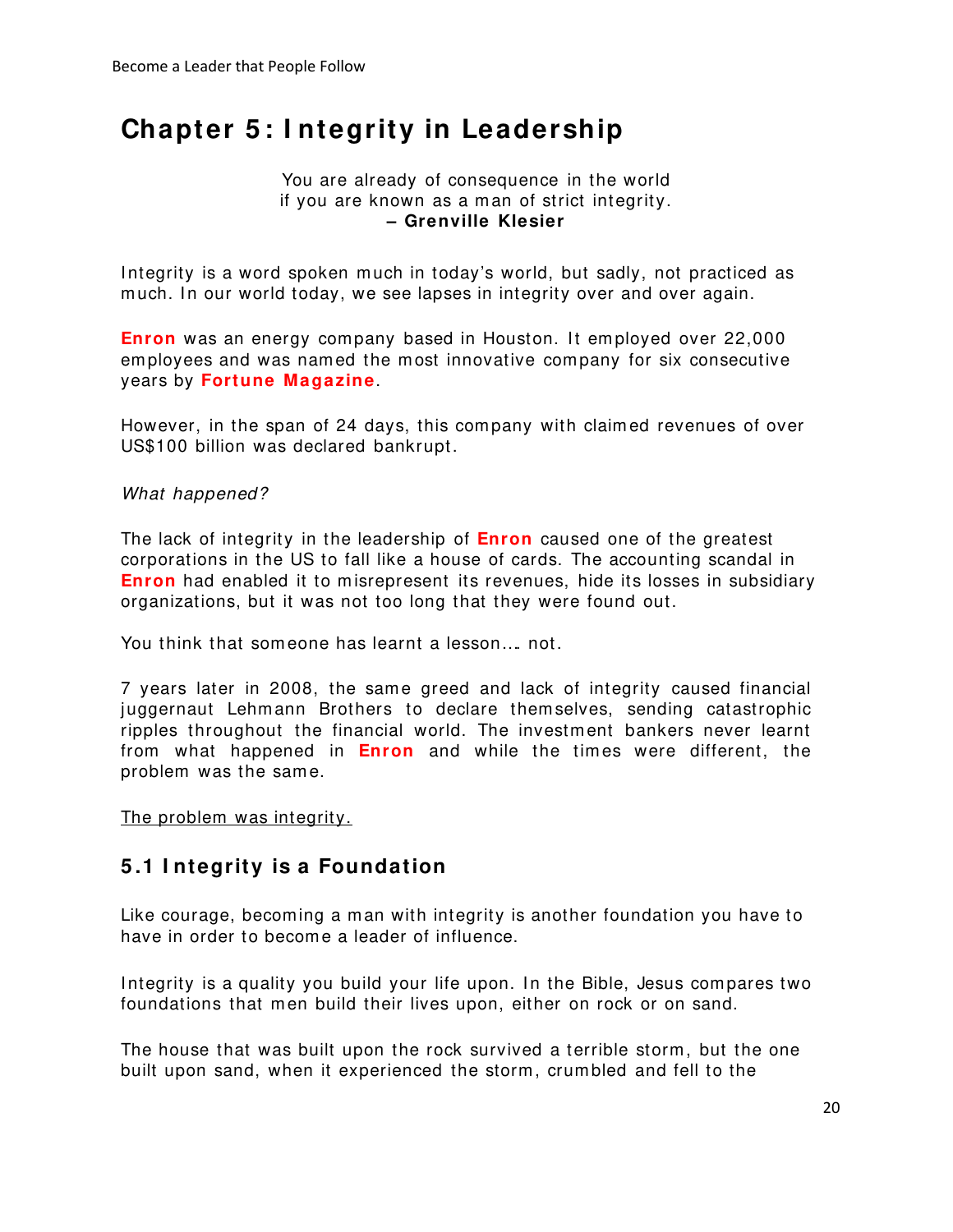ground.

When you build your corporation upon strict integrity, you build a way for the corporation to be a lasting success, like a house upon solid rock.

When you build your life upon strict integrity, you can expect to become a person of great significance and influence.

And more so in today's world...

With all the events happening in the world today, people are truly crying out for an authentic, genuine leader who has a heart not for their own interest, but for the greater interest of the community. People are taking to the streets because they know their leaders to be corrupt men who speak one thing and do another.

On the other hand, if you choose to build your life upon lies and half-truths; you are in fact, building a house upon sand.

Many years down the road, you'll witness the falling apart of your life like a house of cards.

#### **I m agine this:**

In order to get away with your secret affair, you lie to your wife that you're just hanging out with the guys at the pub. One day, your good friend Ken (whom you were supposed to be out with) calls home to ask where you were. Your wife answers the phone.

When you get home, your wife checks with you and you quickly make up another story about being held up at work at the last minute.

Next thing you know, your wife walks into your office one day wanting to deliver dinner to you because you were working late; and finds out you were not in office at all.

Once again, she dem ands an explanation and you cook up another story in the spur of the moment. All the while, there is a greater suspicion and mistrust in the relationship.

All this will continue happening until the day the truth comes out, one day the truth becom es evident that you are having an affair; and your life falls apart like a stack of cards.

Your wife is hurt; she wants a divorce; she claims custody and compensation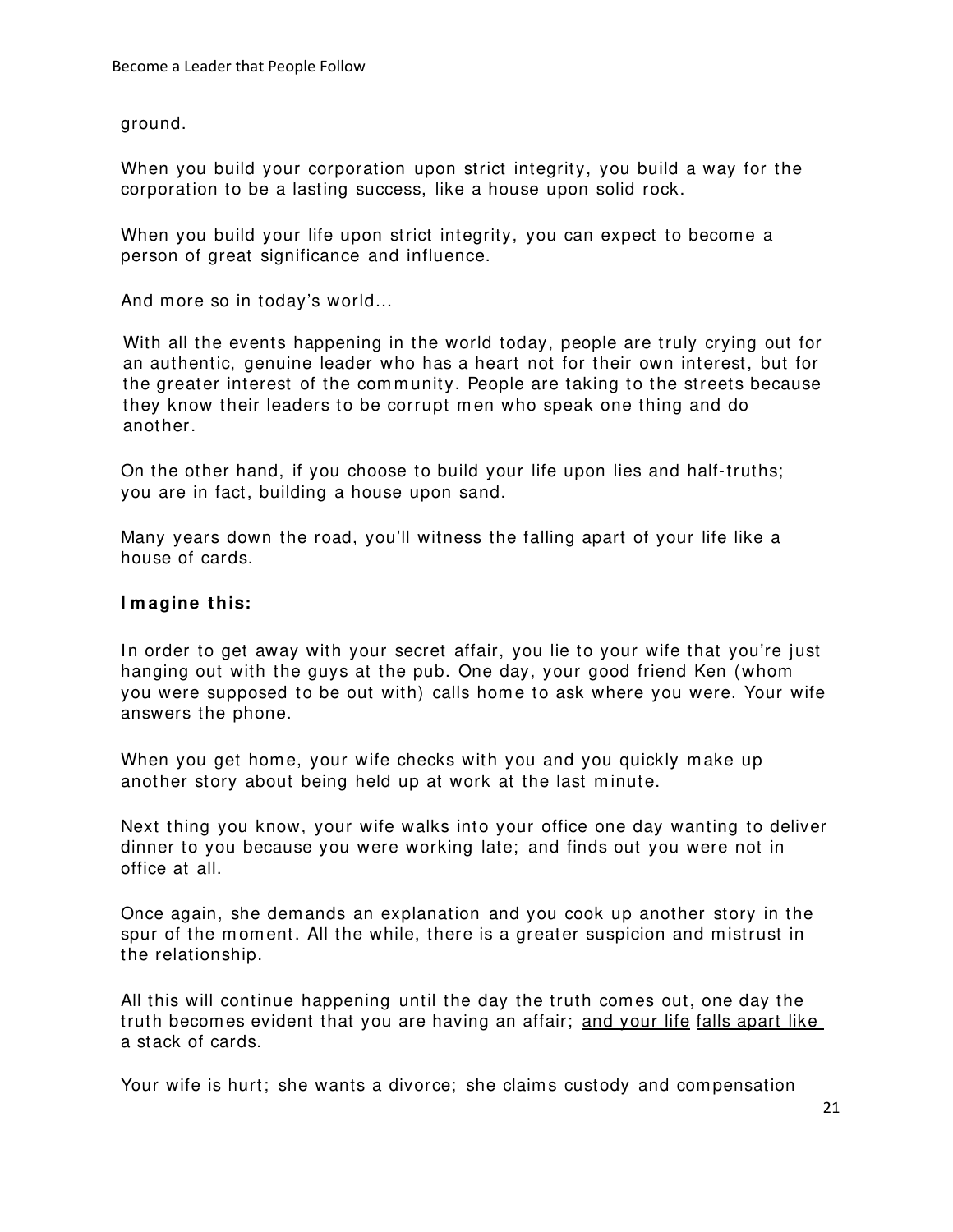from the court.

Your family is shamed because of what you have done. You are looked down upon by your peers for betraying the wife who loved you so much.

This is very much like the case when you choose to build your life on anything less than strict integrity. If it's anything less than the truth, like a stack of cards, it will not be able to stand the test of tim e.

#### **5 .2 I ntegrity begins TODAY**

Integrity begins with the smallest things in your life.

It can be about:

- keeping a promise to your kids about returning home at 7pm and spending quality time with them.
- returning a loan to a friend in the agreed upon tim e.
- being on time for your appointments with your colleagues, friends and your bosses.

When you choose to make promises you cannot keep; when you borrow m oney but do not return it; you are building your life upon sand.

If you cannot display integrity in your everyday life; you simply can't be trusted with greater things. Responsibility and leadership is given to those who can be trusted.

Ask yourself:

Do people around you consider you to be a person of integrity? Are you trustworthy? Why or why not?

Do you keep your promises? Give one occasion where you kept a promise even though it was hard to keep.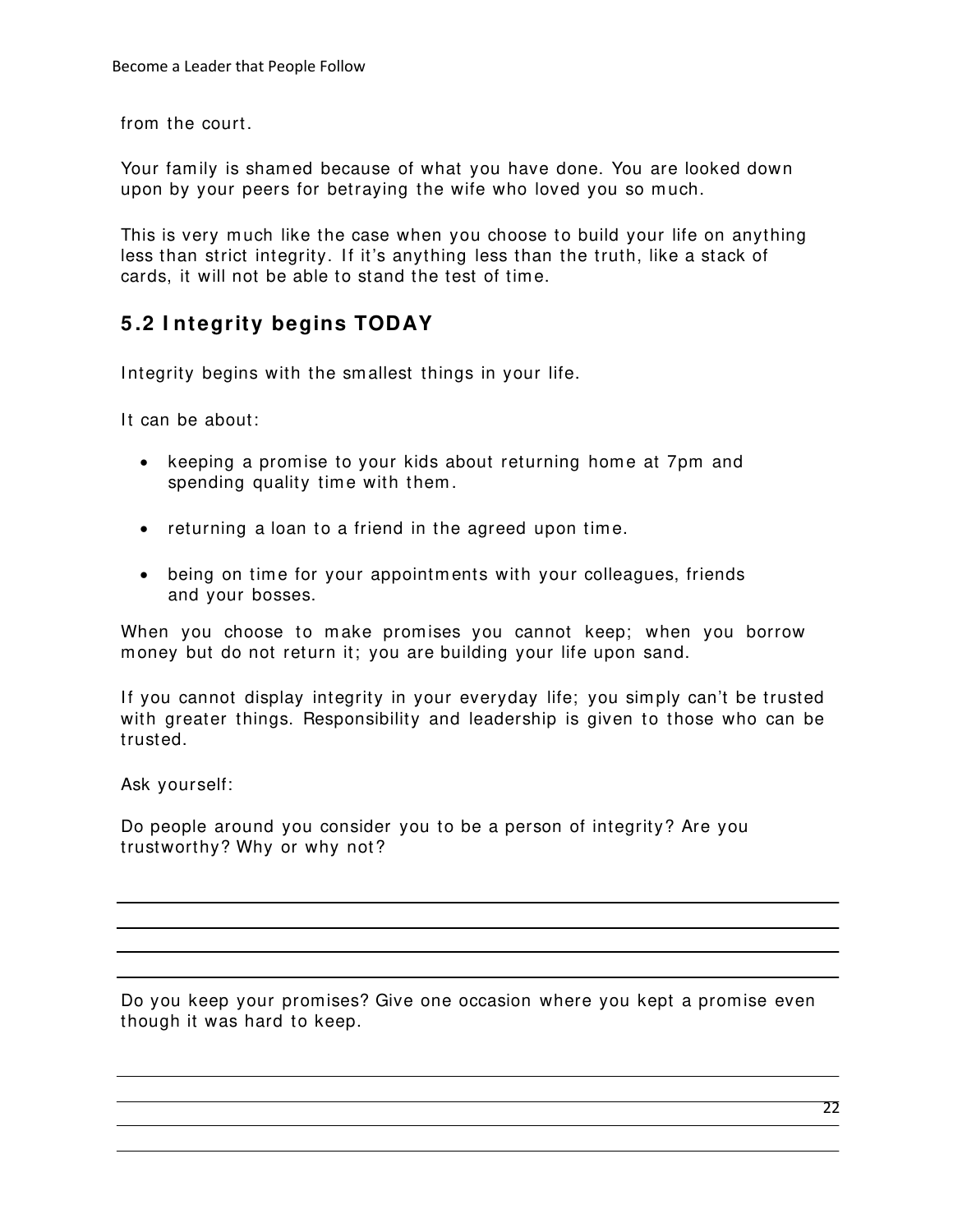#### **5 .3 Practical Steps you can take**

#### **5 .3 .1 Start being on tim e on your appointm ents**

The simplest thing you can begin doing is to start being on time for your m eetings, casual or form al.

It doesn't matter if it's an important board meeting with the directors of your com pany or if it's m eeting up with your old friends from university.

A man of integrity behaves in a single manner, no matter the circumstances. It doesn't m atter if it's im portant people or just old friends; he treats them the sam e.

**Pastor Yonggi Cho**, founder of the world's largest church says he always reaches his meetings 15 minutes before the scheduled time.

This is a man managing the largest congregation in the world! With almost a million members, you would expect him to be giving the same excuse as most people; "There are just too many things; sorry guys I'm late for this meeting."

And people would understand. Yet, he keeps to the highest standards of punctuality by being early all the tim e.

This is indeed a man of integrity in action.

One of my friends made a simple quote, "*If you're early, you're on time. If you're on tim e, then you're late!"*

Start being on time for your meetings and take this small first step towards a life of integrity.

#### **5 .3 .2 Don't m ake prom ises you can't keep**

If you don't know how to say "No", then its time to change.

I have had my experiences with people who agreed not because they were passionately interested or committed to the cause, but because they simply didn't know how to say "No".

If you're the type of person that promises a lot and performs very little, it's time to evaluate and reflect before you give your word.

The truth is this; if you make a commitment that you cannot keep, you aren't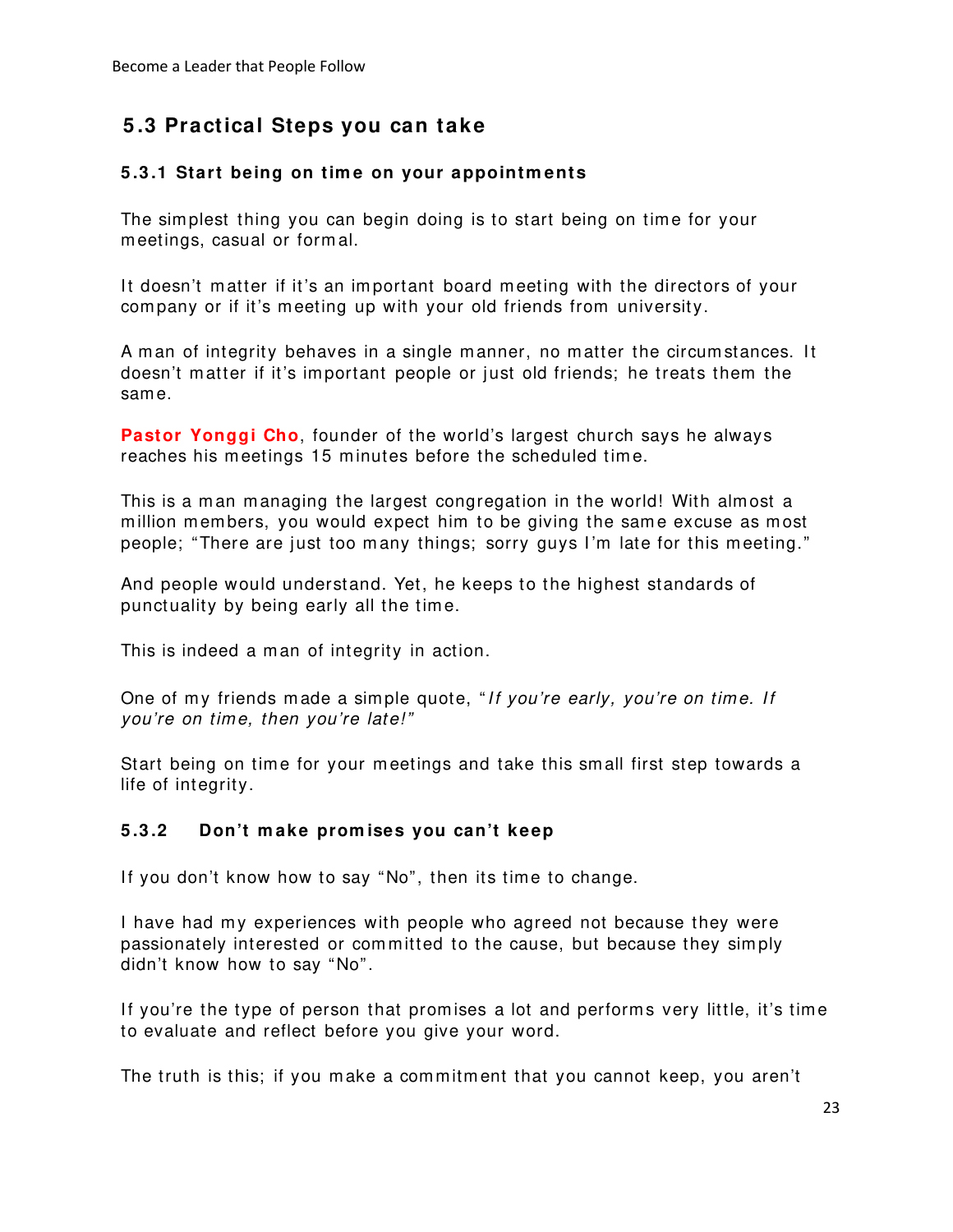doing the person a favor anyway. In fact, you're allowing another person to act and behave trusting the fact you were going to fulfill your prom ise. You're setting up them up for disappointment!

#### **An exam ple:**

Your friend asks you if you are able to help out in a particular event she is organizing. Although you already have a busy schedule, you agree anyway because he is a great friend of yours and you don't want to reject him .

She asks you to be in charge of logistics for the event.

But on the day of the event, because you have other prior commitments, you inform her that you cannot help out for the event anym ore. She panics and frantically searches for another person who can help her.

In the end, you friend becomes disappointed and extremely upset with you. Your relationship is strained and the trust between you is lost.

The better thing is this: If you don't confidently believe that you can keep a prom ise, don't give your word.

You are really doing the person a favor.

#### **5 .3 .3 Be strict w ith yourself**

One of the best things you can do to become a person of integrity is to be brutally honest with yourself. There's a saying that goes, "Be strict with yourself, and lenient with others."

Constantly challenge yourself to a higher standard.

Most people are strict with others and lenient with them selves. They have high expectations of others' but are lax with their own standards. They give excuses for their bad attitude and behavior.

In order to become a person of integrity, you have to learn to be your harshest critic. Be brutal with yourself, but show grace to others.

You will become a person known for strict integrity.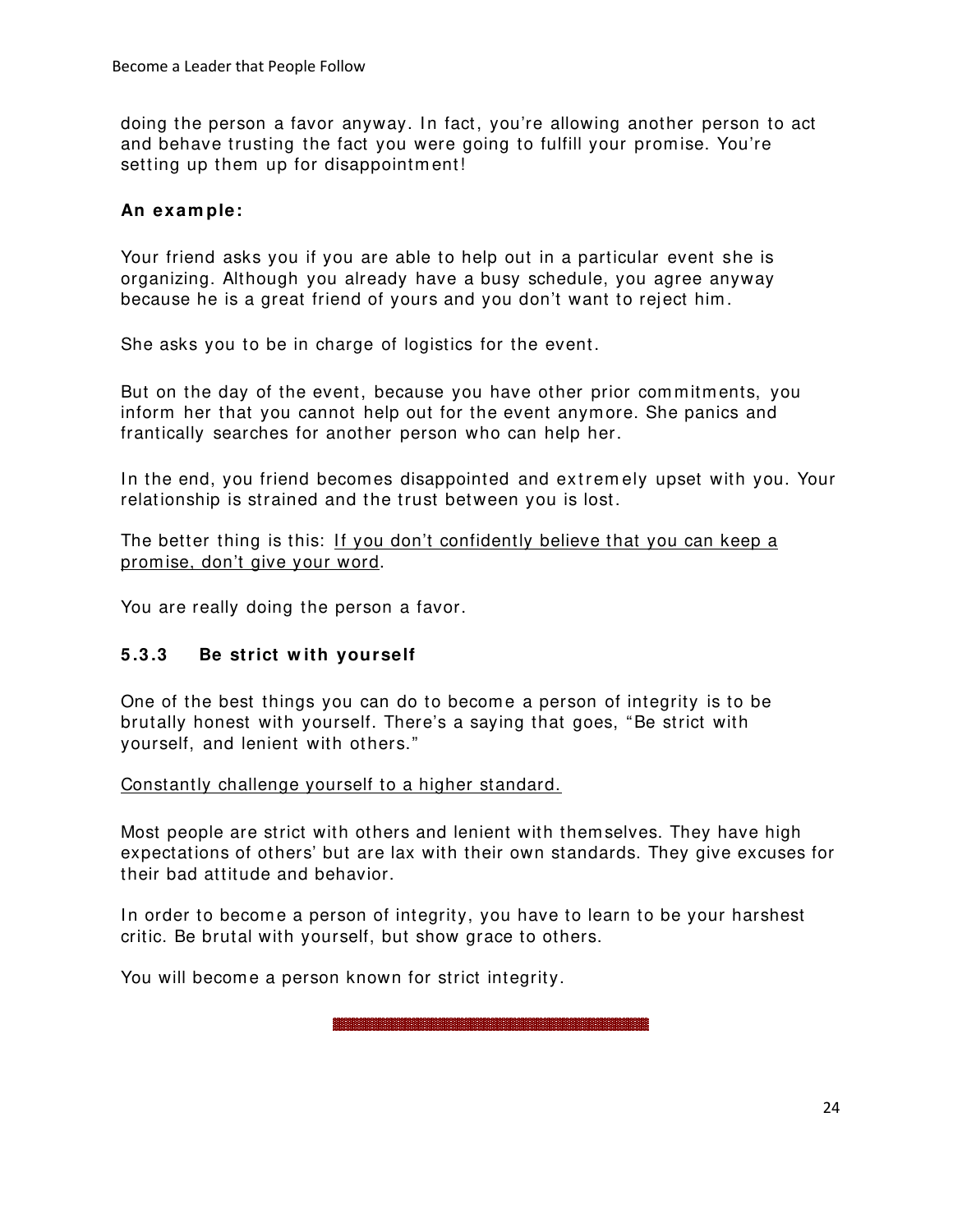## **Chapter 6 : Self- Discipline**

Talent without discipline is like an octopus on roller skates. There's plenty of movement, but you never know if it's going to be forward, backwards, or sideways. **- H. Jackson Brow n, Jr.**

Talent exists in abundance in our world today; there are a lot of talented artists, m usicians, athletes, businesspeople in our world. Sadly, the potential for m ost talent is unrealized.

Calvin Coolidge, the 30<sup>th</sup> President of the United States, says that **unrew arded genius** is alm ost a proverb.

The truth is, all of us have a talent or an innate skill that we excel far above others.

It could be:

- m athem atical ability, analytical skills
- singing, composing songs and poems
- running, sprinting, swimming

and so on…

However, having talent is one thing; but having the self-discipline to follow through is another thing altogether.

If you read the stories of great leaders and great achievers in any generation, you'll realize one thing: it's always about self-discipline.

It's always disciplined effort that takes you all the way to the end. Yes, talent can bring you to the top, but its character that keeps you there!

If you've run a marathon before, you'll have a good understanding about what I mean. Marathon runners all tell me one thing: after about 30 km, it's all mental strength. Your physical facilities are all shut down and it's only your mind and self- discipline that keeps you going.

It doesn't matter if you were able to run faster than your peers in a short 5 kilom etres run; when it com es to a certain point in the m arathon, **it all boils dow n to your m ental determ ination.**

Life is like the same, we can all start off and get ahead from all our peers with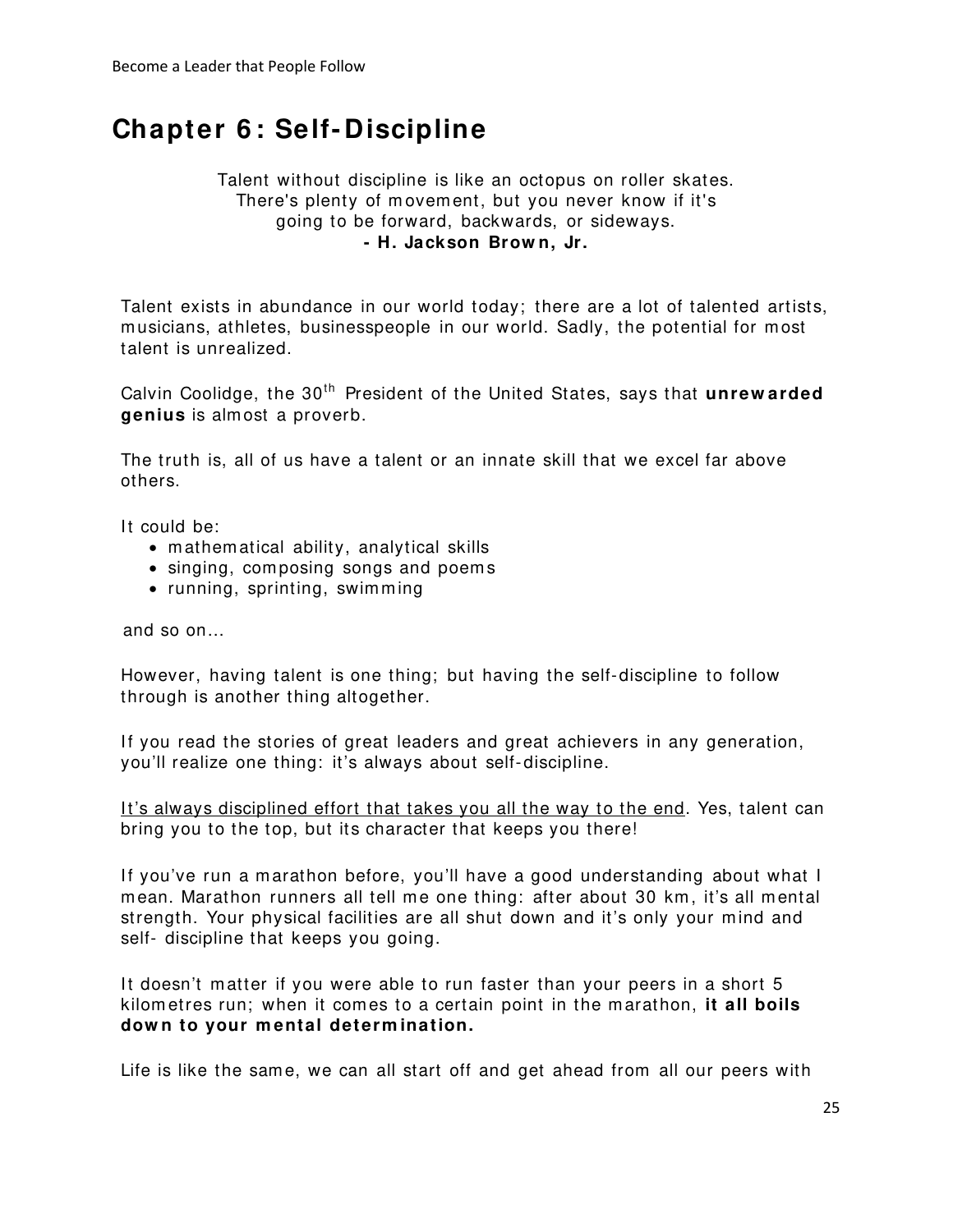purely our talent, but in the long run, it is the one with the self-discipline that will be able to push ahead from the competition.

Being able to focus all your energies on one single purpose for a prolonged period of tim e is your ticket to reaching your goals, be it personal or organizational.

But why is self-discipline so hard?

#### **6 .1 Three hindrances to your goals**

We need self-discipline to deal with three main things that will ultimately obstruct us from reaching our goals: distraction, discouragem ent and bitterness.

#### **6 .1 .1 Distraction**

Distraction can come in many forms.

They can come in the form of addictions, friends or even successes.

You can be addicted to the TV, video games and so on; and these things take tim e away from you achieving your goal. Now, there's Facebook, Twitter and Youtube, considered to be the greatest time wasters in the world.

You might think that it's really okay to spend 2-3 hours a day on either, but 2-3 hours a day m eans that you would have wasted over **7 0 0 hours** in a year!

Those 700 hours could have been used to build a business; gain a skill and change the world even!

If you have are constantly addicted to something, you need to exercise your self-discipline to change your lifestyle.

If you multiply those 700 hours by 35 years (that's 24,500 hours!), you'd realize that a simple change in habit can transform your life already.

Friends can be another source of distraction. While it may sound cruel, but there are some friends that you simply have to move away from if you want to see a change in your life.

These are the friends who may not have a passionate goal in their lives, and they spend their days aim lessly drinking, partying and talking about the latest gossip.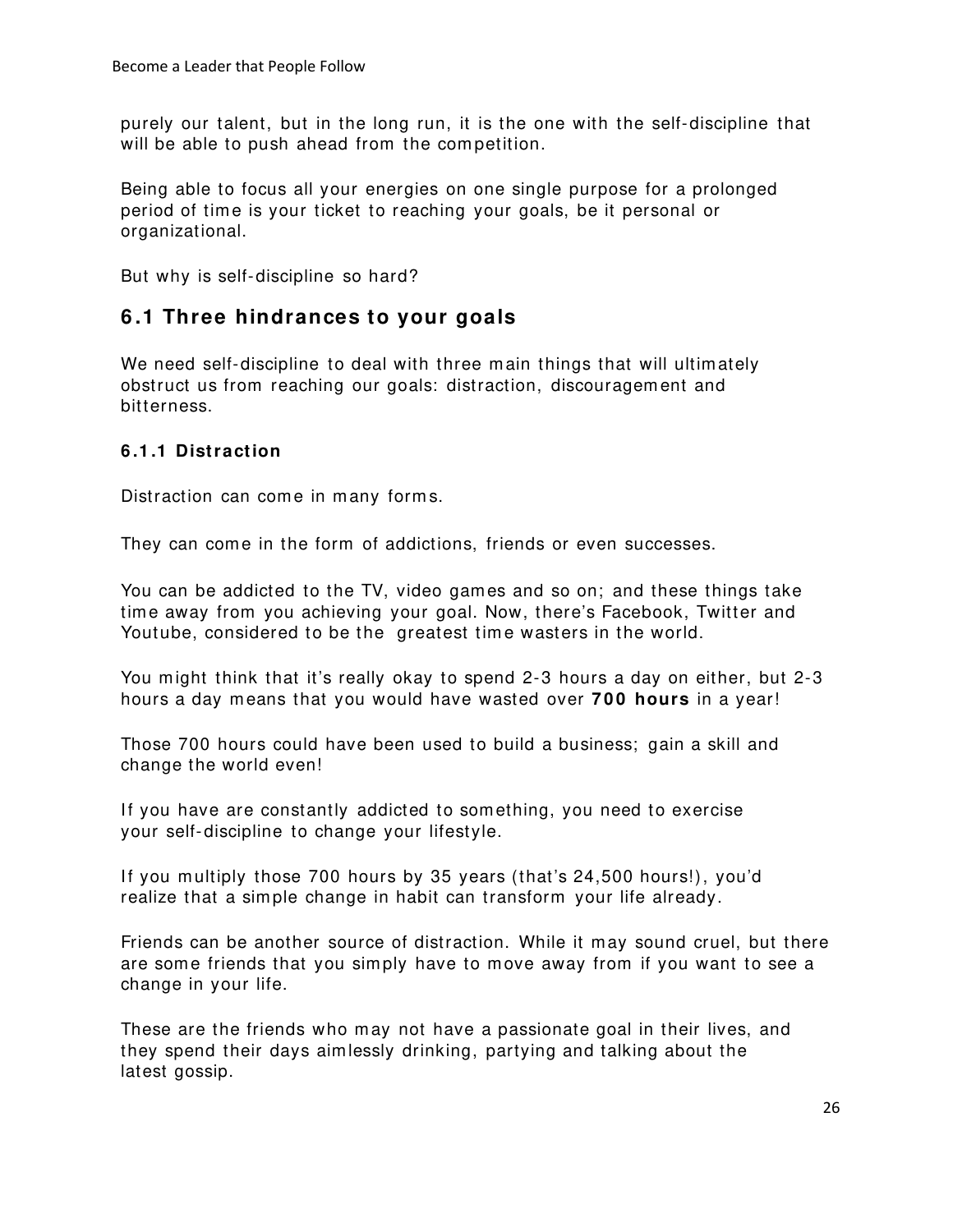While I'm not asking to start disliking them or shun them, but you must start having self-discipline with whom you give your time to.

When I start running University-YMCA and Leadership with You, I realized that my time became much more limited for recreation and hanging out with friends. Many of the friends I used to hang out with for supper still asked me out, but I started rejecting them .

It is not because I don't like them; I like them and I wish to spend some time with them. But it is just that time has become so precious to me that I need to prioritize my activities.

As a result, many of these old friends slowly drifted away. I made many new friends in University-YMCA; great people with sim ilar goals and values in their life.

The first category of friends is what I would call, **Friends of Circum stance**. The second category of friends is what I would call, **Friends of Destiny**.

I m et the first group of friends as a result of a circum stance (i.e. I was in the same class as them); I met the second group of friends as a result of my purpose. They were the people you met in your journey to your life goals.

#### **You got to have the discipline to spend m ore tim e w ith the Friends of Destiny, and less tim e w ith Friends of Circum stance**.

Lastly, successes can also be the biggest distraction to your ultim ate goals. The saying goes, "Good is the enemy of Great."

#### The fact that you can do som ething well doesn't necessarily m ean that it is your life calling.

I can do Mathem atics extrem ely well; I usually score distinctions in the subject without trying very hard. But the truth is, I hate doing it! I find it extremely pointless to calculate numbers that have no application on my life at all. (It's just my personal opinion; mathematicians don't get offended!)

But there are people who feel the same way; but decide that they will settle with it because it will m ake them a decent salary with a Mathem atics degree of som e sort.

Hence, these people spend their life trying to master som ething that they don't really care about so that they can just… get by.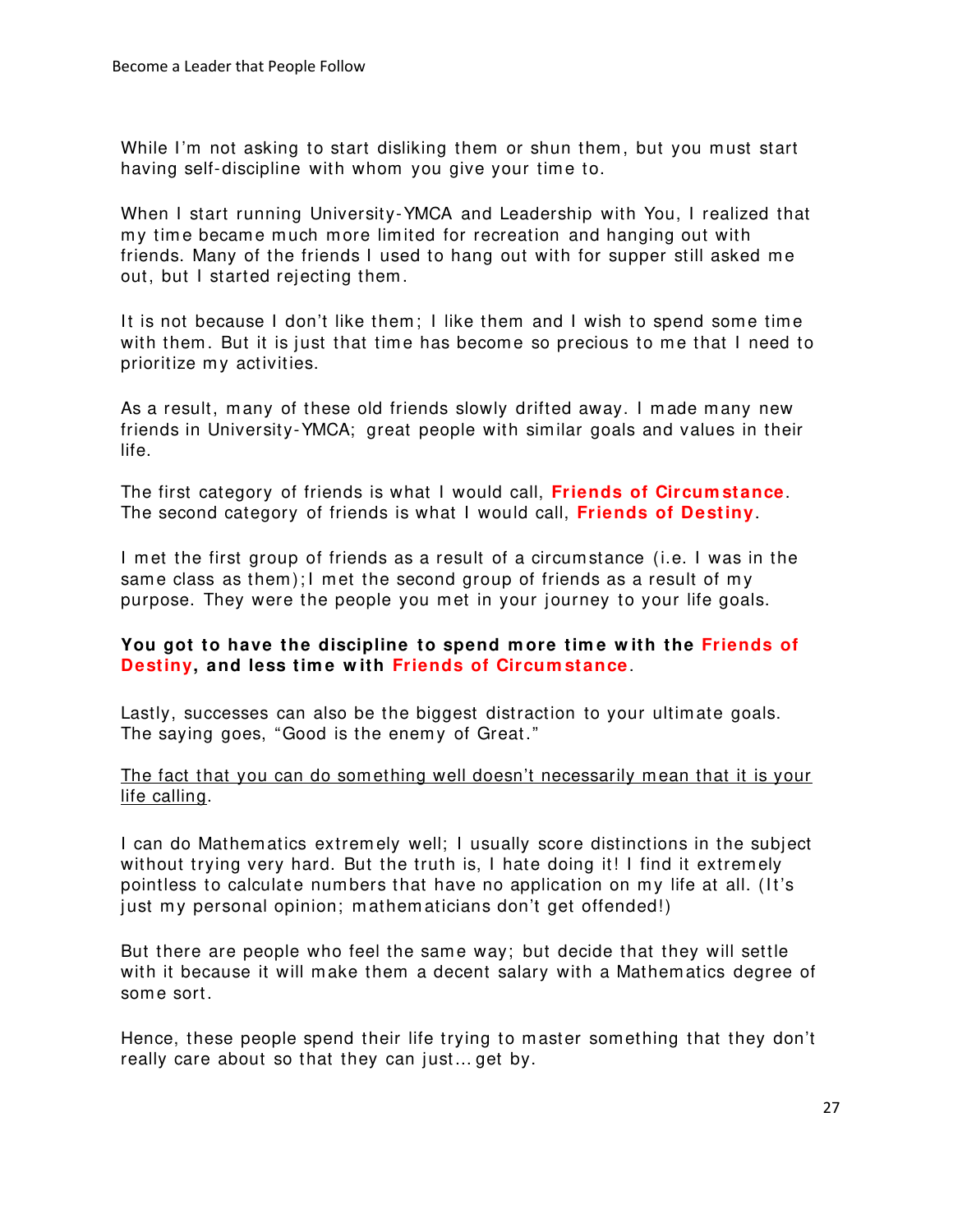Anybody can do a several things well, but the question is, what do you **REALLY** want to do?

Don't let your small successes distract you from your ultim ate goals in life.

#### **Don't let the good things you can do stop you from doing great things.**

#### **6 .1 .2 Discouragem ent**

In our journey to our dreams, there are many times when we will feel discouraged.

- "What if I spend so much time on building my business, but it doesn't m ake a profit?"
- "What if everything I do is going to waste?"
- "Should I just drop all these and go for the safer option?"

In your journey, you will constantly face such inner voices that will put discouragem ent and fear into your heart.

Instead of finding faith, courage and passion to pursue your vision, you often find fear and discouragem ent in your journey.

#### You'll find that it is harder than what you thought it would be.

You begin to believe that it's easier to give up than to keep moving on. But don't…

#### **Just keep pushing.**

In the bestseller Good to Great, **Jim Collins** talks about the concept of the pinwheel…

#### **Here it goes:**

Picture a huge, heavy flywheel – a massive m etal disk m ounted horizontally on an axle, about 30 feet in diam eter, 2 feet thick, and weighing about 5,000 pounds. Now im agine your task is to get the flywheel rotating on the axle as fast and long as possible.

Pushing with great effort, you get the flywheel to inch forward, moving almost im perceptibly as first. You keep pushing and, after two or three hours of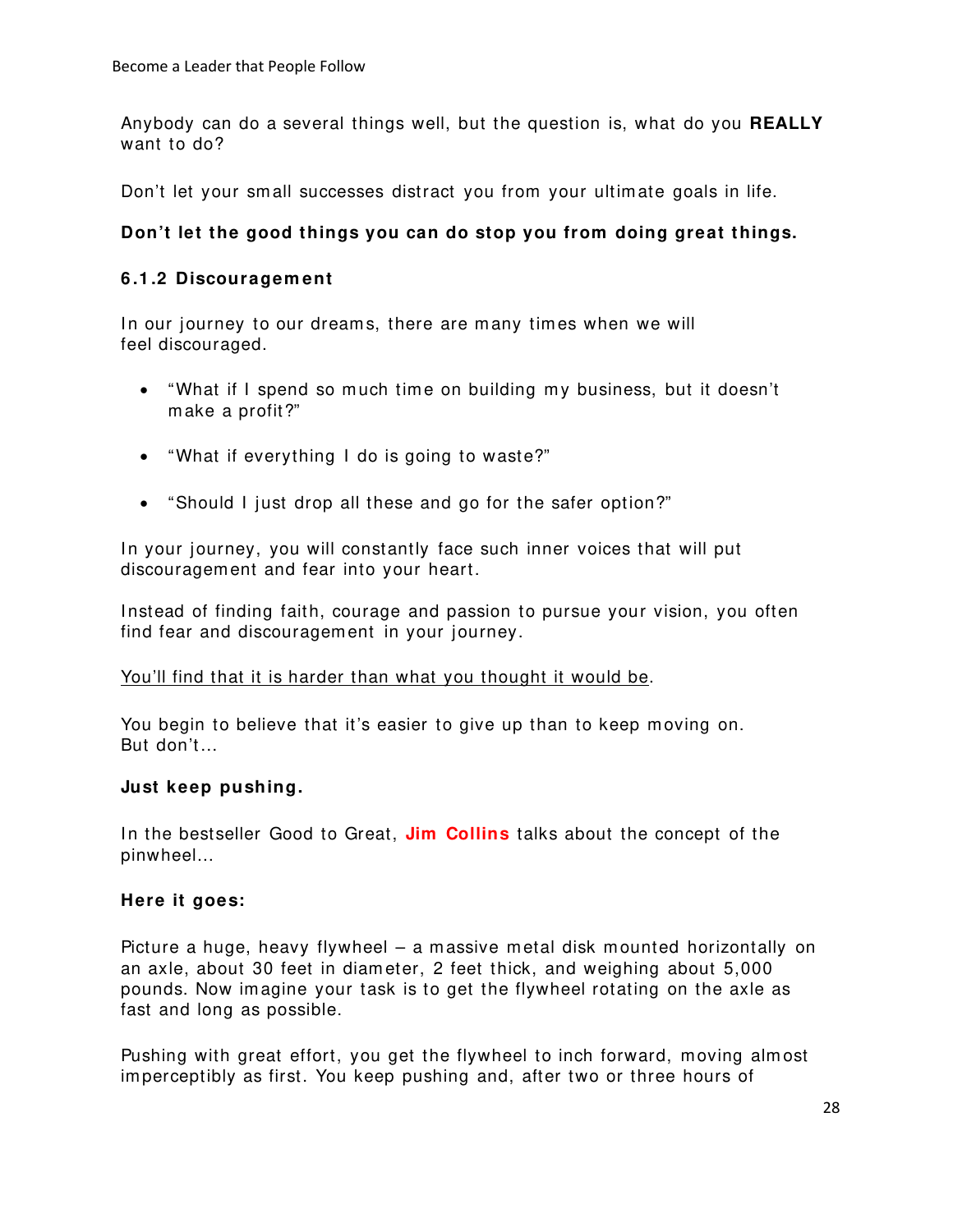persistent effort, you get the flywheel to com plete one entire turn.

You keep pushing, and the flywheel begins to m ove a bit faster, and with continued great effort, you move it around a second rotation. You keep pushing in a consistent direction. Three turns… four … five … six… the flywheel builds up speed... seven... eight... you keep pushing... nine..ten... it builds momentum... eleven… twelve… m oving faster with each turn… twenty… thirty… fifty… a hundred.

Then at some point - breakthrough! The momentum of the thing kicks in your favour... the huge heavy disk flies forward, with almost unstoppable momentum. (Good to Great, Jim Collins)

**Jim Collins** used this illustration to explain the value of continued persistence. At first, you wouldn't be able to see m uch reward for your effort, but you just have to keep pushing until the point of breakthrough, that's when there is m om entum working in your favor!

When I was feeling discouraged about building Leadership with You, this paragraph from his book encourages me.

I just keep telling m yself, "Yihan, just keep pushing; just push a little m ore," whenever I feel like giving up.

I don't proclaim I have great success yet with this website, I have goals for this site that I have yet to achieve, but I believe that if I keep pushing a little day by day, **one day I 'll get there**!

And so will you.

Whatever you're facing now**, just keep pushing!**

#### **6 .1 .3 Bitterness**

Bitterness is one big distraction for you from your goals.

They are first caused by offences by people around you; especially those close to you.

The truth is that, no matter how great a leader you are; how much you know; how many people you know, you will be offended at some point or another.

Where there is interaction with people, there are always opportunities for conflict and offences.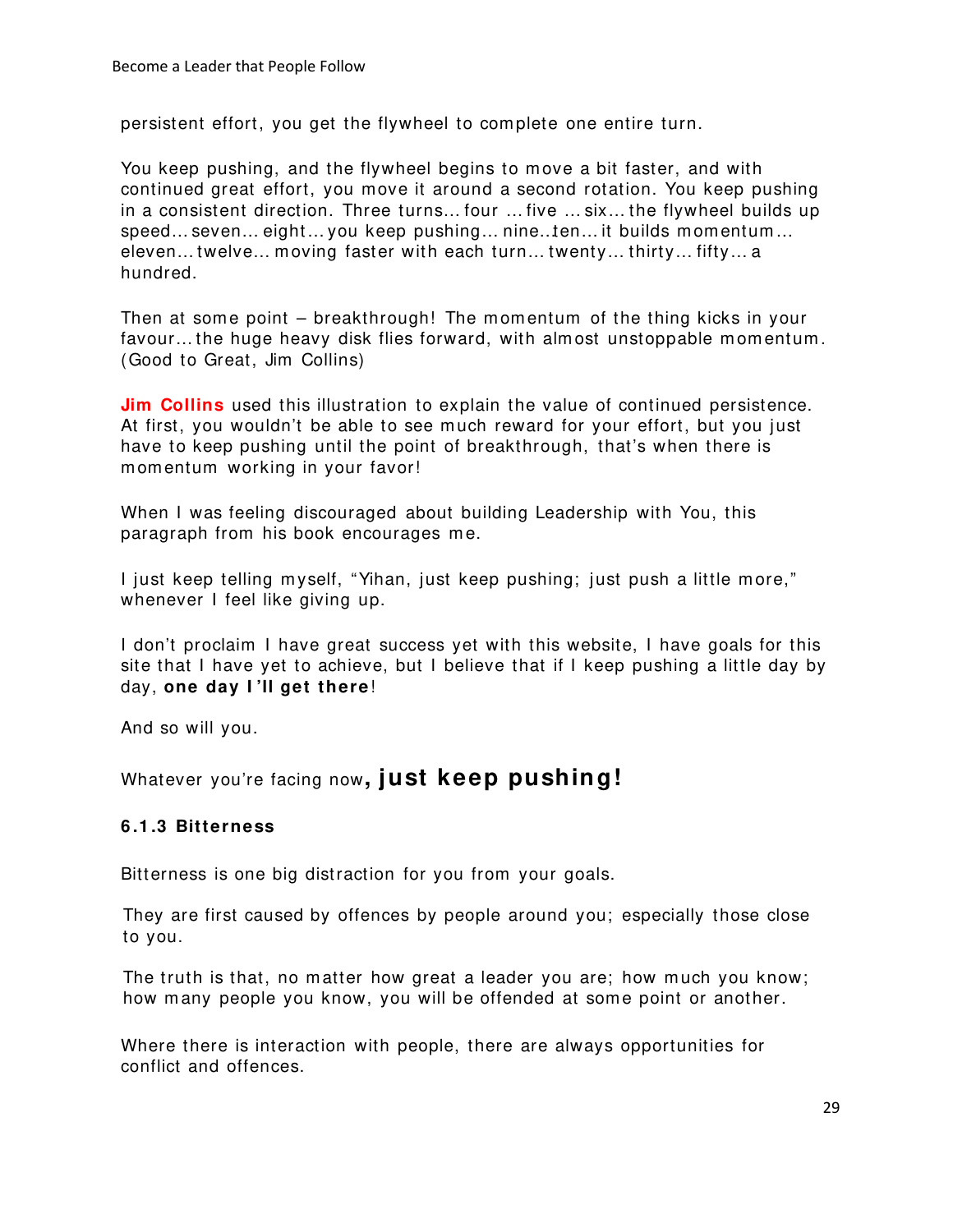Offences will com e. You can't control that. Your job is not to find a way to avoid offences, but to find a way to interpret these offences. If you're not careful and hold on to offences, your heart turns bitter.

It is bitterness that often causes your life to take a turn for the worse.

Instead of spending time pursuing your vision, you instead spend time trying to plot a way to get back at the person who offended you.

An example: someone copyrights your training material and he manages to get away from it somehow. You get mad, because you feel that you have not been done justice.

You spend months and more trying to find another way to get back at the person who copyrighted your m aterial. You think about ways you can bring down his business. You bring a few m ore lawsuits against him to sue him .

Instead of moving on and writing more valuable content for your clients, you were distracted by an offence and in the end, your other com petitors catch up with you and send you out of business.

The secret to dealing with offences is sim ple: **Let it go.**

Just let it go. Forgive and forget.

**Stephen Covey** once said," You cannot control what happens to you, but you can control how you react to it."

He explains it beautifully in his book The 7 Habits of Highly Effective People with an illustration:

You are having breakfast with your fam ily. Your daughter knocks over a cup of coffee onto your business shirt.

You had no control over what just happened, but what happens next will be determ ined by how you react.

**Scenario 1:** You curse. You harshly scold your daughter for knocking the cup over. She breaks down in tears. After scolding her, you turn to your wife and you criticize her for placing the cup too close to the edge of the table. A short verbal battle follows.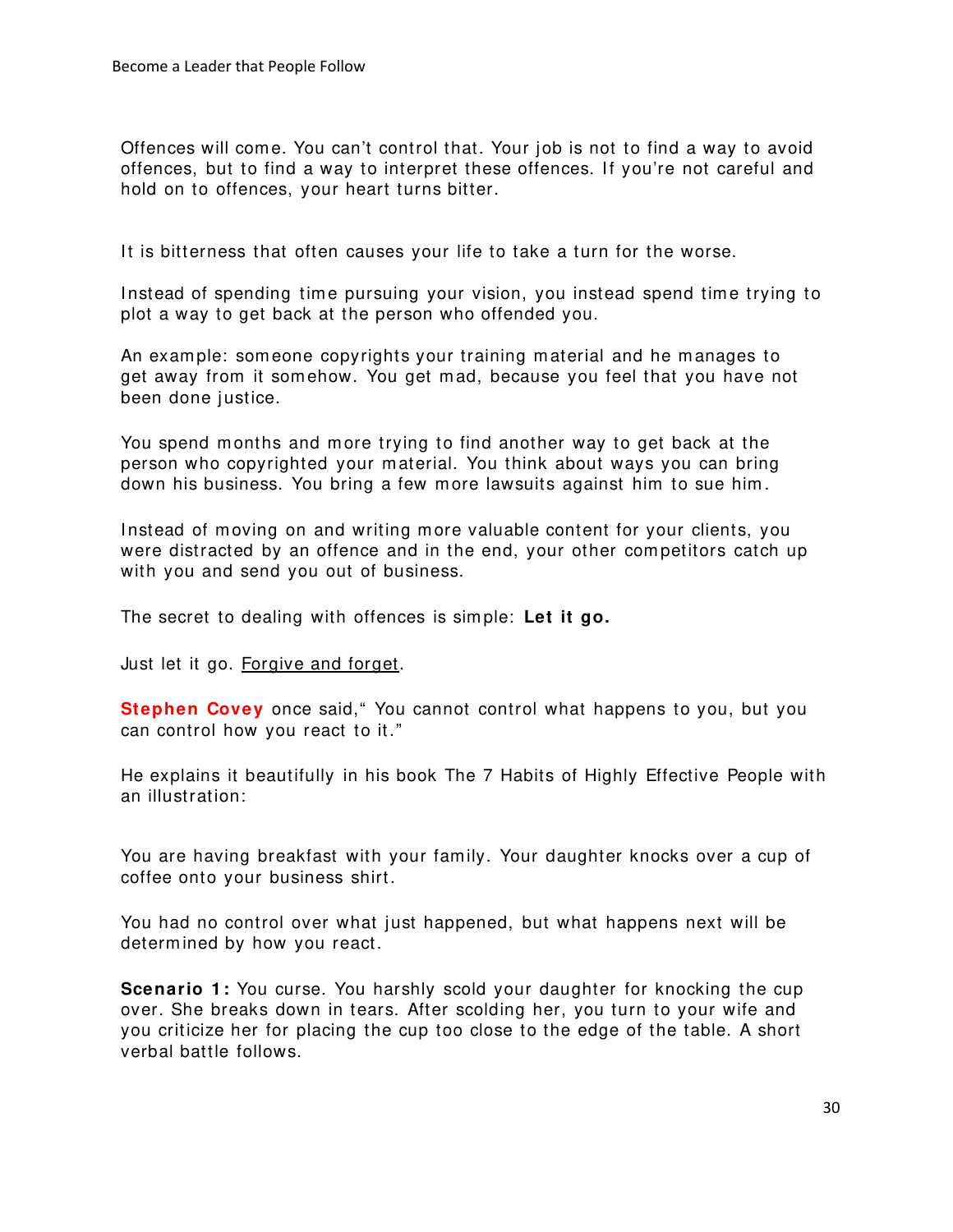You storm upstairs and change your shirt. Back downstairs, you find your daughter was too busy crying to finish breakfast and getting ready to go to school. She misses the bus.

You rush to the car and drive your daughter to school. Because you are late, you drive at 40 miles per hour in a 30mph speed limit zone. After a 15 minute delay and throwing the \$60.00 traffic fine away, you arrive at school. Your daughter runs into the school without saying goodbye.

After arriving at the office 20 minutes late, you realize you forgot your briefcase. Your day has started terrible. As it continues, it seems to get worse and worse. You look forward to coming home.

But when you come home, you find a small wedge in your relationship with your wife and daughter.

**Scenario 2:** Coffee splashes over you. Your daughter is about to cry. You gently say: *"I t's okay, honey, you just need to be m ore careful next tim e."*

Grabbing a towel you go upstairs and change your shirt.

You grab your briefcase, and you come back down in time to look through the window and see your child getting on the bus. She turns and waves.

You arrive 5 minutes early a cheerfully greet the staff. (7 Habits of Highly Effective People, Stephen R Covey)

People do sometimes intentionally or unintentionally, do unfavorable things to you. It is not what they do to you that will determine your destiny; it is how you react to them .

Don't hold on to the things that might offend you. As the Holy Bible tell us, don't let bitterness take root in your heart.

Have the self-discipline to control your reaction to them .

And keep your eyes on the prize.

#### **6 .2 Cultivating Self- Discipline**

Self-Discipline is not something we can choose to gain overnight; it's something we cultivate over time.

Like integrity, we need to learn to have self-discipline in the sm allest things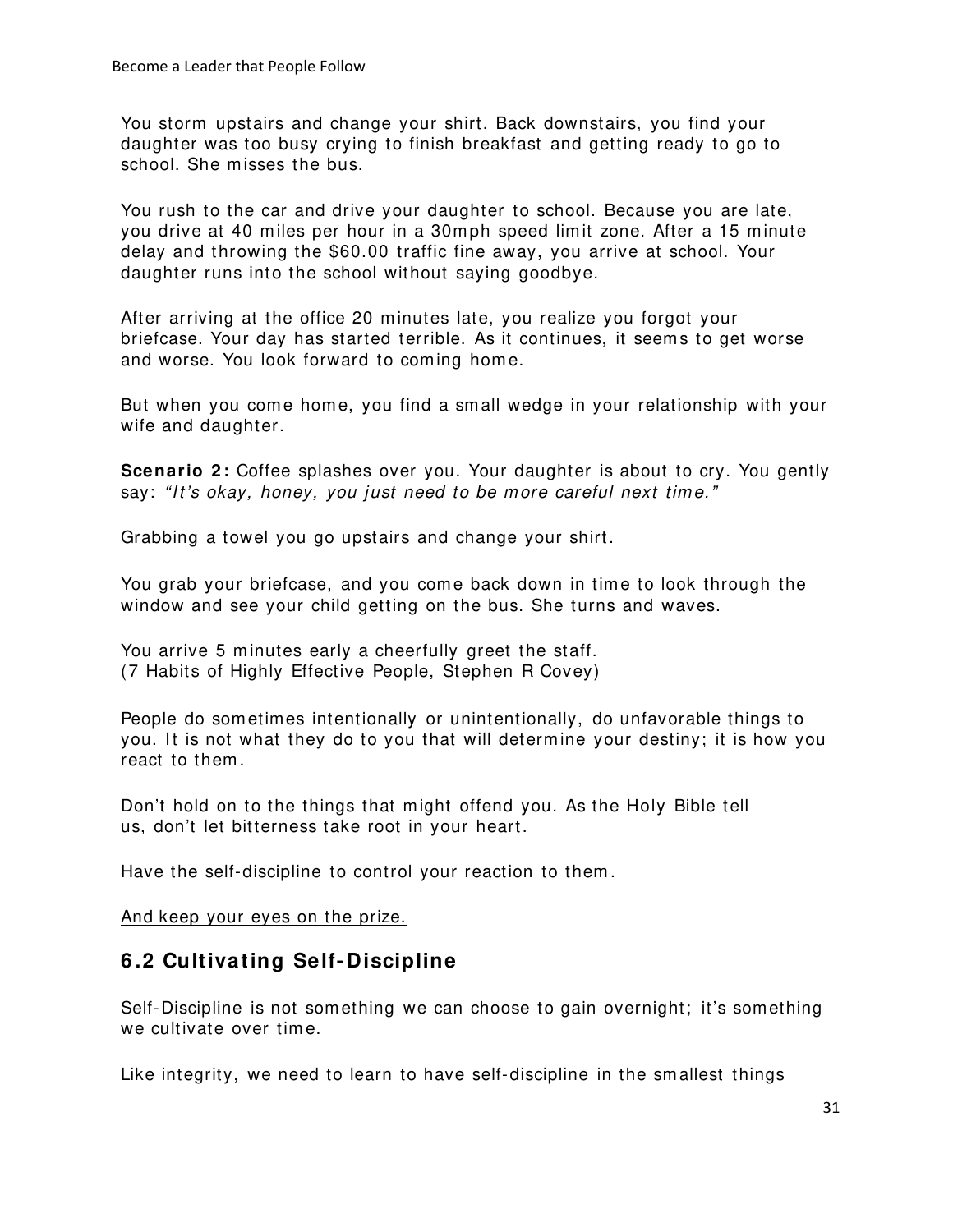before we can expect great things to happen in our lives.

Some suggestions I have to cultivate self-discipline:

#### **6 .2 .1 Create a daily To- Do List for yourself**

Create a daily To-Do List and set out to achieve them. It doesn't have to be a lot of things; you can always start with one or two m ajor activities you intend to achieve for the day and then move on to 5 or 6.

I use Post-It Notes for my daily To-Do List. At the beginning of the day, I'll write out the things I want to do today, and I'll cancel them out one by one during the day as I achieve them .

There are days, of course, that I fail to com plete everything on the To-Do List; it is often because of bad estimate of the time required for an activity. But sometimes, it could be because of distractions during the day that caused me to deviate from my planned activities.

But no need to feel bad, just take a mental note and try again tomorrow! The important thing is to keep doing it!

#### **6 .2 .2 Practice w aking up early every day.**

Successful people start their days early.

They wake up at as early as 5 am every day and start their day off with prayer, reflection, and exercise. If you consider an average person who wakes up at 7am every day, a successful person has an extra 2 hours a day! Once again, that equates over 700 hours in a year!

It is great to wake up early in the morning, when everyone else is still asleep and the sun has not risen yet.

The serenity of the morning gives you the time to mediate, reflect and consider your day ahead.

It might just be 2 hours, but it's a very precious 2 hours because of the time spent reflecting.

If you wake up at 8am, the first thing you do is get your tooth brushed, get to the breakfast table, read the papers a little, and rush off to work. There's no time spent reflecting or preparing your heart for the day.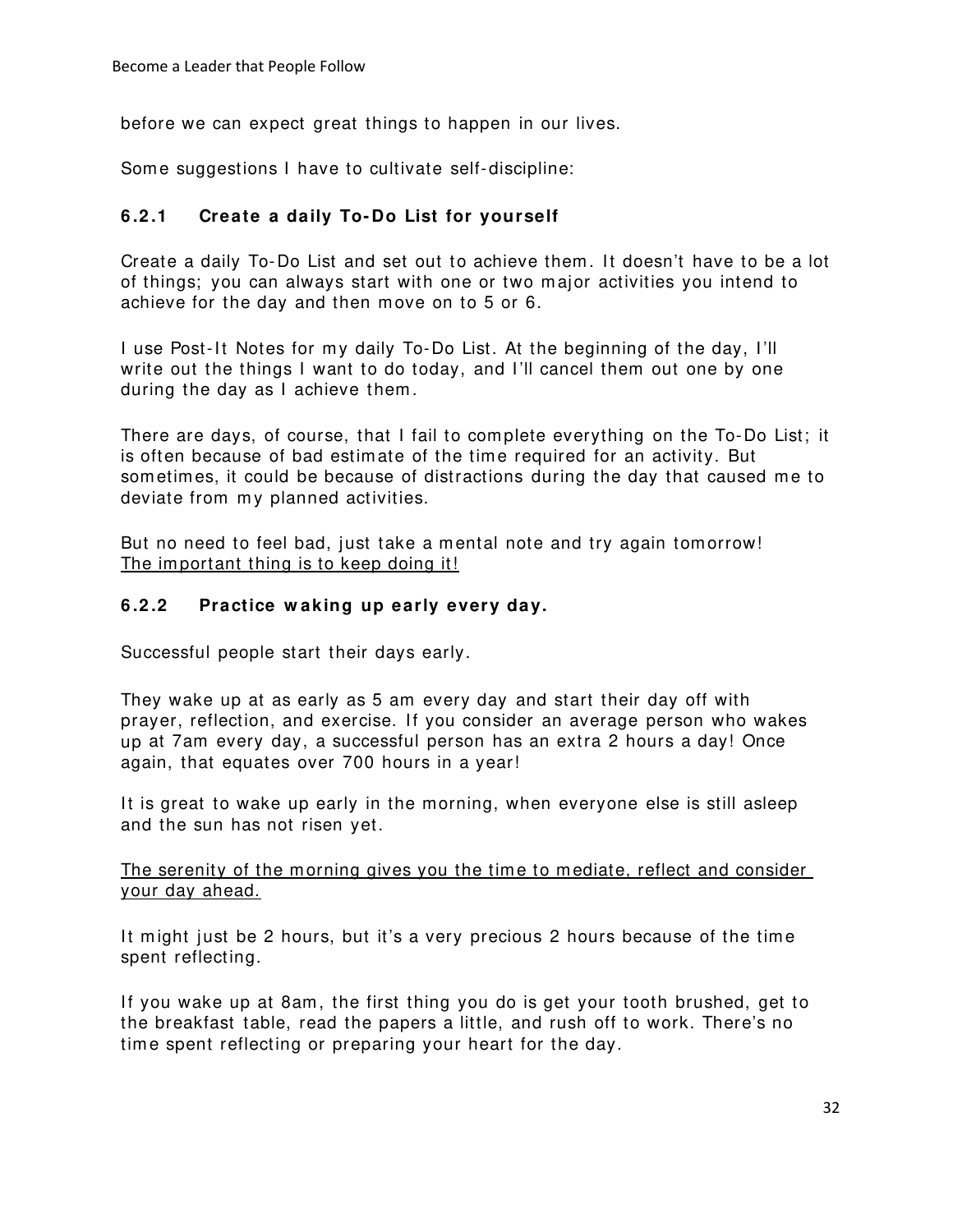Start cultivating this discipline of waking up early; you'll find that your life will change trem endously in the long run.

#### **6 .2 .3 Fast**

Fasting is a great way to break your addictions to focus on what's im portant in your life.

Fasting can be from any form of pleasure; from food, TV, m ovies, the internet and so on.

Fasting is very powerful because by fasting, you allow your spirit to trium ph over your body.

When you fast, you give your body this message, "I am not subject to (your form of pleasure)". You give yourself the power to break out of it.

There was a time when I got introduced to Texas Hold'em Poker. I was so intrigued by the game and its dynamics that I really got hooked on it; to a point that I would think about it even in my sleep.

I just spent the next few weeks playing Poker over Facebook. I thought the game to be extremely engaging intellectually. And I still think it is.

However, I recognized that Poker was taking away my time from the other things I had to do; it took my focus from building Leadership With You, University-YMCA affairs as well as my time for prayer.

It was one night that I really felt frustrated that I just immediately declared a **2 1 - day Fast** from Poker for m yself. I m arked it down on m y calendar and went off to sleep.

#### Note from Author

Why did I choose 21 days?

Because studies have shown that it takes 21 days to create a habit, and 21 days to break one. By setting that time, I'm able to also allow my mind to break the linkages that has equated Poker to pleasure and excitement.

At that moment, I felt a complete sense of freedom even as I set that restriction on myself. I showed myself I could have power over my addictions.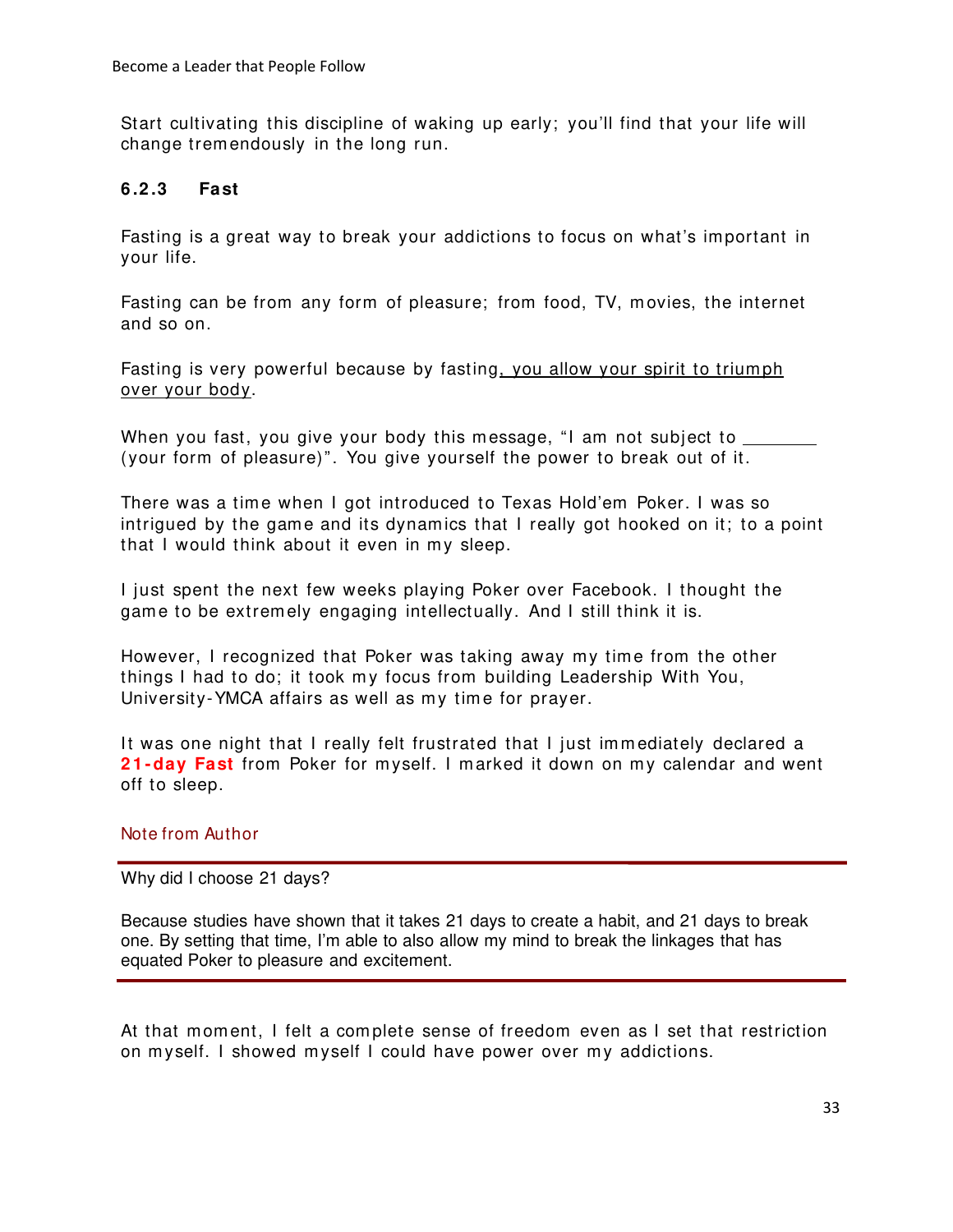Through the 21 days, I didn't touch Poker a single bit. There were the temptations, when my own brother was playing it on his computer.

However, I finished the 21 days victoriously and showed myself that I could have conquered my own body and mind should I need to. It was a powerful exercise for me.

After that 21 days, I realized most of the excitement of playing Poker left me, and I still do play it now, but only when I'm bored. The power of this addiction was lost on m e because **I m ade a decision to fast**.

Now do you have any source of pleasure that you recognize is taking too much of your tim e?

**Declare a 2 1 - Day Fast!** And be true to yourself.

Don't cheat yourself.

You'll only end up cheating yourself out of a life of victory and success.

Having personal self-discipline is the first step you take toward organizational self-discipline.

As you're able to conquer your own flesh, you'll be able to teach your followers the m eans to do so as well; and you can build a team of excellence.

34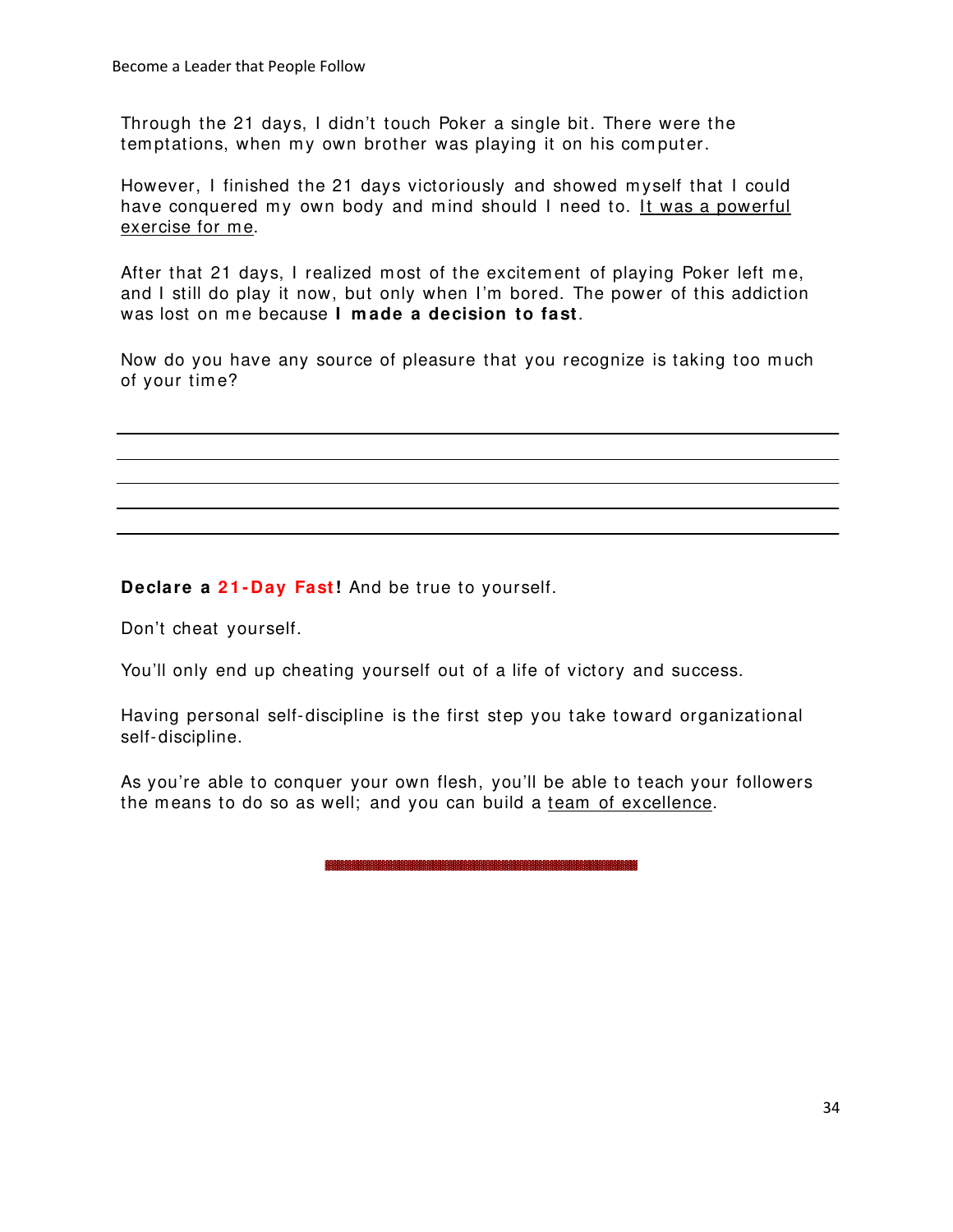## **Chapter 7 : Developing a Lifestyle of Learning**

Great leaders are great readers. But not every great reader is a great leader. - **Margaret Thatcher**

When the student is ready, the teacher will com e. - **Anonym ous**

Learning must be a lifelong commitment for you.

As a leader, your journey to grow never ends. There's never a point where you can safely say that you have arrived.

You will never be perfect in this lifetime, but you must always continually strive for growth and improvement.

The saw, after being used for a period of time, becomes dull. It then takes extra effort than before to cut down a tree. To solve that problem, the saw must be sharpened so that it can once again be effective in cutting down trees.

This principle applies to our life too. By constantly growing in our level of ability, skill and character, we are equipped to handle life's challenges better. If we only work and do not learn in the process, we become dull and become unable to handle new challenges that come our way.

As a leader, you become more effective in solving issues in the organization when you commit yourself to constant growth. According to John Maxwell's Law of the Lid in the book the 21 Irrefutable Laws of Leadership, the size of any organization grows with its leader.

If the leader is growing, then the organization will grow with it. If growth is stunted in the organization, it usually means that the leader has not been growing personally in his life.

This is because as the leader grows, he learns to solve bigger problem s, find better solutions and in that process, build an organization that adds m ore value to the community and hence grows.

If you want to be a leader who will make a lasting impact in your community, then continual growth is a must for you.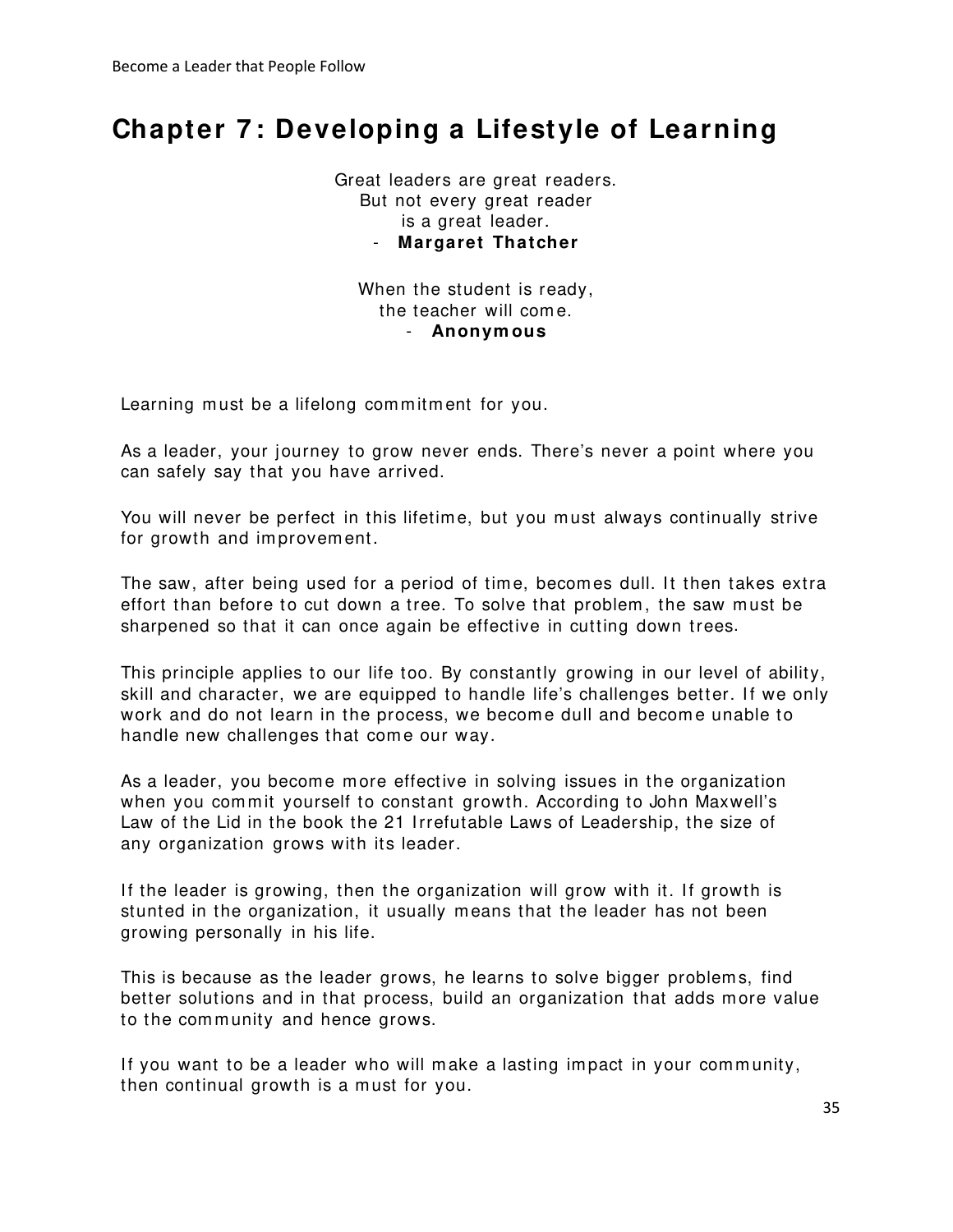Before we talk about all the ways you can grow as a leader, first we must come to the root; what is your attitude towards learning?

#### **7 .1 Your Attitude tow ards Learning**

What is your attitude towards learning?

In a survey by Harvard Business Review, it was shown that only 10% of the population has what's called the "the learning m indset". These are the people who seek out and enjoy learning.

#### **W ow .**

Only 10% of people in this world are actually committed to learning something beyond what their job scope requires.

Are you in this 10% category? If you've come to my website http://www.leadership-with-you.com, you're most probably in the 10% category.

What happened to the other 90% ? The other 90% of the population will not look to improve their skills unless they have to as part of their job requirement.

Because of their lack of initiative in growing and a lukewarm attitude towards learning, these 90% of people will never become people of significance in their lives.

They had a choice to become somebody in this lifetime; someone who will make a lasting impact in their community; someone with a deep, meaningful and fulfilling life; but with their attitude towards learning, they sentence them selves to a life of m ediocrity and routine.

But with this 10% category of people, you can expect to see great things com ing out of them ; they will rise upon their peers because of their commitment to become better than yesterday.

They will become the CEOs, the entrepreneurs, the pastors, the leaders of tom orrow.

Having a great attitude towards learning m eans that you stay open to opportunities that help you to grow.

As the saying goes, when the student is ready, the teacher will appear.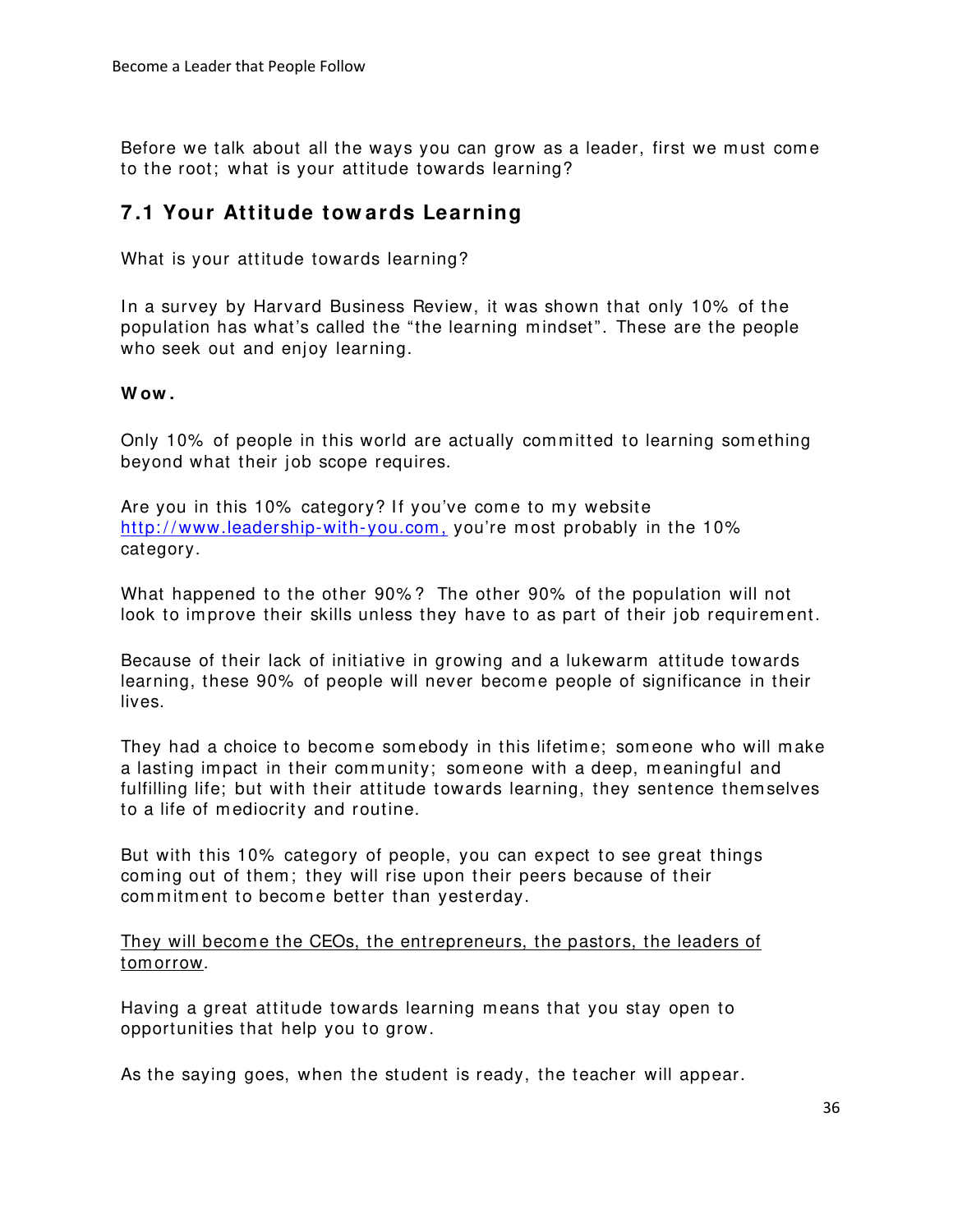Your teacher can appear in various forms; he doesn't have to be a person... …an event, a book, a m ovie can teach you a lesson.

Som etim es an event could happen that causes you re-evaluate your life goals.

A book could remind you that you need to spend more time with your family.

A m ovie will rem ind you that there are greater things in life to achieve than just m aterial wealth.

In fact, the lessons are out there every day. When you live your life, you need to have an attitude of openness to pick out these lessons from your environm ent.

These silent lessons evade those whose hearts are closed toward learning but they are available to the keen learners who are searching out the secrets of life.

These lessons are simply too subtle for the average person uncommitted to growth to pick up.

**Ralph W aldo Em erson says;** "Bad times have a scientific value. These are occasions a good learner would not miss."

Bad tim es are in fact the best teachers for your life; your successes will not cause you to stop what you're doing and evaluate your life; your failures will.

…stay open!

So then the question to you today is that: Are you the type of person that picks out these lessons from everyday life?

Besides staying open to learning opportunities in your everyday life, you m ust also be intentional in your growth. Here are some ways you can grow:

#### **7 .2 Things you can practically do to grow**

#### **7 .2 .1 Read Books**

Books are the most common source to acquire knowledge. Reading is a great habit to acquire.

Through reading, you will gain so m uch understanding and wisdom through the eyes of som eone m ore experienced than you.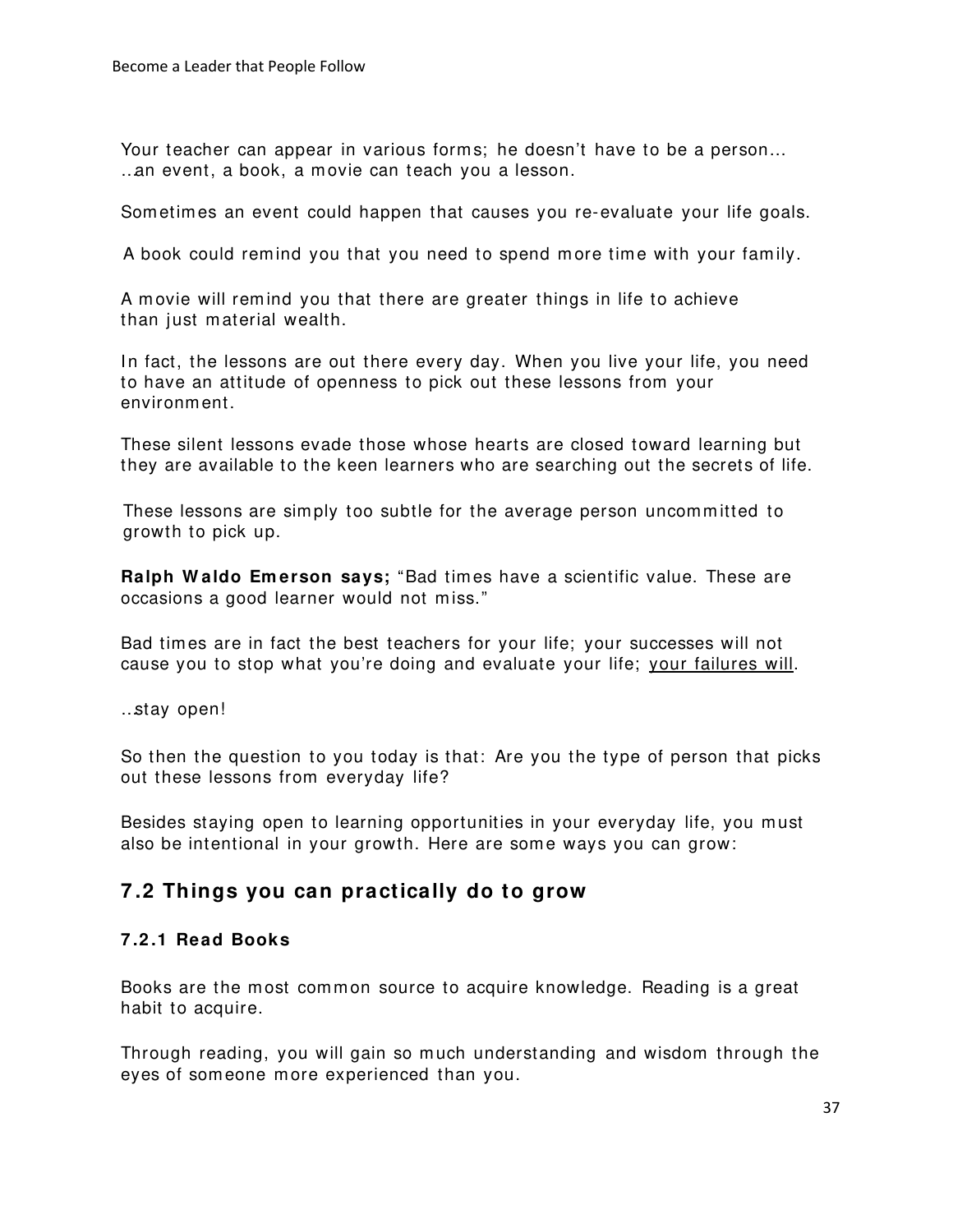Besides reading the contemporary books on leadership, management, selfim provem ent and all that; I do suggest that you pick up a biography of a great leader and read it once in a while.

Som etim es the stories of these leaders leave great clues about what really leads to greatness, beyond all the hype that we hear today from the 'gurus'.

Yes, some books on management and leadership are good, but there are fundam ental principles in this world that will lead you to success if you adhere to it; and biographies often provide the clues for you.

#### **7 .2 .2 W atch Sem inars/ DVDs/ Tapes**

Sim ilar to books, sem inars, DVDs and tapes are a great option for you to learn from as well. If you find that you learn better visually, I would suggest that you sign up for seminars or purchase DVDs that coach you in the area of your expertise.

Most of us learn better visually too and we can pick up more information when we watch instead of read or listen. While a seminar might often be costly, rem ember that no investment in your education ever goes to waste.

If you're an auditory learner, then maybe buying tapes would be better for you.

With iTunes offering so many podcasts on self-improvement on their site, it's a waste for you not to download them **FOR FREE**!

#### **7 .2 .3 W atch Movies**

Movies are an unconventional way that I learn about life, leadership and m ore. Many good movies have great lessons in them; and the superb thing about movies is that: they're telling a story! And we all love stories, don't we?

Once in a while, I head down to the nearby DVD rental store to rent som e movies. Besides giving me a time to relax, movies teach me important lessons about life.

Stories are wonderful because they speak directly to your heart and touch you deeply. They are unlike theories which speak only to your head.

For example, instead of telling you that your family is extremely important in your life, m ovies m anage to weave these them es beautifully and seam lessly into the storyline and pass you the same message by heart.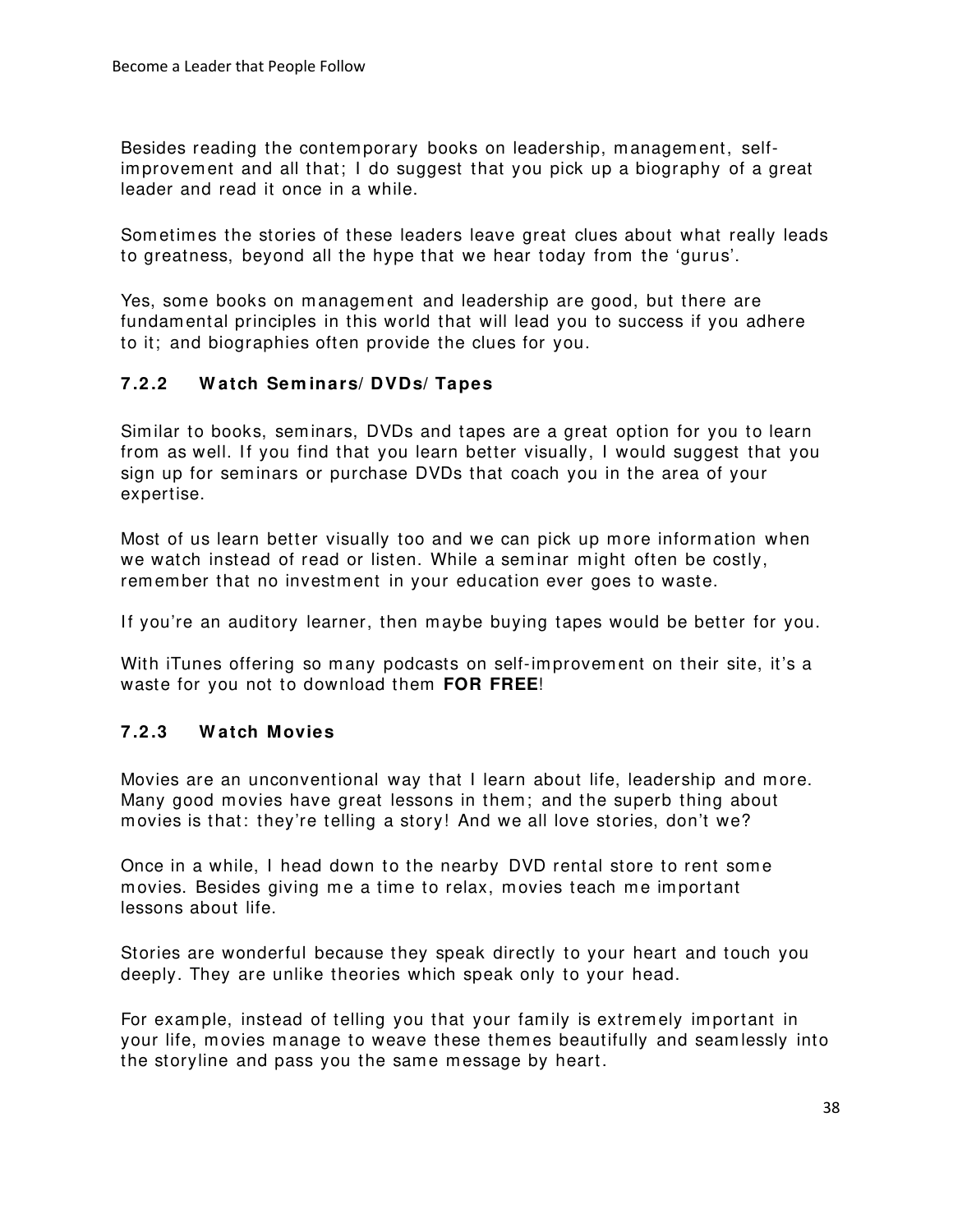If you're an avid movie lover, you know what I mean.

Of course, you'll have to be good at filtering out m ost of the lousy, pointless m ovies they show on TV nowadays. The thing is, m ost movies are crap. They appeal to sex and teach people wrong values to live by.

You have to discerning and pick out great movies that teach you life lessons as you enjoy them !

#### Note from Author

In Leadership With You, I understand the need for you to sieve out these resources and I have specifically created two sections in the website for you.

In <http://www.leadership-with-you.com/leadership-books.html> , I have suggestions for books you can read to further improve yourself and your leadership ability. It's important that you find the right books to read with all the hype out there nowdays.

In [http://www.leadership-with-you.com/leadership-movies.html,](http://www.leadership-with-you.com/leadership-movies.html) I have shared with my visitors about the movies I watched and I have recommended those that I feel have a leadership lesson to teach. You can rent or purchase these movies too and share them with your team!

#### **7 .2 .4 Find a Mentor**

Among the ways to learn, a mentor will possibly be the best.

If you are someone with a mentor in your life, you're the blessed few am ongst the m any.

Mentors are powerful because they can speak to your life in specific situations.

Besides just guiding you in a certain discipline, m entors often go beyond it to encom pass the all aspects of your life as well.

In the movie Coach Carter, the basketball coach Ken mentored his team not just in the area of basketball, but taught them how to live life beyond basketball and m anaged to get half his basketball team into university (they would have otherwise gone to the streets as gangsters).

**Lesson Learnt from the Movie**: Leadership is never confined in a single arena.

You cannot be a truly great leader in your organization if you're messing everything else in your life up: your fam ily, finances, spiritual life and so on.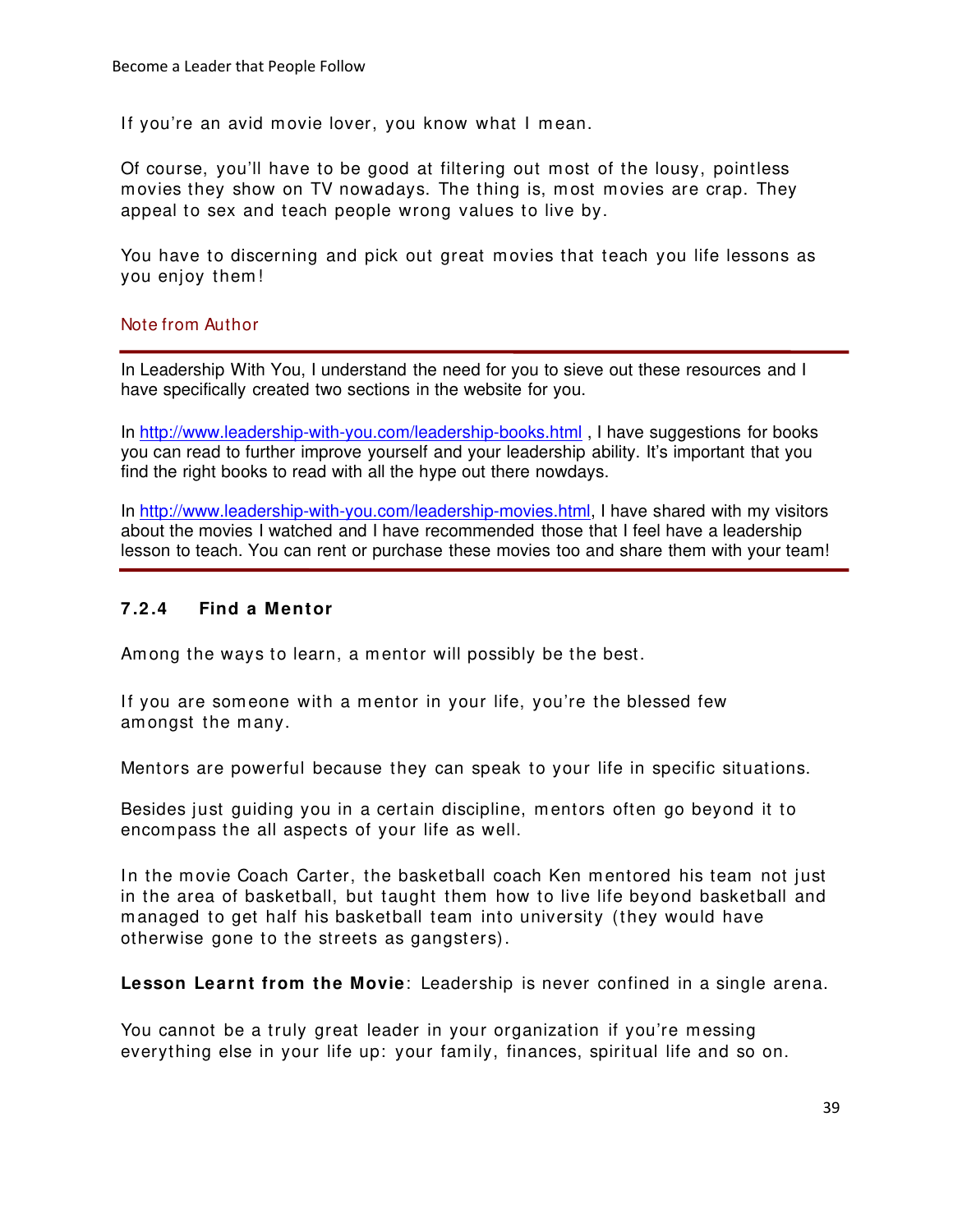It all comes together as one. Your life is one.

And mentors are the best in aiding you to piece it all together. They've been through it and now they can help you achieve the same as well.

If you're an individual with a mentor, you're blessed. Treasure him/her well and press into your mentor's life. Don't drift away, but keep finding time to be with this m entor.

If you don't have a mentor, don't fret. I myself have lived most of my leadership journey without a formal mentor and a lot of the things I have learnt have been through books, m ovies and observing other leaders from a distance.

However, keep looking out for one and don't be afraid to ask someone to be your mentor. Good leaders are willing to invest their time in someone who is willing to learn.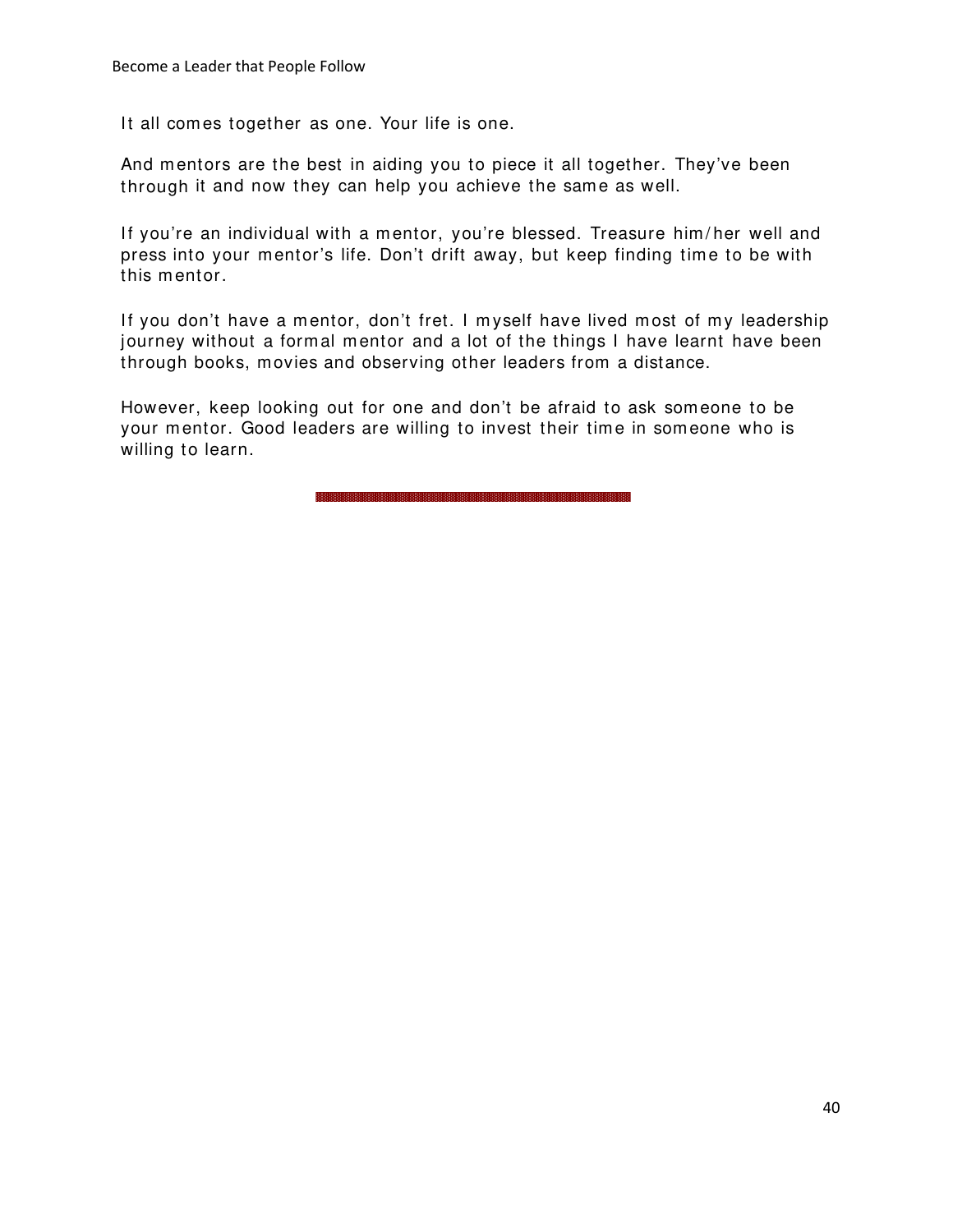## **Chapter 8 : Leadership by Exam ple**

#### "[A leader leads by exam ple,](http://thinkexist.com/quotation/a_leader_leads_by_example-whether_he_intends_to/327915.html) whether he intends [to or not.](http://thinkexist.com/quotation/a_leader_leads_by_example-whether_he_intends_to/327915.html)" **- Anonym ous**

There's so much leadership literature in the libraries today; if you take a scan at the library; you'll realize there are so m any books on the topic of leadership.

You m ight even think to yourself: *m ust I read so m any books to understand what it truly m eans to be a leader?*

Thankfully, **the answ er is NO**.

Do you think the great leaders of the past had all these literature to refer to when they were making decisions?

No they didn't.

Did they have the resource, frameworks and methods available to most of us today?

Nope.

But they were great leaders.

#### **They shaped history.**

#### **They changed the destinies of m en.**

Becom ing a great leader does not lie in understanding literature about leadership, or fram eworks, m ethods and so on.

Becoming a great leader is often about first conquering yourself. It's about leading by example.

As you learn to conquer yourself, you learn to overcome your circumstances and you guide the way for other men to do the same.

#### **8 .1 How does leadership by exam ple w ork?**

Leadership by Exam ple is a sim ple process: **LEARN , DO and TEACH**.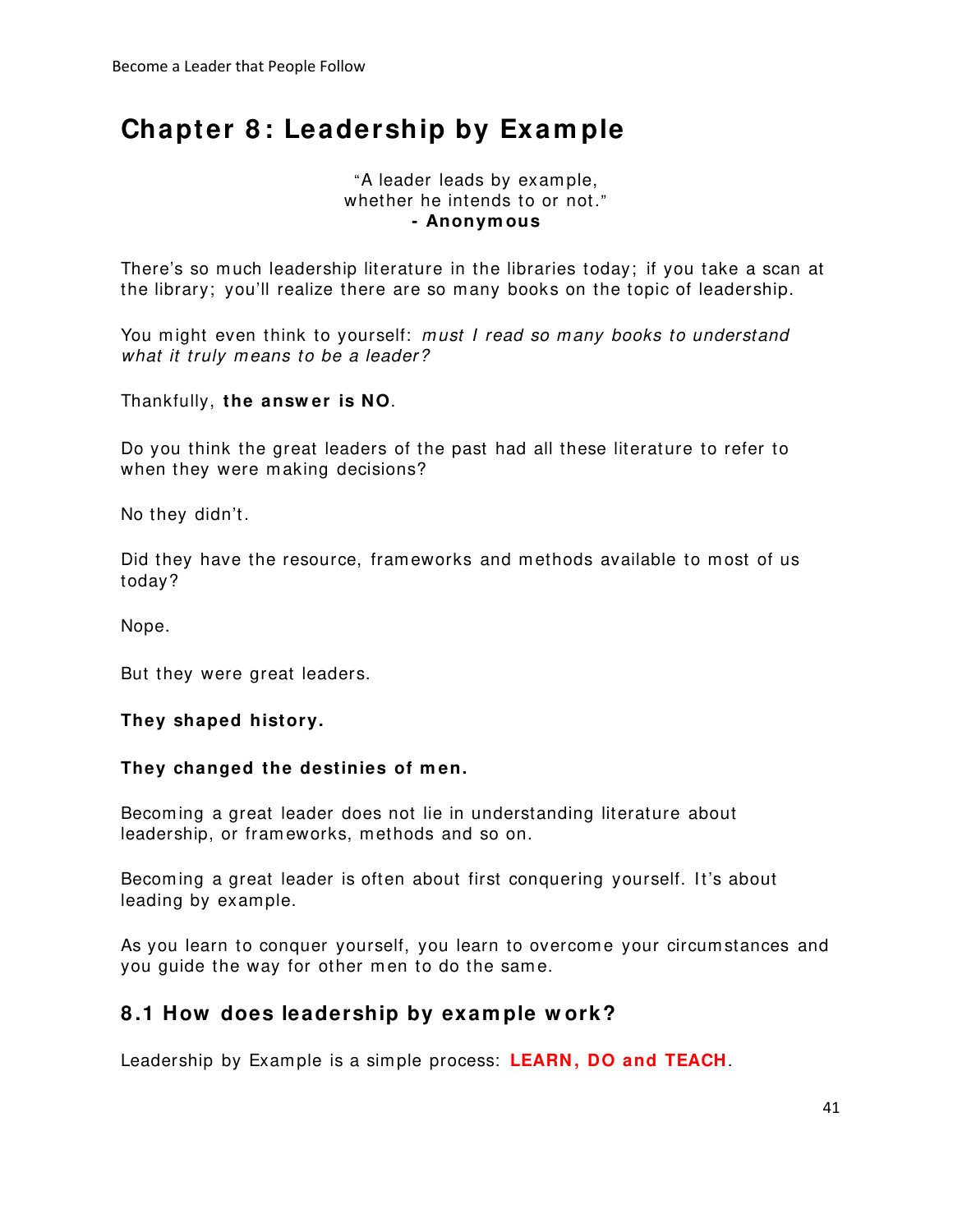The first step to leading anyone in any area is to **LEARN** it yourself.

For exam ple, if you want to teach your followers about effective m anagem ent skills; then you m ust first **LEARN** effective m anagem ent.

What are the books you can learn from ? What are the experts in your field already that you can draw from? Is there anyone who can help you achieve your goal of becoming an effective manager?

Go seek out resources and m aterial that will aid you; read up all about it so that you can get a rough idea about how it is to be done.

Next, **DO** it.

The **DOI NG** process helps you to understand the obstacles and challenges when it com es to m anaging people.

If you had failed to effectively do it, what caused it? If you were successful, what did you do?

And this is a very im portant step in the process of leadership by exam ple. Most people just want to **LEARN** and **TEACH**. They read up their books and start spewing their knowledge like they're already an expert.

I don't know if you've met such a person before; I have.

```
To have someone without the practical knowledge to preach to me can be quite
an annoying experience!
```
It is the same if you're a leader. If you haven't already achieved it yourself, don't go and preach about it to your followers.

You will definitely lose respect.

For example, once I preached to my team about being on time for meetings. I go on a little m ore about it than usual and talked about the value of being on tim e. I told the people who arrived late that in future, they would be subject to a \$2 fine for every 5 minutes they were late.

However guess what?

Once, I was late for my own meeting.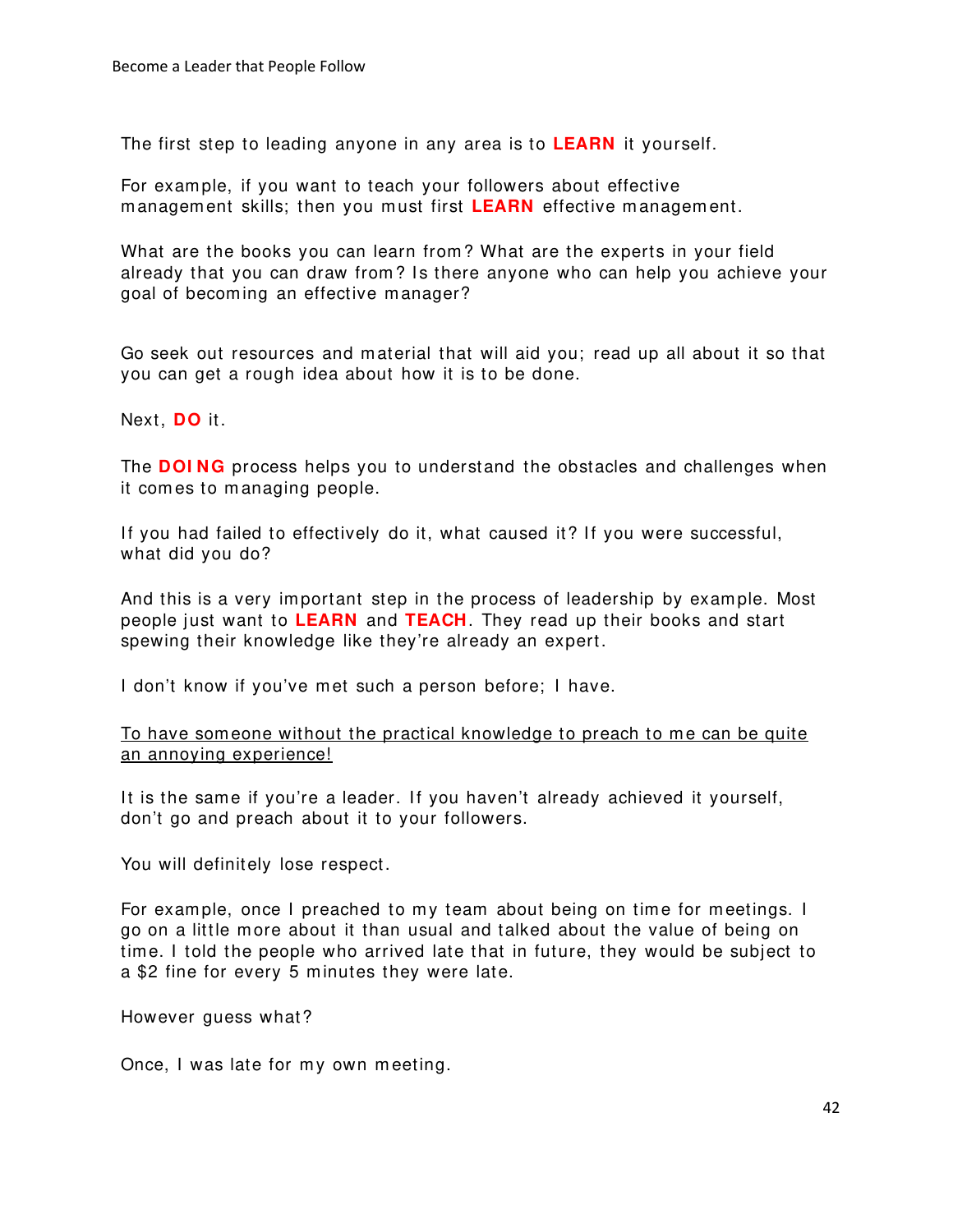By being late for my own meeting, I disqualified myself to preach about being on time. After that incident, I didn't preach about being on time anymore for a few m onths.

However, during this period, I made sure that I wasn't late for any meetings.

I wanted to qualify myself to preach about being on time again so that I could set an excellent standard for the team.

There are a lot of managers, leaders out there today who like to do otherwise.

It's really convenient to dem and of your followers a standard that you haven't even achieved yourself; for one thing, you don't even have to get out of your com fort zone.

You can just remain where you are and expect the team to change for the better

But it doesn't work.

In the process of doing that, you lose everything that qualifies you to be a leader to your team .

That's what has happened to a lot of m anagers in organizations with its unhappy employees: leaders who don't lead by example.

Therefore, go out and **DO** it.

And of course, the last step is **TEACH**.

**TEACHING** is the simple part; for once you have learnt the ropes, you can easily impart the same skills or ability to your followers.

You can tell them about the obstacles, challenges that they will face, because you have faced it yourself. And m ost of all, you can **TEACH** them about how to overcom e it!

Of course, do rem em ber to take them step-by-step along the way. Teaching requires patience because while there are fast learners, there are also slow learners. Be patient with your team and give them time to learn.

They won't get it the first time, and neither did you.

Have patience.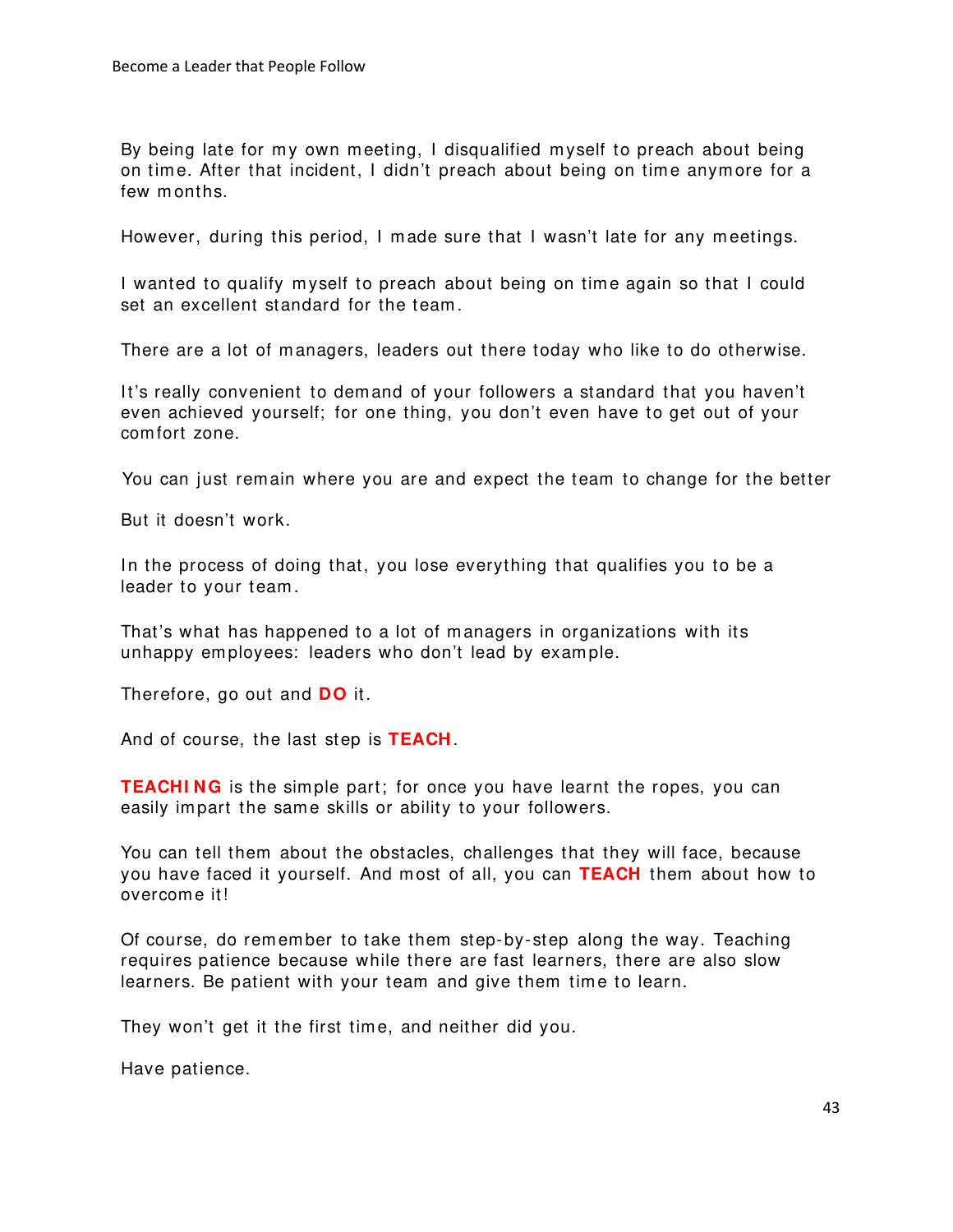Whatever it is, once your team observes a particular characteristic in your life; be it coming on time for meetings; good budgeting of finances; dressing im peccably to work, they will see it as a standard to rise up to.

And eventually, coupled with your teaching, they will rise up to the standard you have set.

Rem em ber the process of leadership by exam ple: **LEARN**, **DO** and **TEACH**.

#### **8 .2 A Great I llustration of Leadership by Exam ple**

One great illustration I can think of as I am writing this chapter is the story of Jesus and his disciples in the Bible:

Jesus was an am azing exam ple of perfect leadership by exam ple. When he first recruited his 12 disciples, he went around with them 24/7 and he showed them how miracles were supposed to be performed.

He went around healing the sick, raising the dead and faced off with the religious leaders of that time. In one incident, illustrated in the book of Luke:

Then a man named Jairus, a ruler of the synagogue, came and fell at Jesus' feet, pleading with him to come to his house because his only daughter, a girl of about twelve, was dying.

When he arrived at the house of Jairus, he did not let anyone go in with him except Peter, John and James, and the child's father and mother. Meanwhile, all the people were wailing and mourning for her. "Stop wailing," Jesus said. "She is not dead but asleep."

They laughed at him, knowing that she was dead. But he took her by the hand and said, **"My child, get up!"** Her spirit returned, and at once she stood up. Then Jesus told them to give her som ething to eat. (Luke 8: 41-42,51-55, New I nternational Version) *(em phasis m ine)*

And after Jesus' resurrection, his disciples went around doing the same works that Jesus did. They went around the region preaching, healing and perform ing other m iracles like Jesus did.

This incident is recorded in the book Acts:

In Joppa there was a disciple named Tabitha (which, when translated, is Dorcas), who was always doing good and helping the poor. <sup>37</sup>About that time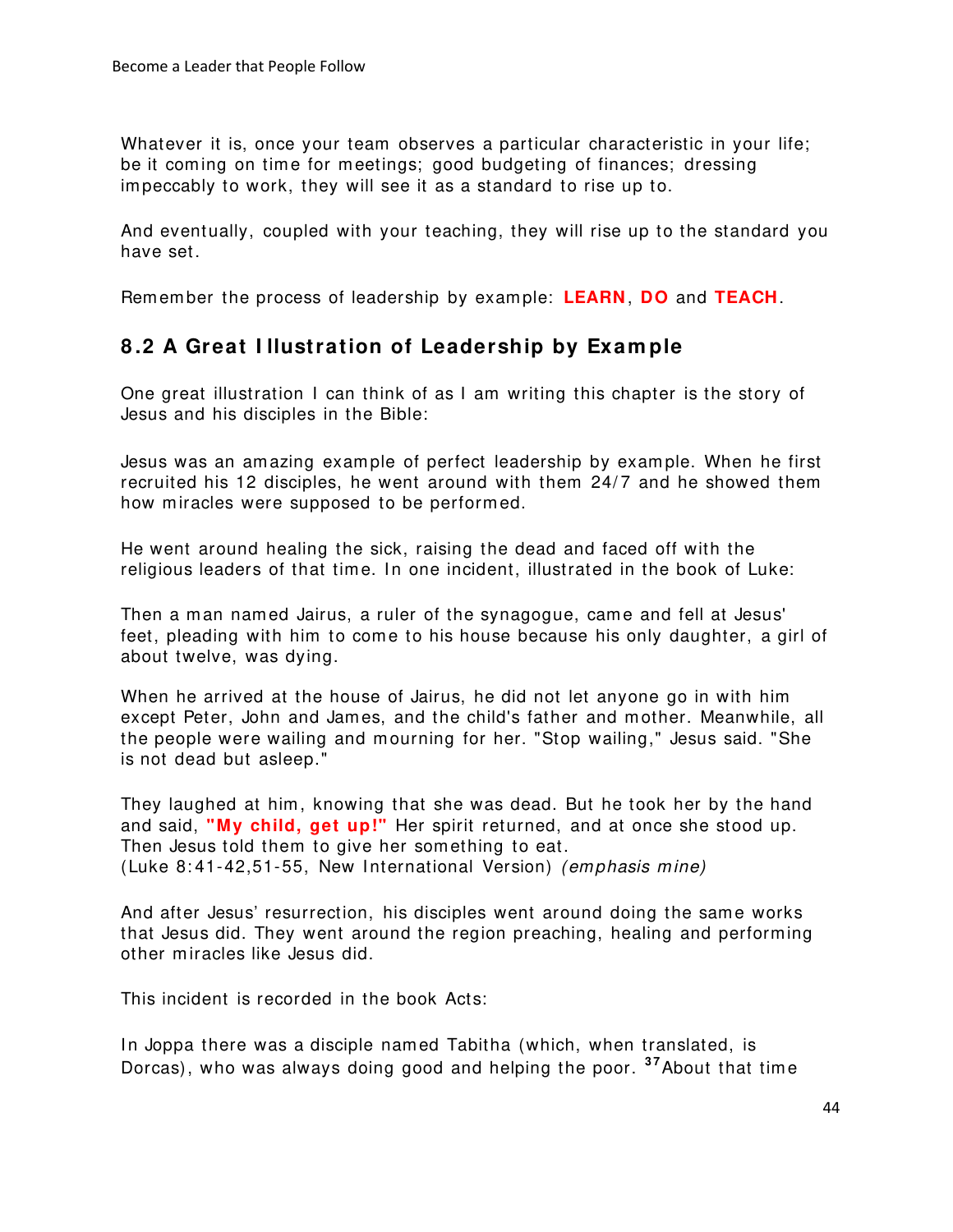she becam e sick and died, and her body was washed and placed in an upstairs room . Lydda was near Joppa; so when the disciples heard that Peter was in Lydda, they sent two men to him and urged him, "Please come at once!"

Peter went with them, and when he arrived he was taken upstairs to the room. All the widows stood around him, crying and showing him the robes and other clothing that Dorcas had m ade while she was still with them .

Peter sent them all out of the room; then he got down on his knees and prayed. Turning toward the dead wom an, he said, **"Tabitha, get up."** She opened her eyes, and seeing Peter she sat up. He took her by the hand and helped her to her feet. Then he called the believers and the widows and presented her to them alive.

(Acts 9: 36-41, New I nternational Version)*(em phasis m ine)*

The disciple Peter learnt from Jesus and **did exactly w hat He did**!

This is a great illustration. Even when Jesus was not by the disciples' side anym ore, the disciples m odeled Him exactly as how He had done it.

As a leader, this is what you want to strive for; by becom ing such a strong influence in your follower's lives; they model their lives after yours and become as successful as you are; and if not, better!

This is a mark of a true leader, not that he has followers; but that he raised leaders.

45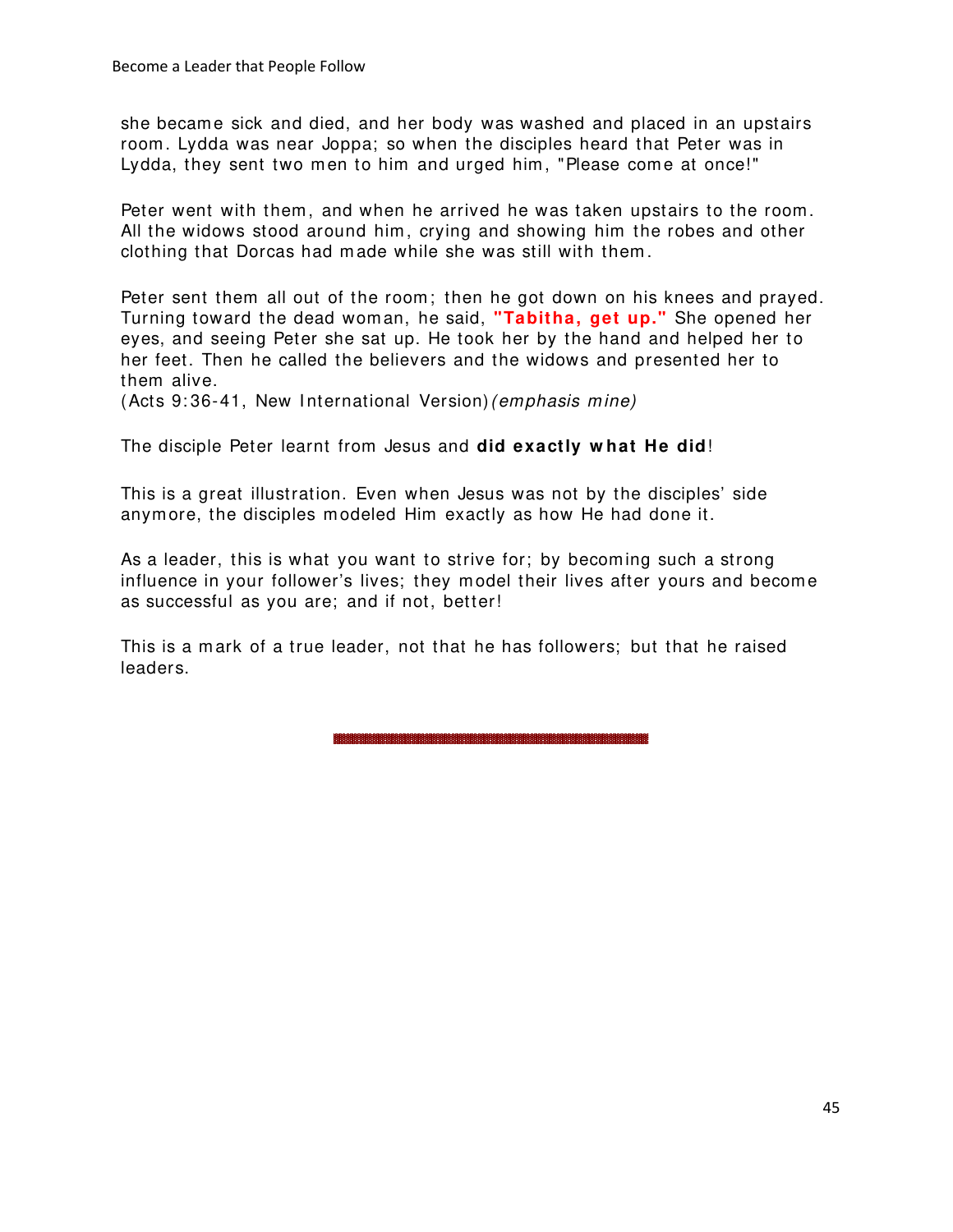## **Chapter 9 : True Leadership**

Above all the talk we hear, I believe leadership is just one simple thing:

#### **To becom e fearlessly true to yourself and not being afraid of w hat people think.**

Miriam William son wrote a beautiful quote in her book A Return to Love:

"Our deepest fear is not that we are inadequate. Our deepest fear is that we are powerful beyond measure. It is our light, not our darkness that most frightens us. We ask ourselves, Who am I to be brilliant, gorgeous, talented, fabulous?

Actually, who are you *not* to be? You are a child of God. Your playing small does not serve the world. There is nothing enlightened about shrinking so that other people won't feel insecure around you. We are all m eant to shine, as children do.

We were born to make manifest the glory of God that is within us. It's not just in som e of us; it's in everyone. And as we let our own light shine, we unconsciously give other people perm ission to do the sam e**.** As we are liberated from our own fear, our presence autom atically liberates others."

Becoming a leader is simply that: learning to release the light that is in you. In our community today, there's just so much pressure for you to become just another person who conform s.

…to be just another person in the street.

But if you want to becom e a leader, it's sim ply this: release yourself from the fear of people's opinions and thoughts about you and becom e **fearlessly true to your heart**.

Think about some great leaders you know; you'd realized this: they are fearless.

They are true to their hearts; true to their cause even unto death som etim es.

They know that there are things in life more important than life itself.

Yes, it takes courage to be true to your heart. I t takes courage to accept that m aybe, just m aybe; you aren't supposed to be working in that office everyday, maybe you are called to dance, to teach, to sing, to preach, and so much more.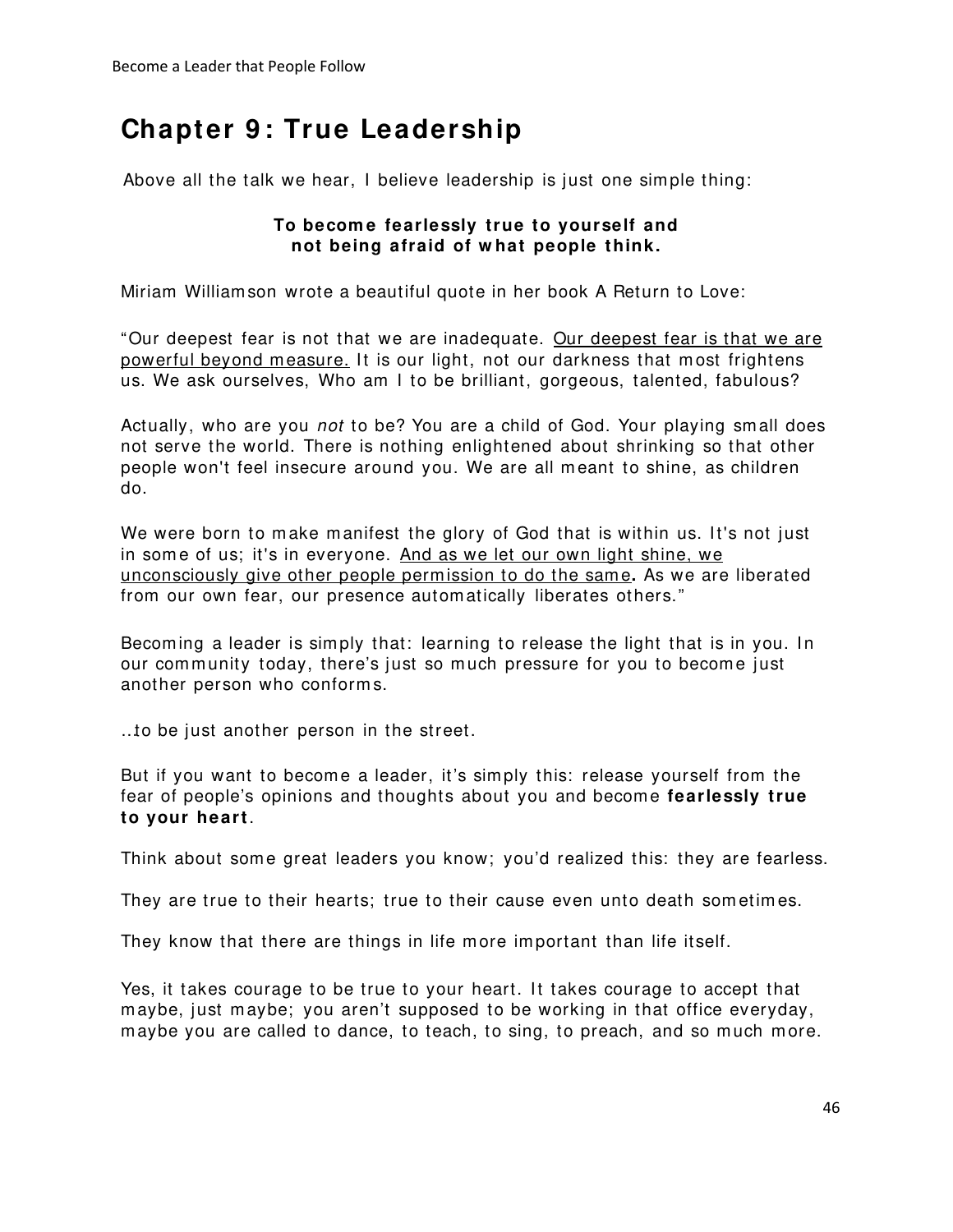#### **9 .1 My Experience w ith Finding My Heart**

I once had an inkling that I was supposed to write to empower people. But my first thought was that writing doesn't make me a lot of money.

Maybe I 'll try som ething else. Maybe I 'll do business. Business m akes m ore m oney.

But despite all the protests, I knew that my heart was telling me this:

#### **I m ust w rite.**

#### Note from Author

And beginning to write was probably the best thing that happened to me. To start off my writing ministry, I started the website:

[http://www.leadership-with-you.com](http://www.leadership-with-you.com/) which was a website about something I was passionate about: empowering the next generation of people to be servant leaders who will impact our communities.

It was when I seriously decided to do writing full time that I began to feel alive.

I began to enjoy doing what I did every day.

I didn't wake up with dread. I woke up each day with a desire to build my website by writing; with a desire to finish this book beautifully.

Some of my readers have praised my writing; and my peers were inspired by my writing and they encouraged me to continue writing.

#### **9 .2 Principles, Fram ew orks and Methods support your journey to leadership. They are NOT the w ay to great leadership.**

It was then that I also realized that if we choose what kind of leader we want to be based on other people's standards; yes, we can be good leaders; we can learn how to become a better leader by reading more books, applying principles in our lives, disciplining ourselves to be m ore productive.

Yes, through that we can become good leaders.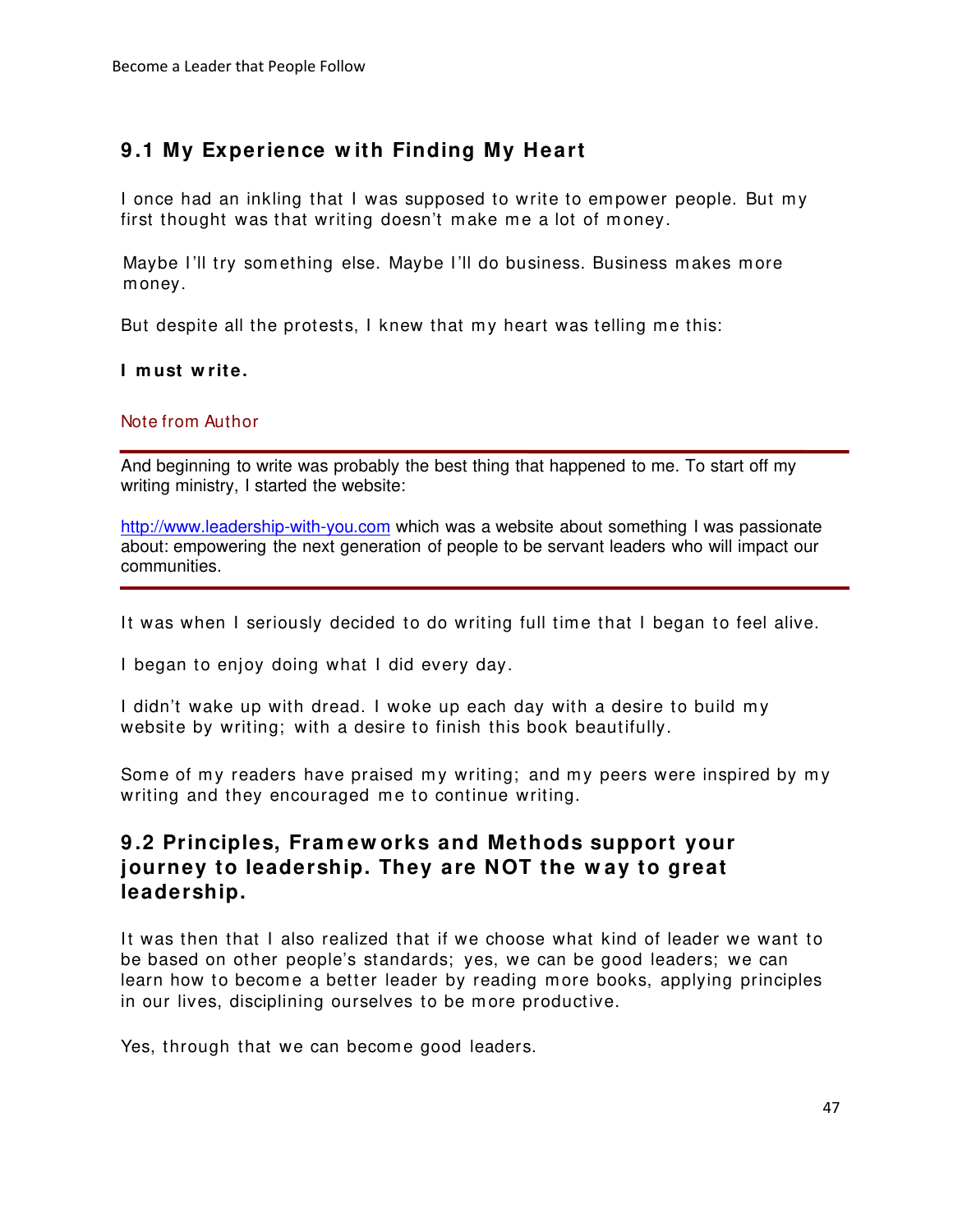But we will never be great.

But we will never be truly influential leaders that will impact a whole com m unity.

Principles, m ethods and fram eworks support, they don't drive your leadership.

They aid som eone who has found their calling and are living out their passion but they will never be a substitute for a man without passion.

You can never be a great leader just by applying principles methods and fram eworks.

This is the point I was trying to m ake about **BECOMI NG** instead of **DOI NG**. The world today believes that by applying the Top 5 Rules to Great Leadership, or the 7 Ways to Becoming a Person of Influence, one can become a leader of significance.

But if it were that simple, why haven't you become one?

Don't you already suspect that something is missing?

The truth is, the key to your leadership potential is neither in these fram eworks nor principles, m uch as they are im portant.

The true key to leadership lies in your fearlessly discovering your true self, and living that life out.

*Our deepest fear is that we are powerful beyond m easure.*

Do you believe that you can be powerful beyond measure? Do you believe that one man can change the world?

Do you believe that YOU can change the world?

When you find your center; when you find the calling in your life; that's when you begin to shine; that's when you begin to influence in not just sm all ways; but in proportions you m ight have never im agined.

> "All leadership is influence." - John Maxwell

That's when true leadership begins.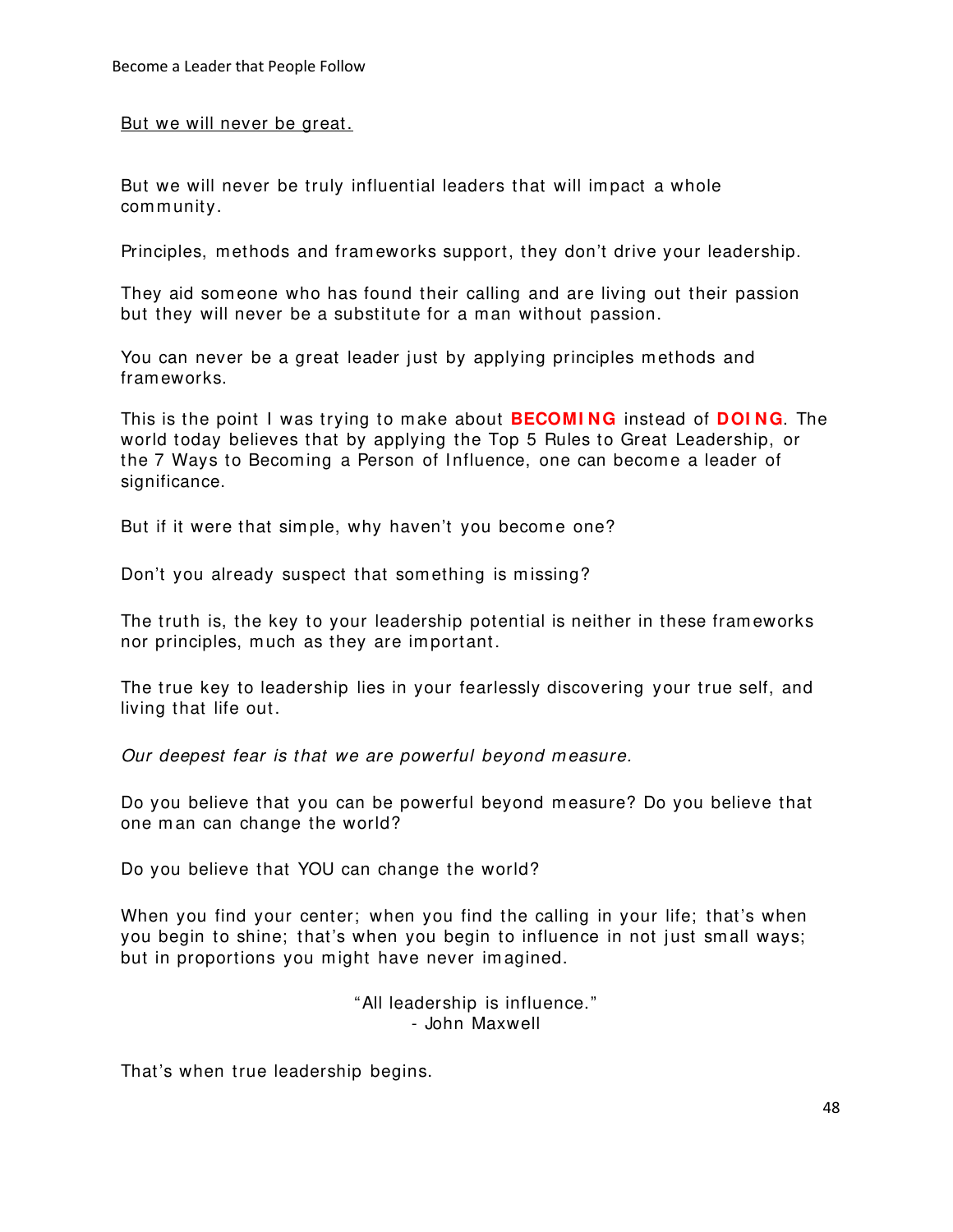## **9 .3 So w hat is YOUR passion?**

I had asked the question in the first chapter; but I ask it again because it is so important to your life. You WILL become a leader that people follow when you understand this:

What is your passion? What causes your heart to burn?

…and ask yourself this: Are you living out that deep passion of yours in your life today? Or is your life simply a drag that you just wish you could get it over and done with?

"This is so irritating. Why can't there be just a fram ework or a m ethod for m e?"

Sure. They're all over in the bookstores, sem inars and workshops. If only becoming a good leader is what you want, then your answer lies there. But if you want to become a leader that will change the world; that will make a mark in this earth because you stepped on it; if you want to become a leader that leaves a legacy,…

#### **Then fearlessly find your heart.**

This is true leadership.